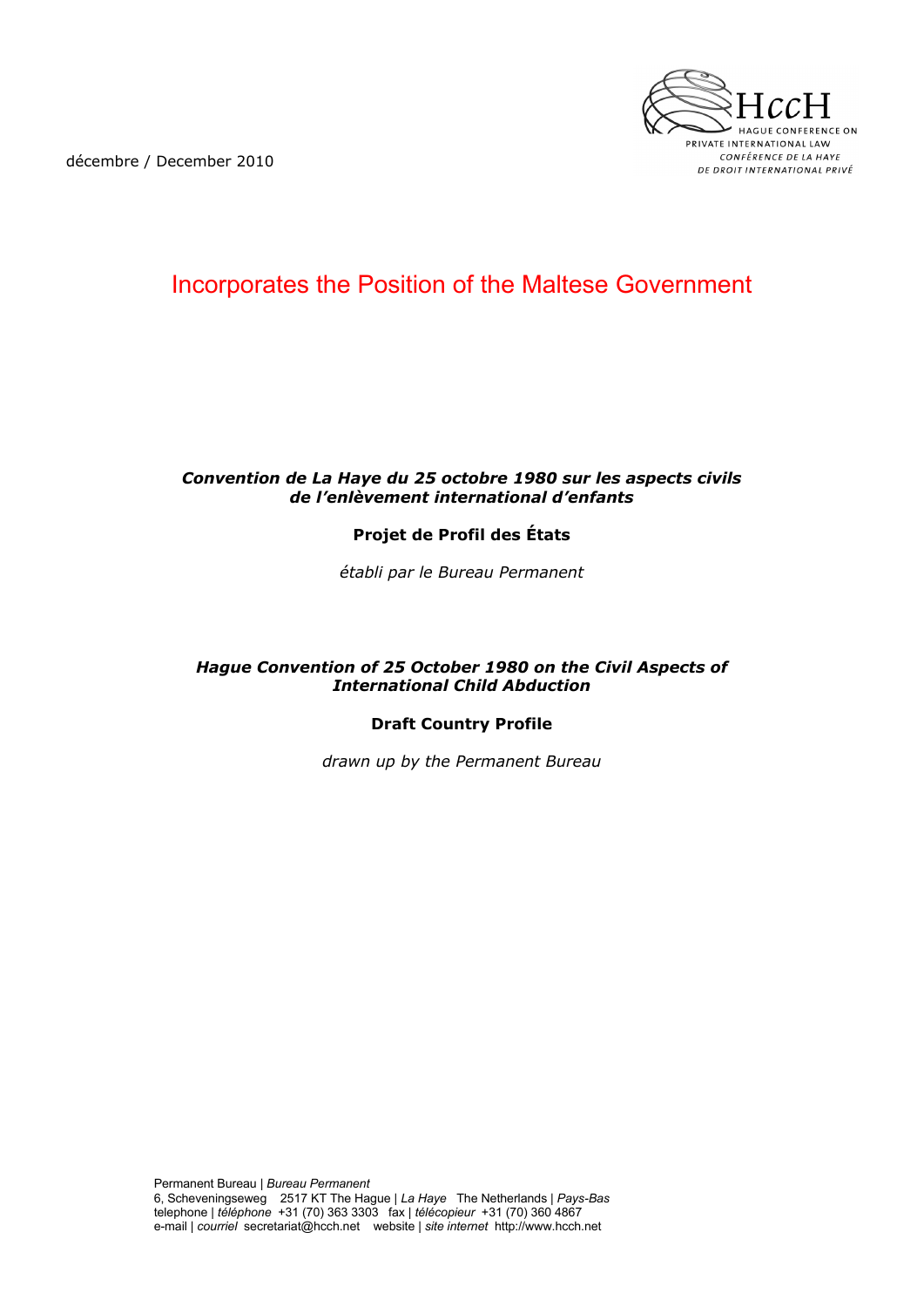### *Hague Convention of 25 October 1980 on the Civil Aspects of International Child Abduction*

#### **FOREWORD TO THE COUNTRY PROFILE**

This Country Profile should be used by Contracting States<sup>[1](#page-1-0)</sup> to assist with fulfilment of the obligations contained within Article 7 of the *Hague Convention of 25 October 1980 on the Civil*  Aspects of International Child Abduction.<sup>[2](#page-1-1)</sup> In particular, it is anticipated that the Country Profile will help Contracting States fulfil their obligations under Articles 7(2) *e)* and 7(2) *i)* of the Convention, that is:

- $\triangleright$  To provide information of a general character on the law of their State in connection with the application of the Convention; and
- $\triangleright$  To keep other Central Authorities informed regarding the operation of the Convention in their State and to eliminate any obstacles to the Convention's application.

<span id="page-1-2"></span>The Country Profile is intended to assist with the practical operation of the Convention. It is hoped that it will facilitate:

- a) information exchanges between Contracting States;
- b) knowledgeable service by Central Authorities under the 1980 Hague Child Abduction Convention;
- c) cost-effective translation of the information provided by Contracting States into English, French, Spanish, and other languages as required by Contracting States; and
- d) prompt updates of the information provided.

#### **NEWLY ACCEDING STATES:**

It should be noted that the Country Profile does not replace the *"Standard questionnaire for newly acceding States"* (available at < [www.hcch.net](http://www.hcch.net/) >  $\rightarrow$  Child Abduction Section  $\rightarrow$ Questionnaires and responses). The Standard Questionnaire provides a means for newly acceding States to describe promptly, and in brief, the measures taken in their State to ensure compliance with their Convention obligations and to ensure the effective practical operation of the Convention in their State. It thereby assists States already Party to the Convention with their decision as to whether to accept an accession.

Newly acceding States are encouraged to complete this full Country Profile as soon as is practicable.

#### **INSTRUCTIONS:**

 $\overline{a}$ 

- Please mark the box which best represents the arrangements in your State:
	- Where the response requires either 'Yes' or 'No', please mark one box only.
	- For all other questions, it may be necessary to mark more than one box.
- Where applicable, please specify the relevant provision(s) of your domestic legislation and indicate how the legislation may be accessed, *e.g.,* website, or provide a copy of the legislation.
- Please complete a separate profile for each territorial unit if there are significant differences in the substance and operation of the laws in each.
- Please note: the information contained in the Country Profile **is of a general nature only**. The purpose of the Country Profile is to assist with the practical operation of the Convention and not to provide a comprehensive picture of the legal system of each Contracting State. Please consider this when completing the Country Profile and when using the Country Profile of other Contracting States. Please contact the relevant Central Authority for clarification or specific advice.
- Contracting States are exclusively responsible for updating the information contained in their Country Profile. However, reminders for updates will be provided by the Permanent Bureau of the Hague Conference on Private International Law.

<span id="page-1-0"></span><sup>1</sup> Any reference to a Contracting State in this Country Profile is a reference to a Contracting State of the *Hague Convention of 25 October 1980 on the Civil Aspects of International Child Abduction* 

<span id="page-1-1"></span><sup>&</sup>lt;sup>2</sup> Hereinafter, "the 1980 Hague Child Abduction Convention", or simply "the Convention".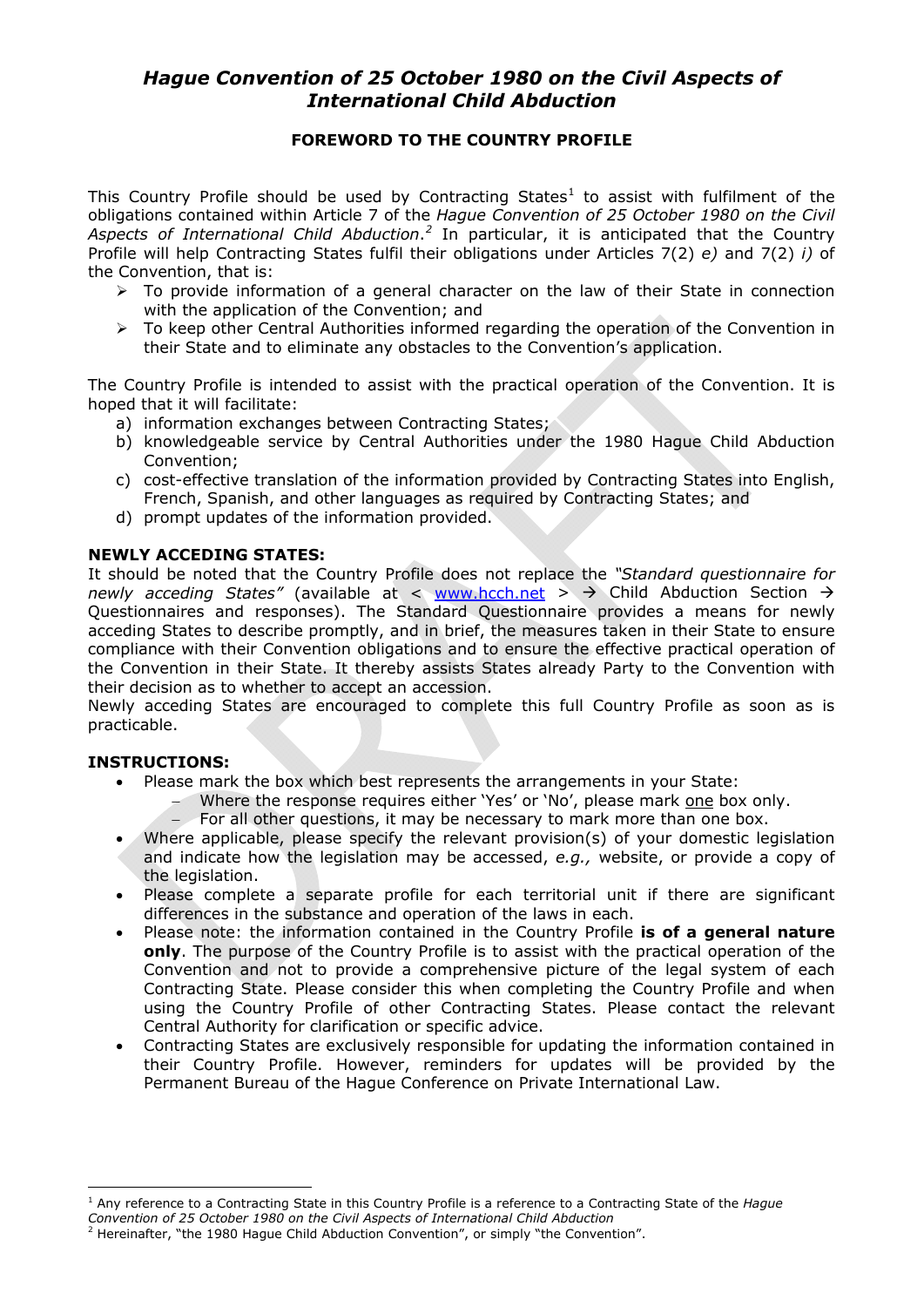- Completed Country Profiles will be published on the website of the Hague Conference on Private International Law < [www.hcch.net](http://www.hcch.net/) >.
- The Permanent Bureau of the Hague Conference has prepared a number of resources which may assist States in the effective implementation and operation of the Convention, in particular Guides to Good Practice. See  $\lt$  [www.hcch.net](http://www.hcch.net/)  $>$   $\gt$  'Child Abduction Section' for further information in this regard.

#### **TERMINOLOGY:**

- Whilst it is acknowledged that in some States Parties the formal applicant to a return or access application under the Convention may be a State authority (see question [10.3](#page-18-0) [b\)](#page-18-1) below), please note that the term **'applicant'** is used in the Country Profile as follows:
	- (a) In relation to a *return* application, the term 'applicant' denotes the person, institution or other body alleging that their actually exercised rights of custody in relation to a child have been breached by the removal or retention of the child, in accordance with Article 3 of the Convention; and
	- (b) In relation to an *access* application, the term 'applicant' denotes the person, institution or other body seeking to establish and / or exercise rights of access in relation to a child under Article 21 of the Convention.
- The term **'abducting party'** or **'***alleged* **abducting party'** in the Country Profile refers to the person, institution or other body who has, or is alleged to have, wrongfully removed or retained a child in accordance with Article 3 of the Convention.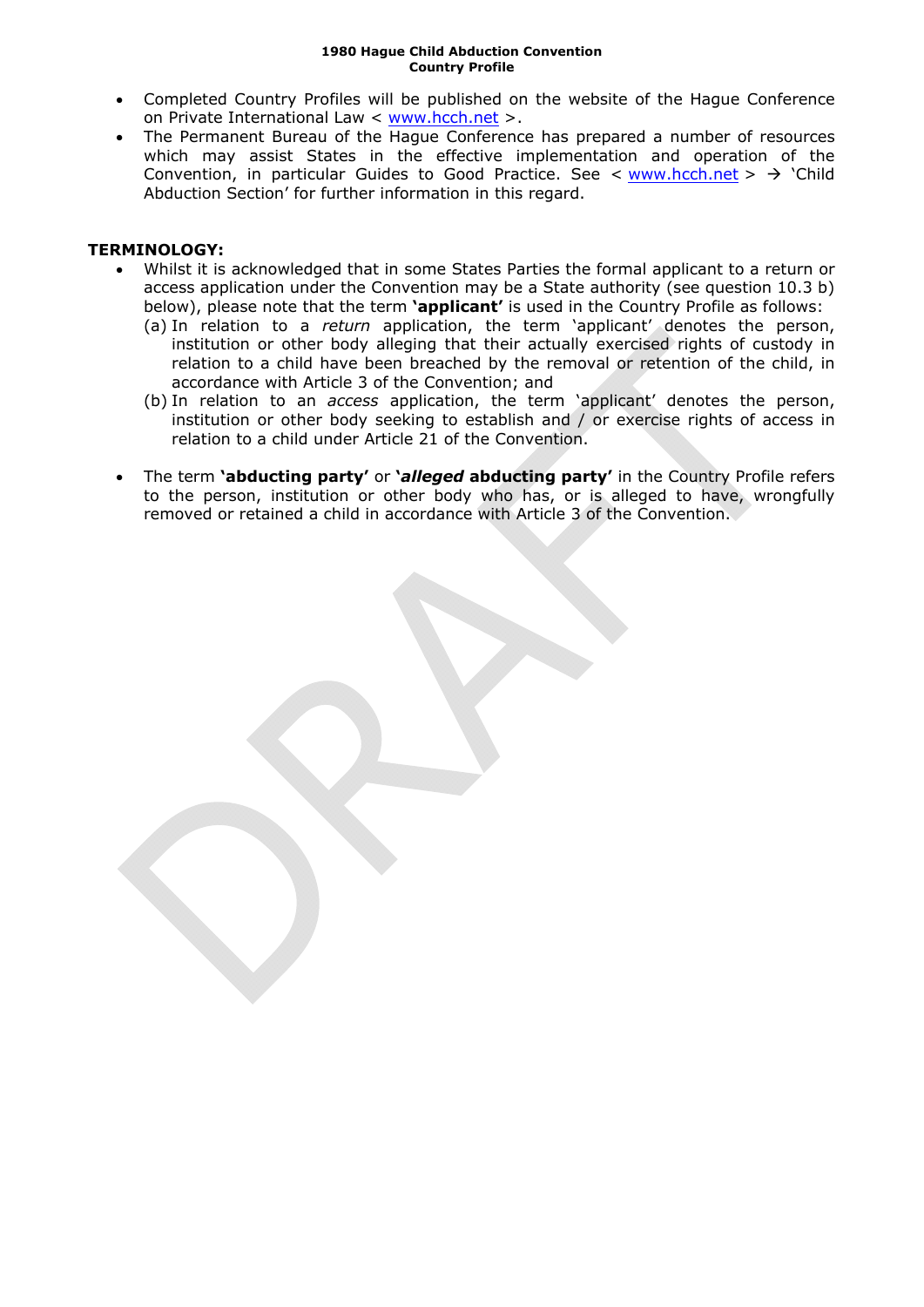### *Hague Convention of 25 October 1980 on the Civil Aspects of International Child Abduction*

### **COUNTRY PROFILE**

| 1  |                      |  |
|----|----------------------|--|
| 2  |                      |  |
| 3  |                      |  |
|    |                      |  |
| 4  |                      |  |
|    | 4.1<br>4.2           |  |
| 5  |                      |  |
|    |                      |  |
| 6  |                      |  |
|    | 6.1<br>6.2           |  |
| 7  |                      |  |
| 8  |                      |  |
|    | 8.1<br>8.2           |  |
| 9  |                      |  |
|    | 9.1                  |  |
| 10 |                      |  |
|    | 10.1<br>10.2<br>10.3 |  |
|    | 10.4                 |  |
|    | 10.5                 |  |
|    | 10.6                 |  |
| 11 |                      |  |
|    |                      |  |
|    |                      |  |
|    |                      |  |
|    |                      |  |
|    |                      |  |
|    |                      |  |
|    |                      |  |
|    |                      |  |
| 15 |                      |  |
|    |                      |  |
|    |                      |  |
|    |                      |  |
|    |                      |  |
|    |                      |  |
|    |                      |  |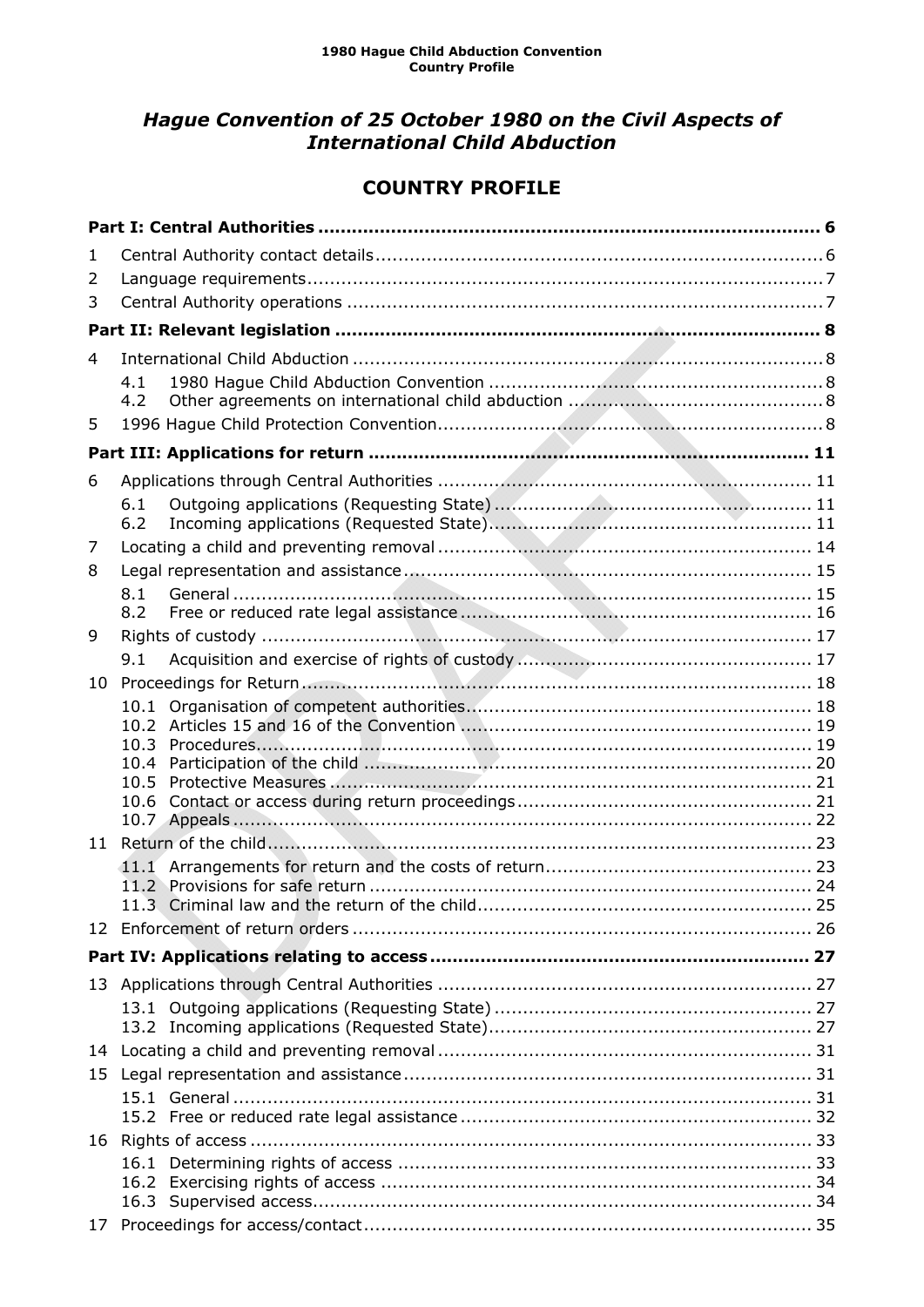| 18  | 17.1    |                                                                 |  |
|-----|---------|-----------------------------------------------------------------|--|
|     | Part V: | Mediation and Other Forms of Alternative Dispute Resolution  40 |  |
| 19  |         |                                                                 |  |
|     | 19.1    |                                                                 |  |
|     |         |                                                                 |  |
|     | 19.4    |                                                                 |  |
|     | 19.5    |                                                                 |  |
|     |         |                                                                 |  |
| 20. |         |                                                                 |  |
|     |         |                                                                 |  |
| 21  |         |                                                                 |  |
|     |         |                                                                 |  |
| 22  |         |                                                                 |  |
| 23  |         |                                                                 |  |
| 24  |         |                                                                 |  |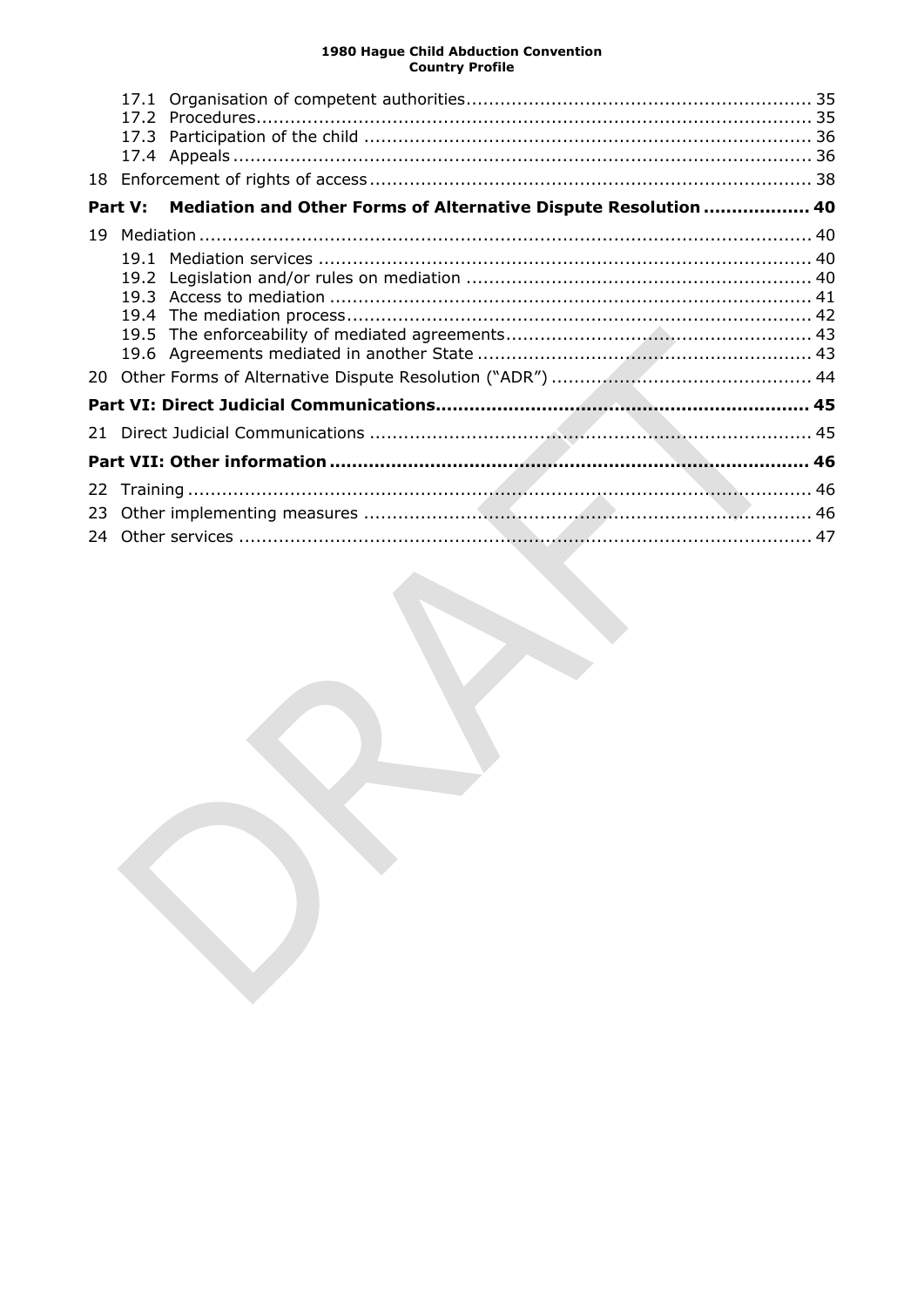### *Hague Convention of 25 October 1980 on the Civil Aspects of International Child Abduction*

### **COUNTRY PROFILE**

**Country Name:** *Malta* 

**Territorial Unit (where applicable):** *N/A*

**Last updated:** *25 July 2011*

## <span id="page-5-0"></span>**Part I: Central Authorities**

<span id="page-5-1"></span>

| <b>Central Authority contact details</b><br>1                                                                                                                                                                                                                 |                                                                                                               |  |  |  |
|---------------------------------------------------------------------------------------------------------------------------------------------------------------------------------------------------------------------------------------------------------------|---------------------------------------------------------------------------------------------------------------|--|--|--|
| Provide the designation and contact details of the Central Authority to which communications may be addressed.<br>Always check < www.hcch.net > $\rightarrow$ Child Abduction Section $\rightarrow$ Central Authorities for the most current contact details. |                                                                                                               |  |  |  |
| Director for Social Welfare Standards<br>Organisation:                                                                                                                                                                                                        |                                                                                                               |  |  |  |
| Address:                                                                                                                                                                                                                                                      | Department for Social Welfare Standards<br>469, St. Joseph High Road,<br>St. Venera SVR 1012,<br><b>MALTA</b> |  |  |  |
| Territorial and personal extent of<br>$N\!/\!A$<br>functions, if applicable:                                                                                                                                                                                  |                                                                                                               |  |  |  |
| Telephone:                                                                                                                                                                                                                                                    | $+35622788000$                                                                                                |  |  |  |
| Fax:                                                                                                                                                                                                                                                          | $+35622788355$                                                                                                |  |  |  |
| E-mail:                                                                                                                                                                                                                                                       | welfare.standards@gov.mt                                                                                      |  |  |  |
| Website:                                                                                                                                                                                                                                                      | www.welfarestandards.gov.mt                                                                                   |  |  |  |
| Contact person(s) and direct<br>contact details (please indicate                                                                                                                                                                                              | Dr. Sandra Hili Vassallo LL.D                                                                                 |  |  |  |
| language(s) of communication):                                                                                                                                                                                                                                | +356 2278 8360                                                                                                |  |  |  |
| Preferred method of<br>communication:                                                                                                                                                                                                                         | $\boxtimes$ Telephone                                                                                         |  |  |  |
|                                                                                                                                                                                                                                                               | $\nabla$ Fax                                                                                                  |  |  |  |
|                                                                                                                                                                                                                                                               | $\overline{\mathbf{M}}$ E-mail                                                                                |  |  |  |
|                                                                                                                                                                                                                                                               | Post                                                                                                          |  |  |  |
|                                                                                                                                                                                                                                                               | Other (please specify):                                                                                       |  |  |  |
|                                                                                                                                                                                                                                                               | OTHER DESIGNATED CENTRAL AUTHORITIES (IF APPLICABLE)                                                          |  |  |  |
|                                                                                                                                                                                                                                                               | Please attach additional pages if there is more than one designated Central Authority in your State.          |  |  |  |
| Organisation:                                                                                                                                                                                                                                                 |                                                                                                               |  |  |  |
| Address:                                                                                                                                                                                                                                                      |                                                                                                               |  |  |  |
| Territorial and personal extent of<br>functions, if applicable:                                                                                                                                                                                               |                                                                                                               |  |  |  |
| Telephone:                                                                                                                                                                                                                                                    |                                                                                                               |  |  |  |
| Fax:                                                                                                                                                                                                                                                          |                                                                                                               |  |  |  |

E-mail: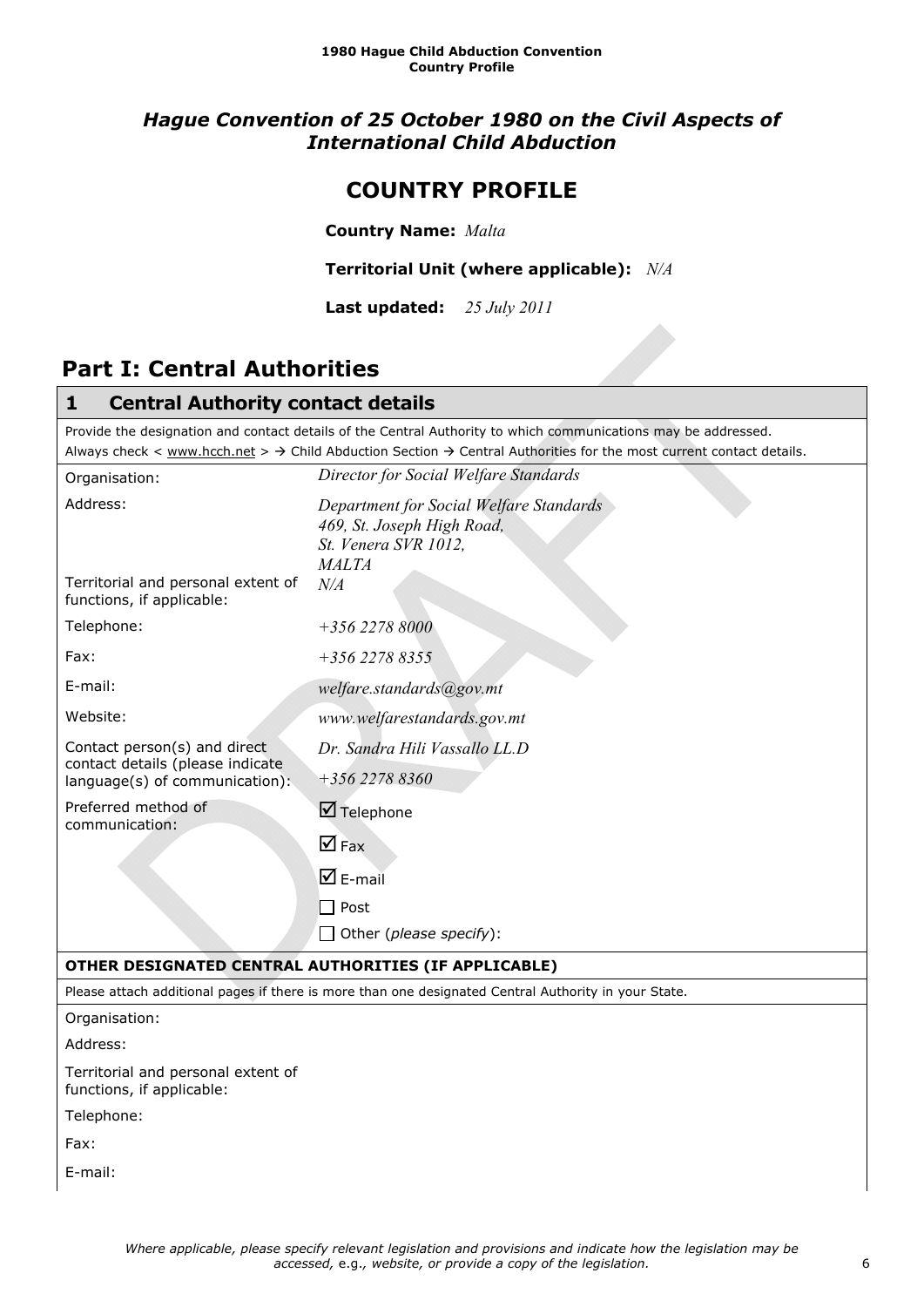| Contact person(s) and direct<br>contact details (please indicate<br>language(s) of communication):<br>Telephone<br>Preferred method of<br>communication:<br>$\Box$ Fax<br>$\Box$ E-mail<br>$\Box$ Post | Website: |                                |
|--------------------------------------------------------------------------------------------------------------------------------------------------------------------------------------------------------|----------|--------------------------------|
|                                                                                                                                                                                                        |          |                                |
|                                                                                                                                                                                                        |          |                                |
|                                                                                                                                                                                                        |          |                                |
|                                                                                                                                                                                                        |          |                                |
|                                                                                                                                                                                                        |          |                                |
|                                                                                                                                                                                                        |          | $\Box$ Other (please specify): |

<span id="page-6-0"></span>

|    | Language requirements                                                                                                                                                                                     |                                                                                                                                                                                                           |
|----|-----------------------------------------------------------------------------------------------------------------------------------------------------------------------------------------------------------|-----------------------------------------------------------------------------------------------------------------------------------------------------------------------------------------------------------|
| a) | Does the Central Authority prefer applications,<br>communications and other documents sent to<br>them to be accompanied by a translation into<br>the official language(s) of the State?<br>See Article 24 | $\triangleright$ Yes, for all communications, applications and other<br>documents. Please specify the official language(s) of<br>the State: Maltese and English<br>Not for informal communications<br>No. |
| b) | Has your State made a reservation in respect of<br>the use of French or English for communications,<br>applications and other documents sent to the<br>Central Authority?<br>See Article 42               | Yes, object to English<br>$\mathsf{M}$<br>Yes, object to French<br><b>No</b>                                                                                                                              |

<span id="page-6-1"></span>

| 3  | <b>Central Authority operations</b>                                                                                                                                                                                                                                                         |                                                                                                                                                                                                                    |
|----|---------------------------------------------------------------------------------------------------------------------------------------------------------------------------------------------------------------------------------------------------------------------------------------------|--------------------------------------------------------------------------------------------------------------------------------------------------------------------------------------------------------------------|
| a) | What are the working days and hours of the<br>Central Authority?                                                                                                                                                                                                                            | Days of the week open:<br>Monday to Friday<br>08:00hrs<br>Opening time:<br>$16:00$ hrs<br>Closing time:<br>Shut down periods (e.g., public holidays, court<br>closures): Saturdays and Sundays and public holidays |
| b) | Can assistance be accessed outside of working<br>hours?                                                                                                                                                                                                                                     | $\triangledown$ Yes (please specify contact details, if different from<br>above):<br>☑<br>For persons in other Convention States: be email<br>⊻<br>For persons in your State: by email<br>No                       |
| C) | Does the Central Authority have a dedicated<br>staff who deals only with 1980 Hague Child<br>Abduction Convention applications and related<br>issues?                                                                                                                                       | ☑<br>Yes<br>No                                                                                                                                                                                                     |
| d) | Please indicate the professions represented in<br>the Central Authority:<br>Please note that some individual staff members may<br>fall under more than one category. This question<br>should not be interpreted as an indication of the<br>number of staff members in the Central Authority | Civil servants<br>Civil Servants (Legal Advisors)<br>☑<br>Lawyers<br>☑<br>Social workers<br>Mediators<br>Other (please specify):                                                                                   |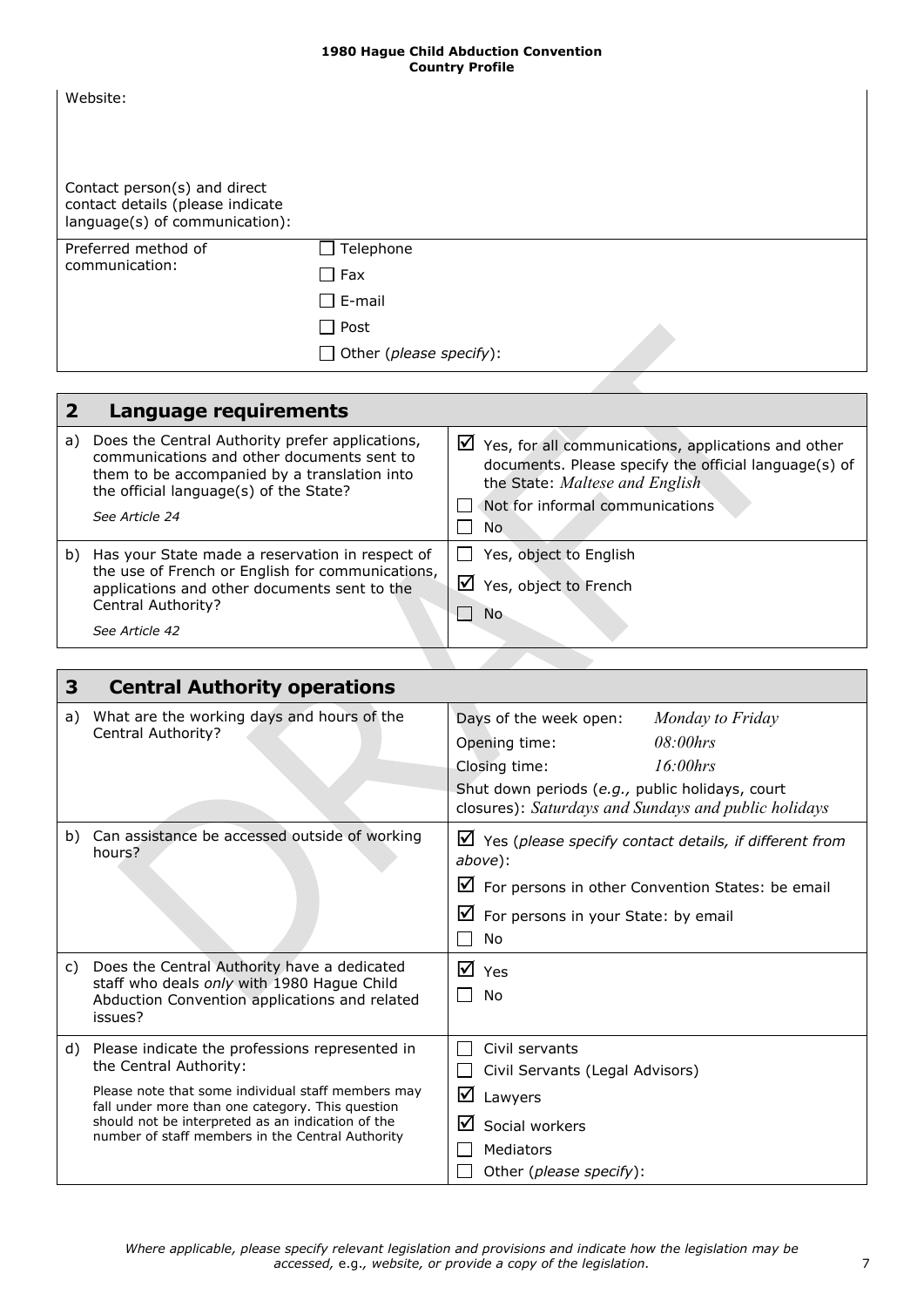## <span id="page-7-0"></span>**Part II: Relevant legislation**

<span id="page-7-2"></span><span id="page-7-1"></span>

| <b>International Child Abduction</b><br>4                                                                                                                                                                                                                                                                                                  |                                                                                                                                                                                                                                                                                                                                                                      |  |  |
|--------------------------------------------------------------------------------------------------------------------------------------------------------------------------------------------------------------------------------------------------------------------------------------------------------------------------------------------|----------------------------------------------------------------------------------------------------------------------------------------------------------------------------------------------------------------------------------------------------------------------------------------------------------------------------------------------------------------------|--|--|
| 4.1<br><b>1980 Hague Child Abduction Convention</b>                                                                                                                                                                                                                                                                                        |                                                                                                                                                                                                                                                                                                                                                                      |  |  |
| When did the 1980 Hague Child Abduction<br>a)<br>Convention enter into force in your State?                                                                                                                                                                                                                                                | Date: 1st January 2000                                                                                                                                                                                                                                                                                                                                               |  |  |
| Was implementing legislation necessary for the<br>b)<br>1980 Hague Child Abduction Convention to enter<br>into force in your domestic law?<br>Please specify how legislation can be accessed (e.g.,<br>website) or attach a copy                                                                                                           | ☑<br>Yes, please specify:<br>• The date that the legislation entered into force: $I$<br>August 2000<br>• The legislative provision(s) or implementing<br>legislation: Child Abduction and Custody Act (Cap<br>410, Laws of Malta)<br>No                                                                                                                              |  |  |
| Whether implementing legislation was necessary<br>C)<br>in your State or not, have any (other) legislative<br>provisions or procedural rules been enacted to<br>assist with the effective operation of the 1980<br>Hague Child Abduction Convention?<br>Please specify how legislation can be accessed (e.g.,<br>website) or attach a copy | ☑<br>Yes, please specify:<br>• The date that the legislation or procedural rules<br>entered into force or effect:<br>The legislative provision(s) or procedural rules: Rule<br>19 of the Court Practice and Procedure and Good<br>Order Rules (L.N.279/08, as amended by L.N. 333/08)<br>on Proceedings and registration of decisions under the<br>Act.<br><b>No</b> |  |  |
| 4.2<br>Other agreements on international child abduction                                                                                                                                                                                                                                                                                   |                                                                                                                                                                                                                                                                                                                                                                      |  |  |
| a) Is your State party to any other international<br>agreements which relate to international child<br>abduction?                                                                                                                                                                                                                          | ☑<br>Yes:<br>⊻<br>Brussels II a Regulation (Council Regulation (EC)<br>No 2201/2003 of 27 November 2003)<br>И<br>Inter-American Convention of 15 July 1989 on<br>the International Return of Children<br>Bilateral agreements (please specify):<br>Non-binding memoranda of understanding<br>(please specify):<br>Other (please specify):<br>No                      |  |  |
| 1006 Hague Child Dretection Convention                                                                                                                                                                                                                                                                                                     |                                                                                                                                                                                                                                                                                                                                                                      |  |  |

<span id="page-7-4"></span><span id="page-7-3"></span>

| 5  | <b>1996 Hague Child Protection Convention</b>                                                                                                                                                                               |                                                                                                                                                                                                                                                 |  |
|----|-----------------------------------------------------------------------------------------------------------------------------------------------------------------------------------------------------------------------------|-------------------------------------------------------------------------------------------------------------------------------------------------------------------------------------------------------------------------------------------------|--|
| a) | Is your State a Contracting State to the 1996<br>Hague Child Protection Convention?<br>Refer to $\lt$ www.hcch.net $>$ for the status table of the<br>1996 Haque Child Protection Convention                                | $\triangledown$ Yes, if so, on what date did the 1996 Convention<br>enter into force in your State: It was acceded to on<br>24 February 2011 will enter into force on 1 January<br>2012.<br>No                                                  |  |
| b) | Was implementing legislation necessary for the<br>1996 Hague Child Protection Convention to enter<br>into force in your domestic law?<br>Please specify how legislation can be accessed (e.g.,<br>website) or attach a copy | $\triangledown$ Yes, please specify:<br>• The date that the legislation entered into force:<br>14 December 2010<br>• The legislative provision(s) or implementing<br>legislation: Protection of Children<br>(Hague<br>Convention) Act (Cap 507) |  |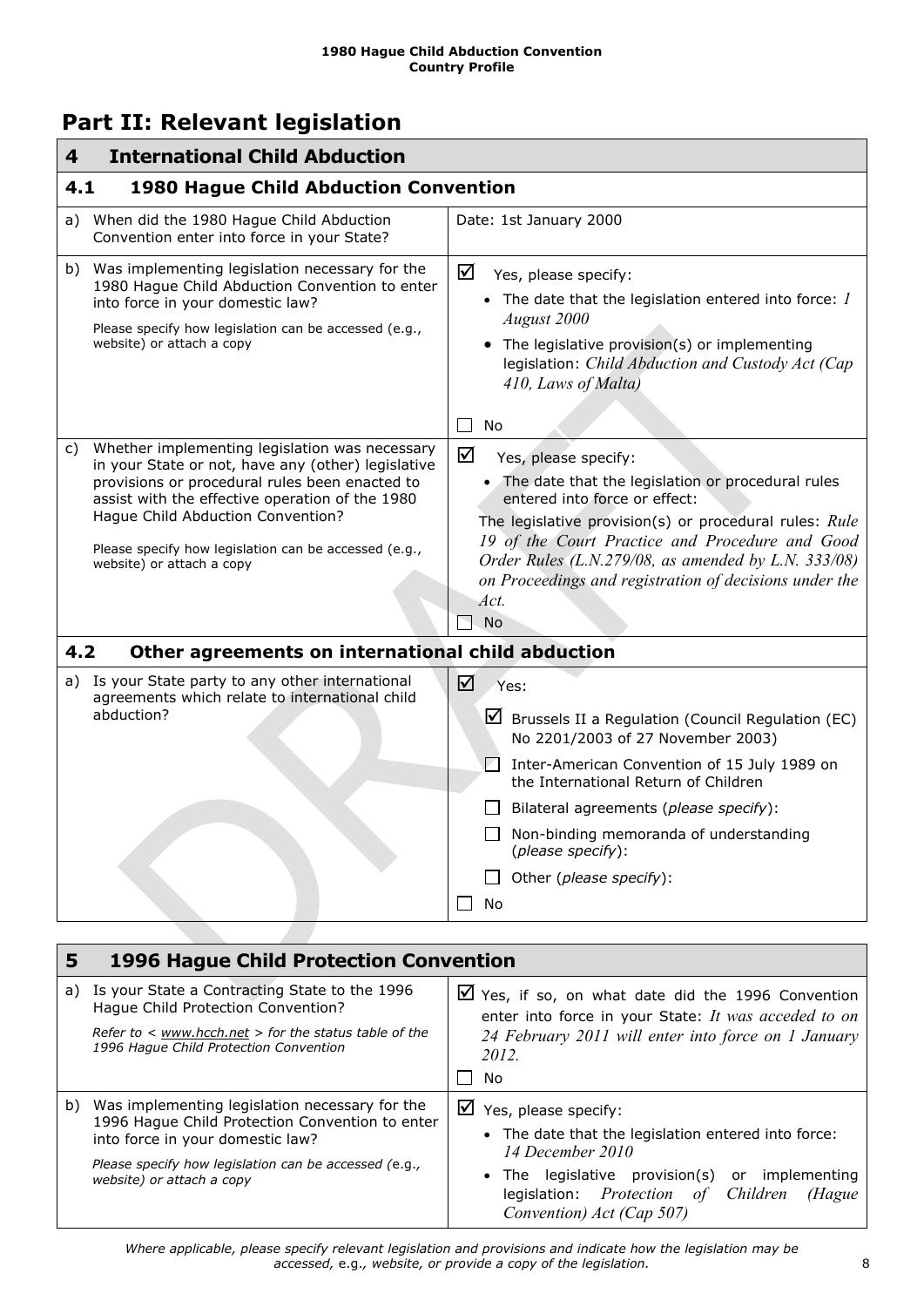| No. |
|-----|
|     |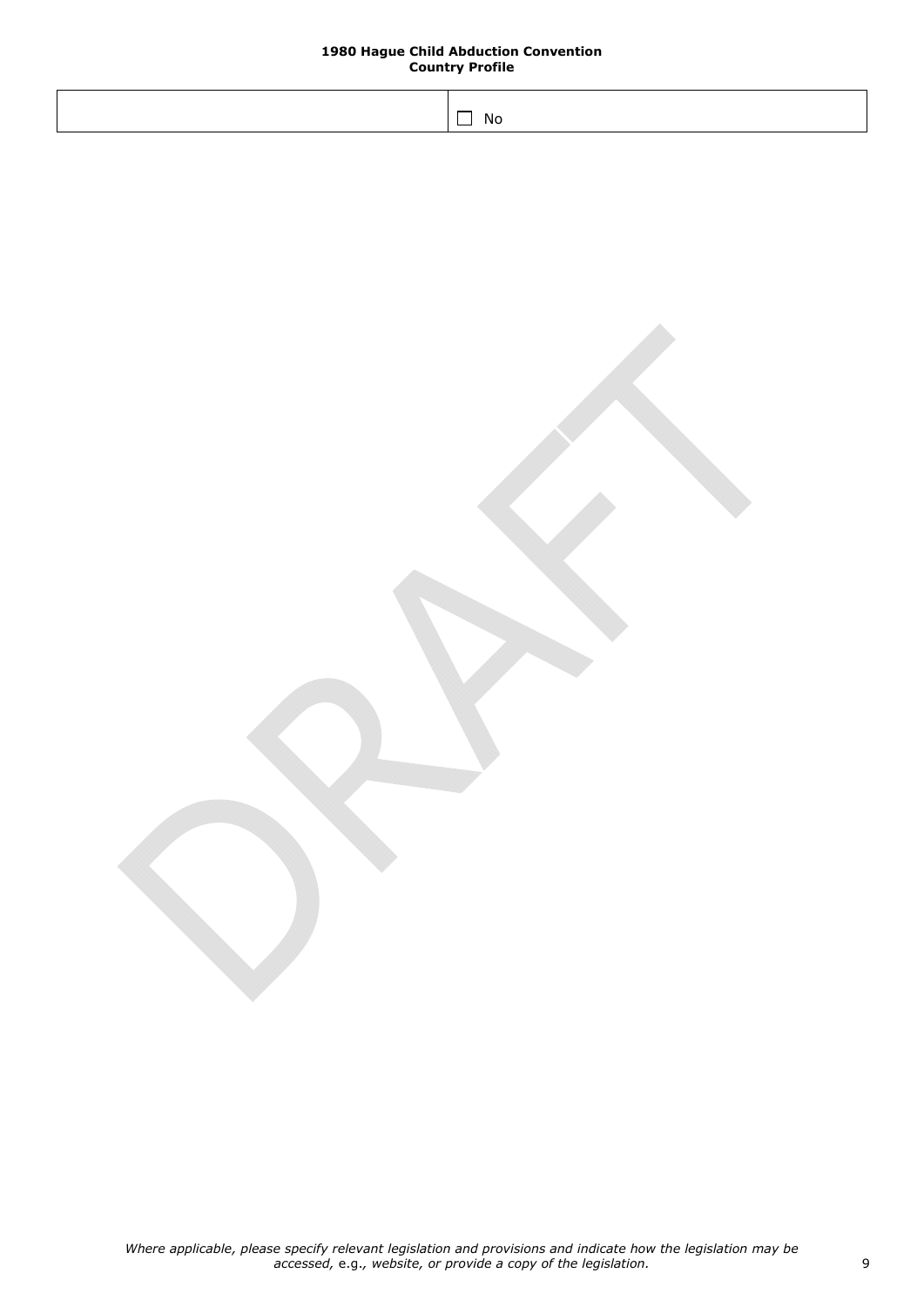| • The date that the legislation or procedural rules<br>provisions or procedural rules been enacted to<br>assist with the effective operation of the 1996<br>Haque Child Protection Convention?<br>Please specify how legislation can be accessed (e.g.,<br>(Cap 507, Laws of Malta)<br>website) or attach a copy | entered into force or effect: 14 December 2010<br>• The legislative provision(s) or procedural rules:<br>Protection of Children (Hague Convention) Act |
|------------------------------------------------------------------------------------------------------------------------------------------------------------------------------------------------------------------------------------------------------------------------------------------------------------------|--------------------------------------------------------------------------------------------------------------------------------------------------------|
| No                                                                                                                                                                                                                                                                                                               |                                                                                                                                                        |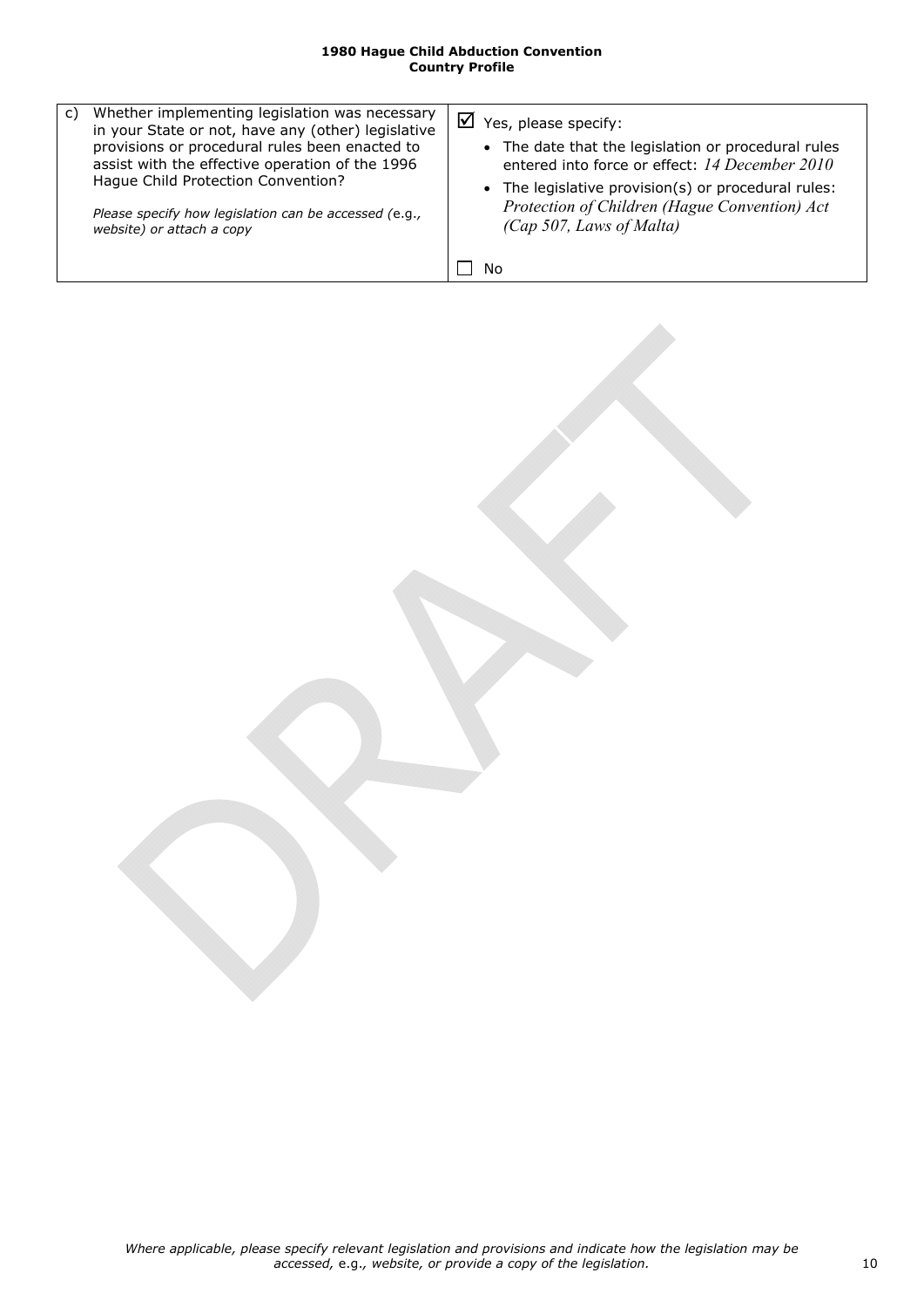## <span id="page-10-0"></span>**Part III: Applications for return**

<span id="page-10-4"></span><span id="page-10-3"></span><span id="page-10-2"></span><span id="page-10-1"></span>

| <b>Applications through Central Authorities</b><br>6                                                                                                                                                                                                                                         |                                                                                                                                                                                                                                                                                                                                                                                                                                                                                                                                                                                                                                                                                                                                                                                                                                                                                                                                                                                                             |  |
|----------------------------------------------------------------------------------------------------------------------------------------------------------------------------------------------------------------------------------------------------------------------------------------------|-------------------------------------------------------------------------------------------------------------------------------------------------------------------------------------------------------------------------------------------------------------------------------------------------------------------------------------------------------------------------------------------------------------------------------------------------------------------------------------------------------------------------------------------------------------------------------------------------------------------------------------------------------------------------------------------------------------------------------------------------------------------------------------------------------------------------------------------------------------------------------------------------------------------------------------------------------------------------------------------------------------|--|
| <b>Outgoing applications (Requesting State)</b><br>6.1                                                                                                                                                                                                                                       |                                                                                                                                                                                                                                                                                                                                                                                                                                                                                                                                                                                                                                                                                                                                                                                                                                                                                                                                                                                                             |  |
| a) What type of assistance is provided to applicants<br>in your State when completing an application for<br>return under the Convention?<br>See Articles 7 and 8                                                                                                                             | $\blacksquare$ Assistance from the Central Authority<br>Assistance from another authority<br>Referral to a legal representative<br>Other (please specify):                                                                                                                                                                                                                                                                                                                                                                                                                                                                                                                                                                                                                                                                                                                                                                                                                                                  |  |
| 6.2<br><b>Incoming applications (Requested State)</b>                                                                                                                                                                                                                                        |                                                                                                                                                                                                                                                                                                                                                                                                                                                                                                                                                                                                                                                                                                                                                                                                                                                                                                                                                                                                             |  |
| What form of application does your State require<br>a)<br>for an incoming application?                                                                                                                                                                                                       | $\boxtimes$ (1) Model Application Form<br>Available at www.hcch.net Child Abduction Section<br>Go to question c)<br>$\Box$ (2) Form developed by your State<br>Please specify how this form can be accessed (e.g.,<br>website) or attach a copy:<br>Go to question c)<br>Both $(1)$ and $(2)$ , go to question c)<br>Other, go to question b)                                                                                                                                                                                                                                                                                                                                                                                                                                                                                                                                                                                                                                                               |  |
| b) If your State does not require a particular form<br>of application, what information or documents<br>does your State request?<br>See Article 8<br>Please note that the only information actually required<br>by the Convention (Article 8) is indicated by a cross in<br>the relevant box | Information concerning the identity of the child:<br>Name and previous name/s<br>Date of birth, where available<br>Address<br>Telephone number<br>Nationality / Nationalities<br>$\Box$ Passport number(s)<br>$\Box$ Physical description (height, eye and hair colour)<br>$\Box$ Photograph (as recent as possible)<br>Information identifying the child's parents e.g.,<br>nationalities - where a parent is not the applicant<br>or respondent to proceedings (please specify):<br>$\Box$ Other (please specify):<br>Information concerning the identity of the applicant:<br>$\Box$ Name and previous name/s<br>Date of birth<br>Address<br>Telephone number<br>Nationality / Nationalities<br>$\Box$ Passport number(s)<br>Relationship of the applicant to the child<br>$\Box$ Name(s) of legal adviser, if any<br>Other (please specify):<br>Information concerning the identity of the person<br>alleged to have removed or retained the child:<br>$\Box$ Name and previous name/s<br>Date of birth |  |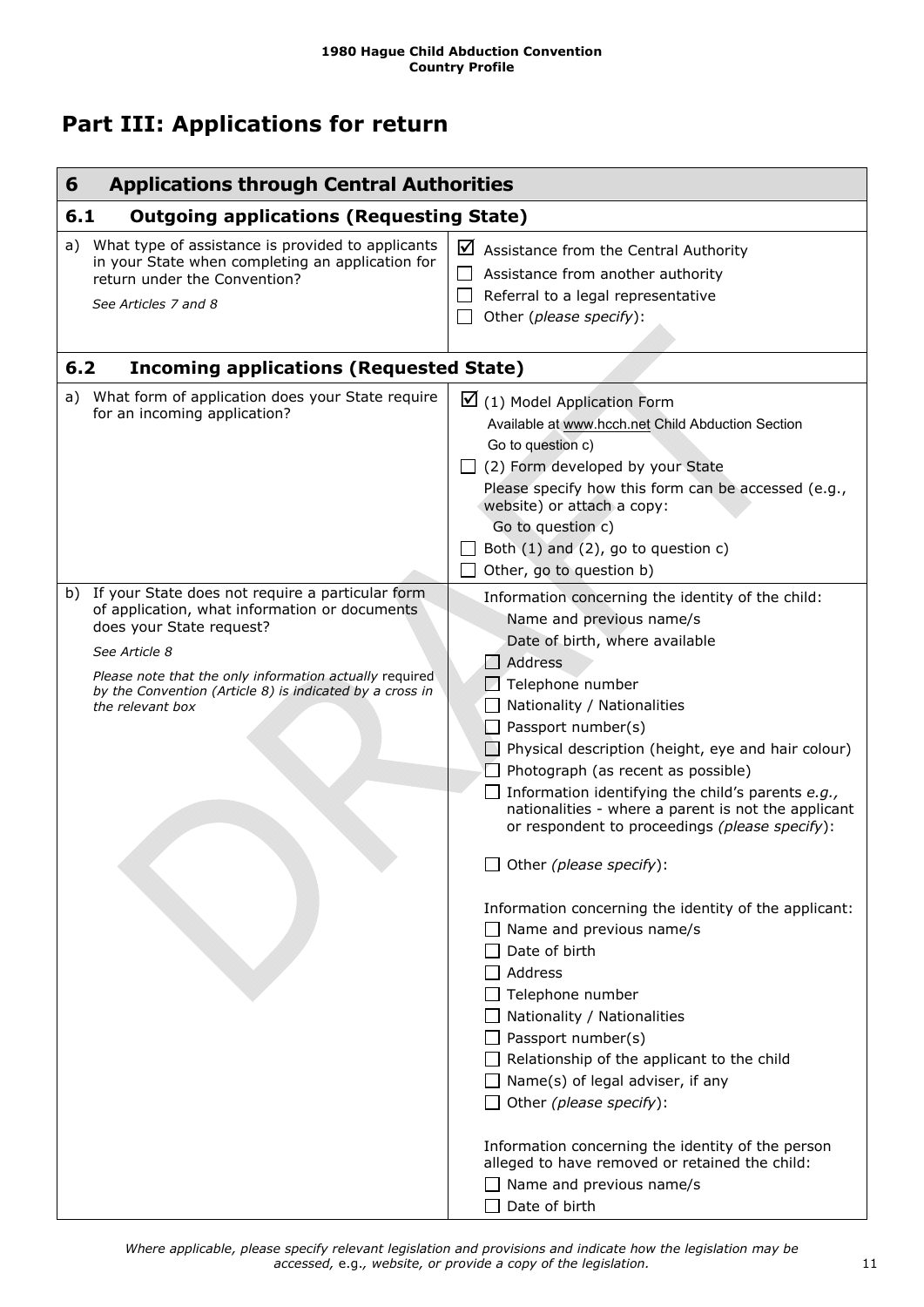<span id="page-11-0"></span>

|    |                                                                                                                                                                                         | Address<br>Telephone number<br>Nationality / Nationalities<br>$\Box$ Passport number(s)<br>$\Box$ Physical description (height, eye and hair colour)<br>$\Box$ Photograph (as recent as possible)<br>$\Box$ Relationship of the person to the child<br>$\Box$ Other (please specify):                                                                                                                                                                                                                                                                                    |
|----|-----------------------------------------------------------------------------------------------------------------------------------------------------------------------------------------|--------------------------------------------------------------------------------------------------------------------------------------------------------------------------------------------------------------------------------------------------------------------------------------------------------------------------------------------------------------------------------------------------------------------------------------------------------------------------------------------------------------------------------------------------------------------------|
|    |                                                                                                                                                                                         | The grounds upon which the applicant's claim for<br>return of the child is based<br>$\Box$ Evidence of the applicant's rights of custody<br>$\Box$ An authenticated copy of any relevant decision or<br>agreement<br>A certificate or an affidavit emanating from the<br>Central Authority, or other competent authority<br>of the State of the child's habitual residence, or<br>from a qualified person, concerning the relevant<br>law of that State<br>$\Box$ The alleged habitual residence of the child, with<br>supporting information<br>Other (please specify): |
|    |                                                                                                                                                                                         | All available information relating to the whereabouts<br>of the child and the identity of the person with<br>whom the child is presumed to be                                                                                                                                                                                                                                                                                                                                                                                                                            |
|    |                                                                                                                                                                                         | Any other relevant document / information<br>$\Box$ Concerning any child protection issues<br>Marriage certificate (if applicable)<br>$\Box$ Divorce decree (if applicable)<br>Civil and / or criminal proceedings in progress (if<br>applicable)<br>Evidence of child or other relevant person's right                                                                                                                                                                                                                                                                  |
|    |                                                                                                                                                                                         | to re-enter the State of the child's habitual<br>residence<br>Other (please specify): An affidavit of the<br>sequence of events(brief) starting from marriage, if<br>married, or from start of relationship to the alleged<br>child abduction. This affidavit would be the basis of<br>defence if the matter of abduction finds itself in front<br>of the Court.                                                                                                                                                                                                         |
| C) | Does your Central Authority accept an<br>application and accompanying documentation<br>transmitted by electronic means?                                                                 | $\boxtimes$ Yes,<br>please<br>specify<br>requirements<br>for<br>any<br>electronically<br>transmitted<br>applications<br>documentation: The Malta Central Authority requires<br>that all of the electronically sent documents are<br>authenticated. The original should reach the Malta<br>Central Authority as soon as possible.<br>No                                                                                                                                                                                                                                   |
|    | d) Does the Central Authority require a written<br>authorisation empowering it or a designated<br>representative (e.g., lawyer) to act on behalf of<br>the applicant?<br>See Article 28 | Yes, the authorisation should be provided:<br>On the application form<br>⋈<br>In a signed statement or declaration<br>Other (please specify):<br>No                                                                                                                                                                                                                                                                                                                                                                                                                      |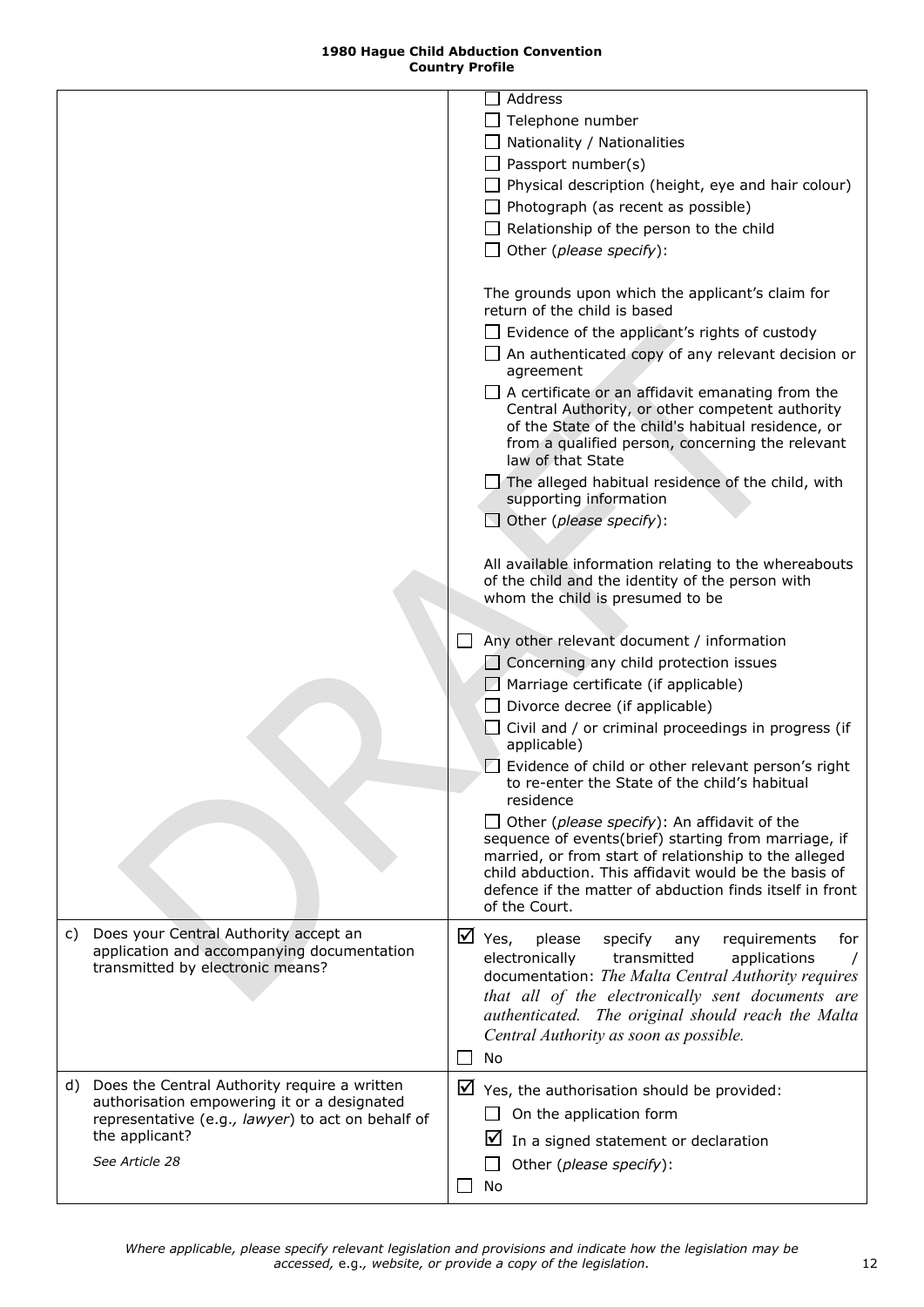<span id="page-12-1"></span><span id="page-12-0"></span>

| e) | Does the Central Authority acknowledge receipt<br>of the application?                                                                                                                                                                                                                                                                                                                                                                  |        | $\triangleright$ Yes, acknowledgment generally is provided by:<br>$\mathbf{\nabla}$ E-mail<br>⋈<br>Facsimile<br>☑<br>Post<br>Other (please specify):<br>No                                                                                                                                                                                                                                                                                                                                                                                                                                                                                                                                       |
|----|----------------------------------------------------------------------------------------------------------------------------------------------------------------------------------------------------------------------------------------------------------------------------------------------------------------------------------------------------------------------------------------------------------------------------------------|--------|--------------------------------------------------------------------------------------------------------------------------------------------------------------------------------------------------------------------------------------------------------------------------------------------------------------------------------------------------------------------------------------------------------------------------------------------------------------------------------------------------------------------------------------------------------------------------------------------------------------------------------------------------------------------------------------------------|
| f) | Can the Central Authority proceed with an<br>application where the information provided is<br>incomplete?                                                                                                                                                                                                                                                                                                                              |        | Yes, the Central Authority will begin processing the<br>application and will immediately inform the<br>requesting Central Authority of what additional<br>information is required to complete the request.<br>$\overline{M}$ No:<br>The Central Authority will not process an<br>application without all of the necessary<br>supporting documentation<br>$\blacksquare$ The Central Authority is unable to process the<br>application but will immediately inform the<br>requesting Central Authority of what additional<br>information is required before further action can<br>be taken<br>It depends upon what type of information is missing<br>(please specify):<br>Other (please explain): |
| g) | Who does the Central Authority prefer to<br>communicate with in incoming applications?                                                                                                                                                                                                                                                                                                                                                 | ⊻      | The requesting Central Authority<br>The applicant<br>The applicant's legal representative<br>All of the above<br>Other (please specify):                                                                                                                                                                                                                                                                                                                                                                                                                                                                                                                                                         |
| h) | What measures are taken by the Central<br>Authority to attempt to secure the voluntary<br>return of a child allegedly wrongfully removed or<br>retained in accordance with Article 3 of the<br>Convention (hereinafter, simply "the child")?<br>Please explain where necessary<br>See Article 7 c) and Article 10<br>See also <b>Part V:</b><br><b>Mediation and Other Forms</b><br>of Alternative Dispute<br><b>Resolution</b> below. | ⊻      | Contact is made with the alleged abducting party to<br>seek a voluntary return<br>Mediation and / or other forms of alternative dispute<br>resolution are offered to the parties (see Part V:<br><b>Mediation and Other Forms of Alternative</b><br><b>Dispute</b><br><b>Resolution</b> )<br>Other (please specify):                                                                                                                                                                                                                                                                                                                                                                             |
| i) | How do you ensure that no undue delay results<br>from the measures taken, or attempted, to<br>secure the voluntary return of the child (see<br>question h) above)?                                                                                                                                                                                                                                                                     |        | Please explain: When all required documentation is<br>received, the Malta Central Authority immediately<br>alleged abducting parent<br>contacts<br>the<br>and<br>simultaneously prepares a Court application to be<br>presented in Court if the alleged abducting parent<br>refuses to cooperate. This will also prevent the<br>possibility of the removal of the child from Malta as<br>the Court is requested to ban the children from<br>leaving Malta until the Court proceedings are<br>concluded.                                                                                                                                                                                          |
| j) | What is the role of the Central Authority in<br>taking or causing to be taken provisional<br>measures to prevent further harm to the child?<br>See Article 7(2) b)<br>Refer also to sections 10.5 and 11.2 below                                                                                                                                                                                                                       | $\Box$ | $\boxtimes$ Alert appropriate agencies where there are concerns<br>that a child is at risk<br>Apply directly to authorities for protection orders<br>Refer parties to appropriate agencies<br>Other (please specify):                                                                                                                                                                                                                                                                                                                                                                                                                                                                            |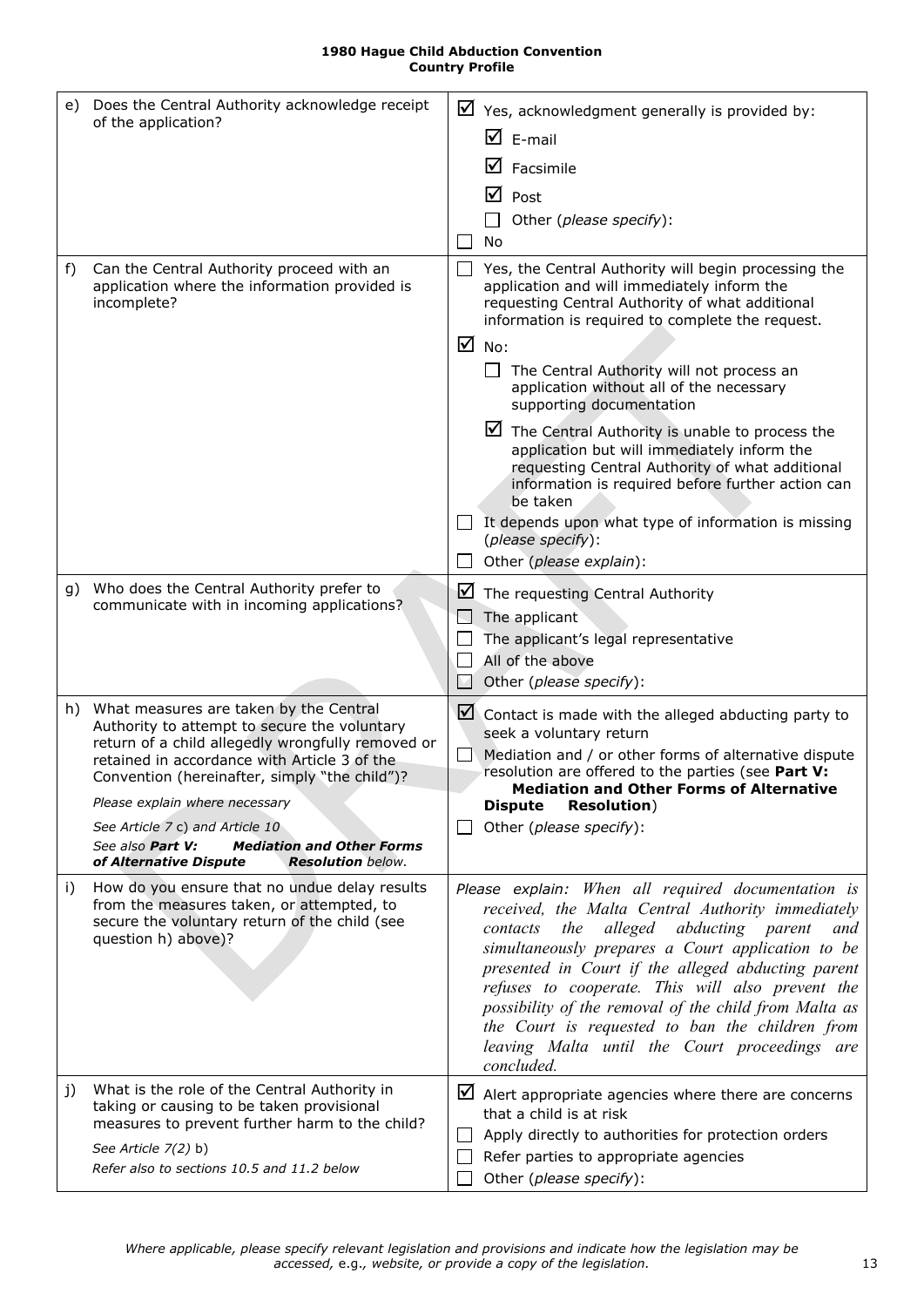| k). | Can an applicant commence proceedings in your<br>State for the return of the child under the<br>Convention without using the Central Authority<br>channel? | $\triangleright$ Yes, if so, please explain:<br>• Where the applicant can obtain information about<br>commencing proceedings: Information can still be<br>obtained from the Malta Central Authority |
|-----|------------------------------------------------------------------------------------------------------------------------------------------------------------|-----------------------------------------------------------------------------------------------------------------------------------------------------------------------------------------------------|
|     | See Article 3 and Article 29                                                                                                                               | • What role, if any, the Central Authority has in<br>these proceedings: Marginal and serves for<br>information purpose.<br>Nο                                                                       |

<span id="page-13-1"></span><span id="page-13-0"></span>

| $\overline{\mathbf{z}}$ | Locating a child and preventing removal                                                                                                                                             |                                                                                                                                                                                                                                                                                                                            |  |
|-------------------------|-------------------------------------------------------------------------------------------------------------------------------------------------------------------------------------|----------------------------------------------------------------------------------------------------------------------------------------------------------------------------------------------------------------------------------------------------------------------------------------------------------------------------|--|
|                         | Practice on Preventive Measures.                                                                                                                                                    | For best practice on locating a child and preventing removal, see the Guides to Good Practice under the<br>1980 Hague Child Abduction Convention available at < www.hcch.net > > Child Abduction Section ><br>Guides to Good Practice. In particular, in relation to preventing removal, see Part III of the Guide to Good |  |
|                         | a) Can return proceedings commence before the<br>child is located?                                                                                                                  | $\Box$ Yes<br>Yes, in certain circumstances (please specify):                                                                                                                                                                                                                                                              |  |
|                         |                                                                                                                                                                                     | $\overline{M}$ No                                                                                                                                                                                                                                                                                                          |  |
|                         | b) What evidence / information does your State<br>require regarding the child's whereabouts to<br>begin to assist with locating the child?                                          | $\blacksquare$ Evidence that the child entered your State (e.g.,<br>evidence that the child boarded an aeroplane bound<br>for your State):                                                                                                                                                                                 |  |
|                         | Please explain where necessary                                                                                                                                                      | Information from the applicant as to why he / she<br>believes the child is in your State:<br>$\Box$ No information or evidence is required; searches for<br>the child can begin upon request:                                                                                                                              |  |
|                         |                                                                                                                                                                                     | $\Box$ Other (please explain): If little or no information is<br>provided, the Malta Central Authority will try to<br>locate the child itself.                                                                                                                                                                             |  |
| C)                      | What mechanisms or sources of information are<br>available in your State to discover the<br>whereabouts of the child?                                                               | (1) Private location services:<br>$\Box$<br>$\Box$ (2) Population Register:<br>☑                                                                                                                                                                                                                                           |  |
|                         | Please indicate in the space provided any associated<br>costs for an applicant or any other necessary<br>information                                                                | (3) Employment Register:<br>$\Box$ (4) Information maintained by other government<br>agencies (e.g., immigration, social welfare):                                                                                                                                                                                         |  |
|                         | See Article 7(2) a)                                                                                                                                                                 | (5) Police:<br>⊻                                                                                                                                                                                                                                                                                                           |  |
|                         |                                                                                                                                                                                     | $\boxtimes$ (6) INTERPOL:                                                                                                                                                                                                                                                                                                  |  |
|                         |                                                                                                                                                                                     | $\Box$ (7) Court orders to compel the production of<br>information on the whereabouts of the child:<br>Only if it is required.                                                                                                                                                                                             |  |
|                         |                                                                                                                                                                                     | ⊻<br>(8) Other (please specify): According to the Child<br>Abduction and Custody Act (Cap. 410), the Malta<br>Central Authority is empowered to seek<br>any<br>anybody<br>information from<br>discover<br>the<br>$\iota$<br>whereabouts of the child.                                                                      |  |
|                         | d) Please indicate who is responsible for arranging<br>the measures listed above in question c) by<br>inserting the relevant number next to the<br>responsible person or authority. | Central Authority: $3,4,5,6,7,8$<br>The applicant:<br>The applicant's representative:                                                                                                                                                                                                                                      |  |
|                         | E.g., Central Authority: 2, 3<br>The applicant's representative: 7                                                                                                                  | Other (please specify):                                                                                                                                                                                                                                                                                                    |  |
| e) -                    | Please indicate, by inserting the relevant<br>numbers, which of the measures listed above in<br>question c) need an order from a competent                                          | Vide reply to $7(c)$ (8)                                                                                                                                                                                                                                                                                                   |  |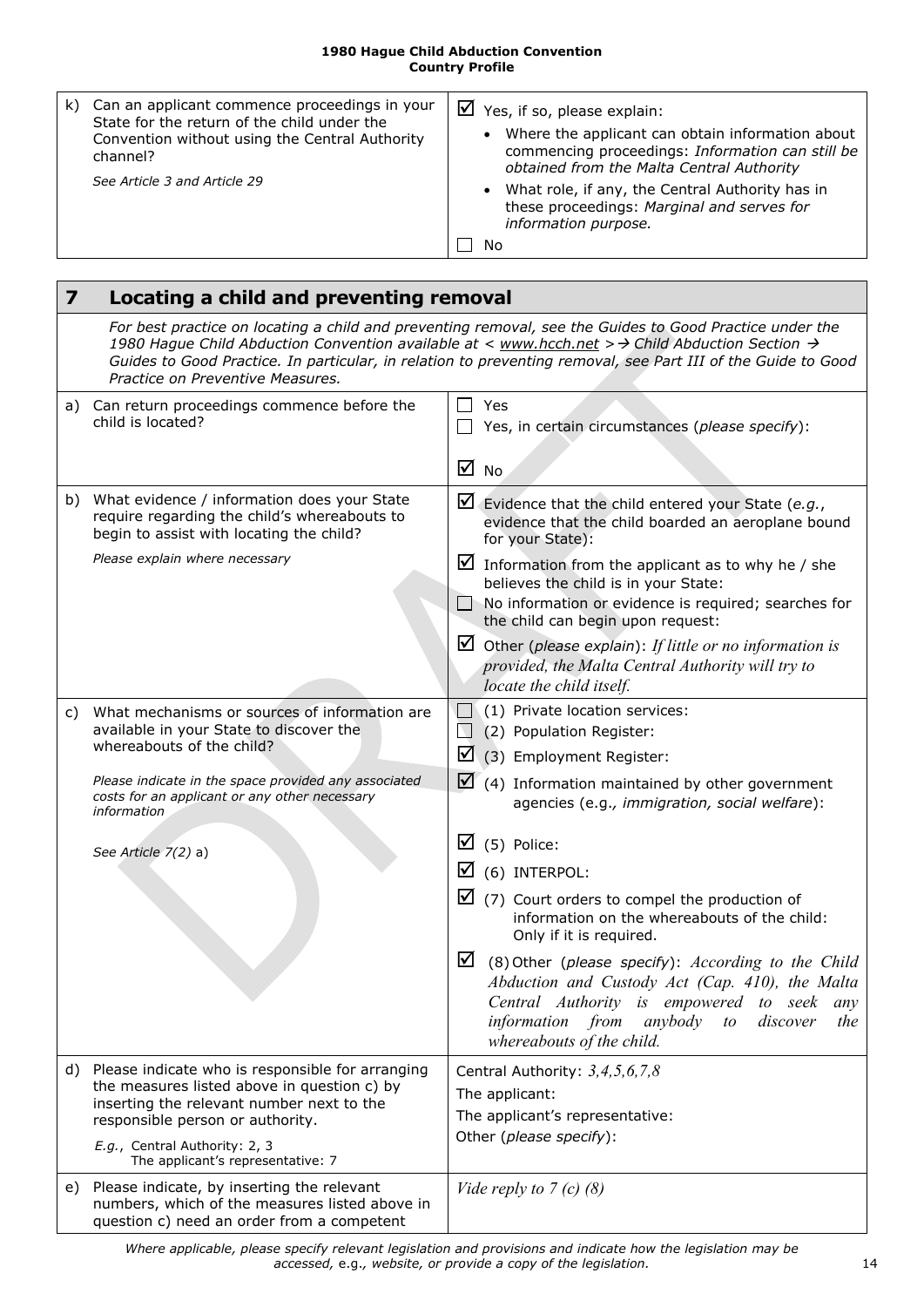<span id="page-14-4"></span><span id="page-14-2"></span>

|    | authority?                                                                                                                                                                                                                                                                                                              |                                                                                                                                                                                                                                                                                                                                                                                                                                                                                                                |
|----|-------------------------------------------------------------------------------------------------------------------------------------------------------------------------------------------------------------------------------------------------------------------------------------------------------------------------|----------------------------------------------------------------------------------------------------------------------------------------------------------------------------------------------------------------------------------------------------------------------------------------------------------------------------------------------------------------------------------------------------------------------------------------------------------------------------------------------------------------|
| f) | What measures can be taken in your State to<br>deter the removal or re-abduction of the child?<br>Please explain where necessary<br>Refer also to the Guide To Good Practice, Part III -<br>Preventive Measures, available at < www.hcch.net >,<br>particularly to paragraph 3.1 on barriers to<br>international travel | $\boxtimes$ (1) Child's passport(s) to be deposited with<br>authorities<br>(2) Alleged abductor's passport to be deposited with<br>authorities<br>$\boxtimes$ (3) Obtain orders to prevent the removal of the<br>child<br>⊻<br>(4) Issuing border and/or port alerts<br>(5) Requiring the alleged abductor to report<br>periodically to authorities<br>(6) Requiring the alleged abductor to pay a<br>bond/deposit<br>(7) Temporary placement of child in institutional<br>care<br>(8) Other (please specify): |
| g) | Please indicate who may apply for the measures<br>listed above in question f) by inserting the<br>relevant number next to the responsible person<br>or authority.                                                                                                                                                       | Central Authority: 1, 3,4<br>The applicant:<br>The applicant's representative:<br>Other (please specify):                                                                                                                                                                                                                                                                                                                                                                                                      |
|    | h) Please indicate, by inserting the relevant<br>numbers, which of the measures above in<br>question f) need an order from a competent<br>authority?                                                                                                                                                                    | 1, 3, 4                                                                                                                                                                                                                                                                                                                                                                                                                                                                                                        |

<span id="page-14-1"></span><span id="page-14-0"></span>

| 8   | <b>Legal representation and assistance</b>                                                                     |                       |                                                                                                                                                                                                                                                                                                                                                                    |  |
|-----|----------------------------------------------------------------------------------------------------------------|-----------------------|--------------------------------------------------------------------------------------------------------------------------------------------------------------------------------------------------------------------------------------------------------------------------------------------------------------------------------------------------------------------|--|
| 8.1 | General                                                                                                        |                       |                                                                                                                                                                                                                                                                                                                                                                    |  |
|     | a) Has your State made a reservation to Article 26<br>of the Convention?                                       | $\sum_{i=1}^{n}$<br>☑ | Yes<br><b>No</b>                                                                                                                                                                                                                                                                                                                                                   |  |
|     | b) Does the Central Authority provide legal advice<br>regarding return applications?                           |                       | $\overline{M}$ Yes<br>No<br>No, however:<br>The Central Authority will refer the applicant to<br>the appropriate person or authority to obtain<br>legal advice<br>The Central Authority will provide information<br>that is of a general nature about laws and<br>procedures<br>Other (please specify):                                                            |  |
| C)  | Is legal representation required in return<br>proceedings?<br>See Article 25<br>Please explain where necessary |                       | $\overline{M}$ Yes<br>No<br>No, but recommended                                                                                                                                                                                                                                                                                                                    |  |
| d)  | What is the role of the Central Authority in<br>arranging legal representation?<br>See Article $7(2)$ g)       |                       | The applicant is required to make his / her own<br>arrangements for legal representation, but the<br>Central Authority will:<br>Provide the applicant with a list of lawyers<br>Provide the applicant with a list of free or<br>reduced rate lawyers<br>Legal representation is not required. The Central<br>Authority ensures the application is forwarded to the |  |

<span id="page-14-3"></span>*Where applicable, please specify relevant legislation and provisions and indicate how the legislation may be accessed,* e.g.*, website, or provide a copy of the legislation.* 15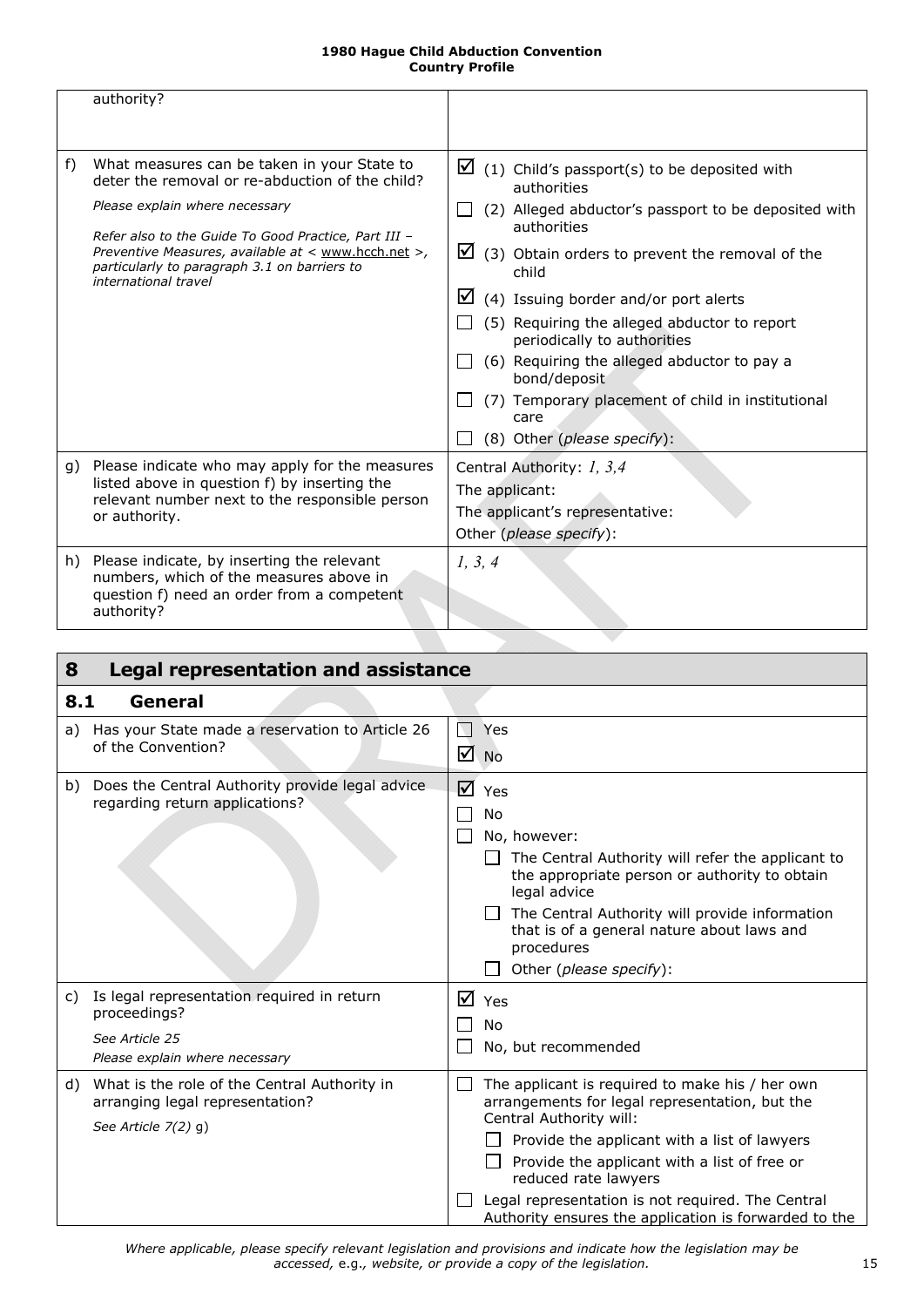<span id="page-15-6"></span><span id="page-15-5"></span><span id="page-15-4"></span><span id="page-15-3"></span><span id="page-15-2"></span><span id="page-15-1"></span><span id="page-15-0"></span>

|     |                                                                                                                                      |        | competent authority for action. Please provide<br>additional information if necessary:                        |
|-----|--------------------------------------------------------------------------------------------------------------------------------------|--------|---------------------------------------------------------------------------------------------------------------|
|     |                                                                                                                                      |        | $\triangleright$ Legal representation is arranged by the<br>Central Authority. Representation is provided by: |
|     |                                                                                                                                      |        | ⊻<br><b>Central Authority lawyers</b>                                                                         |
|     |                                                                                                                                      |        | Private lawyers                                                                                               |
|     |                                                                                                                                      |        | ⊻<br>Public prosecutor                                                                                        |
|     |                                                                                                                                      |        | Other (please specify):                                                                                       |
|     |                                                                                                                                      |        | Other (please specify):                                                                                       |
|     |                                                                                                                                      |        |                                                                                                               |
| 8.2 | Free or reduced rate legal assistance                                                                                                |        |                                                                                                               |
| a)  | Is free or reduced rate legal assistance available<br>to an applicant in return proceedings in your                                  | ⊻      | Yes, free legal assistance. Go to question c)                                                                 |
|     | State?                                                                                                                               |        | Yes, reduced rate legal assistance. Go to question c)                                                         |
|     |                                                                                                                                      |        | No, go to question b)                                                                                         |
|     | b) If free or reduced rate legal assistance is not<br>available, in what other ways can your State                                   | $\Box$ | There is a system of costs ordering the respondent<br>to pay                                                  |
|     | assist an applicant financially?                                                                                                     |        | Pro bono legal assistance                                                                                     |
|     |                                                                                                                                      |        | Other (please specify):                                                                                       |
|     |                                                                                                                                      |        | Not at all                                                                                                    |
|     |                                                                                                                                      |        | Please go to section 9                                                                                        |
|     | c) Is the applicant required to complete an                                                                                          |        | Yes                                                                                                           |
|     | application form for free or reduced rate legal<br>assistance?                                                                       | ☑      | <b>No</b>                                                                                                     |
|     |                                                                                                                                      |        |                                                                                                               |
| d)  | Please indicate on what basis free or reduced                                                                                        |        | Income of the applicant                                                                                       |
|     | rate legal assistance may be available.<br>Please explain where necessary                                                            |        | Assets of the applicant                                                                                       |
|     |                                                                                                                                      |        | Country of residence of the applicant                                                                         |
|     |                                                                                                                                      | M      | Likelihood of success of the proceedings                                                                      |
|     |                                                                                                                                      |        | $\Box$ Other (please specify): legal assistance is provided                                                   |
|     |                                                                                                                                      |        | free of charge.                                                                                               |
| e)  | Which costs are covered by free or reduced rate                                                                                      |        | (1) Mediation                                                                                                 |
|     | legal assistance?<br>Please explain where necessary                                                                                  |        | $\triangledown$ (2) Translation                                                                               |
|     |                                                                                                                                      |        | $\boxtimes$ (3) Interpreters                                                                                  |
|     |                                                                                                                                      |        | $\boxtimes$ (4) Service of documents                                                                          |
|     |                                                                                                                                      |        | $\boxtimes$ (5) Costs associated with locating the child                                                      |
|     |                                                                                                                                      |        | $\boxtimes$ (6) Court fees                                                                                    |
|     |                                                                                                                                      |        | (7) Travel costs for the return of the child (see<br>question $11.1 c)$                                       |
|     |                                                                                                                                      |        | (8) Other (please specify):                                                                                   |
|     |                                                                                                                                      |        |                                                                                                               |
| f)  | Please indicate which costs, if any, are covered<br>by the Central Authority by listing the numbers<br>set out in question e) above? |        |                                                                                                               |
|     | g) Is free or reduced rate legal assistance available                                                                                |        | No, go to question i)                                                                                         |
|     | for the appeal of decisions?                                                                                                         | ⊻      | Yes, free legal assistance; go to question h)                                                                 |
|     |                                                                                                                                      |        | Yes, reduced rate legal assistance; go to question h)                                                         |
|     |                                                                                                                                      |        | It depends upon an assessment of the merits of the                                                            |
|     |                                                                                                                                      |        | case and / or the means of the individual concerned                                                           |
|     |                                                                                                                                      |        | (please specify):                                                                                             |
|     |                                                                                                                                      |        | Go to question h)                                                                                             |
|     | h) Is a new application for free or reduced rate<br>legal assistance required for appeals?                                           |        | Yes                                                                                                           |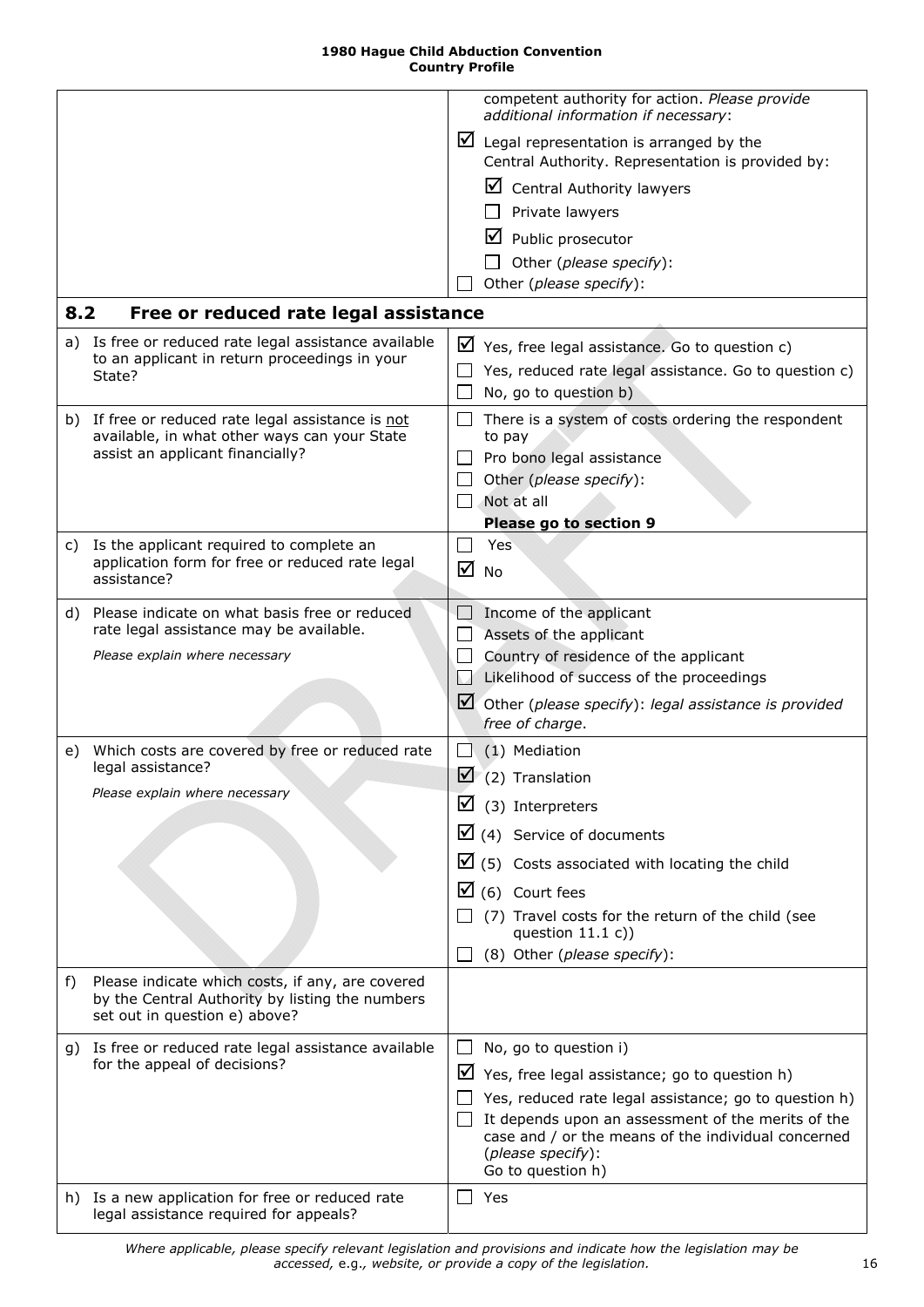<span id="page-16-2"></span>

|           |                                                                                                                                                            | ⊠ No                                                                                                                                                                                                                                                                                                                                                                                                                                                                                                                                                                                                                                                                                                                                                            |
|-----------|------------------------------------------------------------------------------------------------------------------------------------------------------------|-----------------------------------------------------------------------------------------------------------------------------------------------------------------------------------------------------------------------------------------------------------------------------------------------------------------------------------------------------------------------------------------------------------------------------------------------------------------------------------------------------------------------------------------------------------------------------------------------------------------------------------------------------------------------------------------------------------------------------------------------------------------|
| i)        | Is free or reduced rate legal assistance available<br>for proceedings needed to enforce a return<br>order?                                                 | No, go to question k)<br>$\mathsf{L}$<br>$\triangleright$ Yes, free legal assistance; go to question j)<br>Yes, reduced rate legal assistance; go to question j)<br>It depends upon an assessment of the merits of the<br>case and / or the means of the individual concerned<br>(please specify):<br>Go to question j)                                                                                                                                                                                                                                                                                                                                                                                                                                         |
| j)        | Is a new application for free or reduced rate<br>legal assistance required for enforcement<br>applications?                                                | Yes<br>$\Box$<br>$\overline{M}$ No                                                                                                                                                                                                                                                                                                                                                                                                                                                                                                                                                                                                                                                                                                                              |
|           | k) Is free or reduced rate legal assistance available<br>to an alleged abducting party located in your<br>State?                                           | Yes, free legal assistance<br>$\mathsf{L}$<br>Yes, reduced rate legal assistance<br>Please specify in what circumstances and on what basis<br>legal assistance will be granted:<br>$\overline{M}$ No                                                                                                                                                                                                                                                                                                                                                                                                                                                                                                                                                            |
| $\vert$ ) | Where a child is returned to your State, is free<br>or reduced rate legal assistance available to all<br>parties in the custody proceedings in your State? | Yes, free legal assistance is available to all parties<br>$\Box$<br>Yes, reduced rate legal assistance is available to all<br>parties<br>Please specify in what circumstances and on what basis<br>legal assistance will be granted:<br>$\Box$ Free legal assistance is only available to certain<br>persons (please specify):<br>$\Box$<br>Reduced rate legal assistance is only available to<br>certain persons (please specify):<br>□Please specify in what circumstances and on what<br>basis legal assistance will be granted:<br>$\Box$ No, free and / or reduced rate legal assistance is not<br>available to any party<br>$\triangleright$ Other (please specify): Free legal assistance is only<br>available to the party who qualifies for legal aid. |

<span id="page-16-3"></span><span id="page-16-1"></span><span id="page-16-0"></span>

| 9<br><b>Rights of custody</b>                                                                                                                   |                                                                                                                                        |
|-------------------------------------------------------------------------------------------------------------------------------------------------|----------------------------------------------------------------------------------------------------------------------------------------|
| Acquisition and exercise of rights of custody<br>9.1                                                                                            |                                                                                                                                        |
| See Articles 3 and 5                                                                                                                            |                                                                                                                                        |
| Do rights of custody arise by operation of law in<br>a)<br>your State?                                                                          | $\triangleright$ Yes, go to question b)<br>No, go to question c)                                                                       |
| Please specify the relevant legislation and provisions<br>and indicate how the legislation may be accessed, e.g.,<br>website, or provide a copy |                                                                                                                                        |
| b) To whom are rights of custody attributed by<br>operation of law?                                                                             | Please explain: to the natural parents of the child under<br>Title IV of Book First of the Civil Code (Cap. 16).                       |
| See Articles 3 and 5                                                                                                                            |                                                                                                                                        |
| Please specify the relevant legislation and provisions<br>and indicate how the legislation may be accessed, e.g.,<br>website, or provide a copy | Legislation is accessible online on<br>www.justiceservices.gov.mt and the Malta Central<br>Authority sends copies with the application |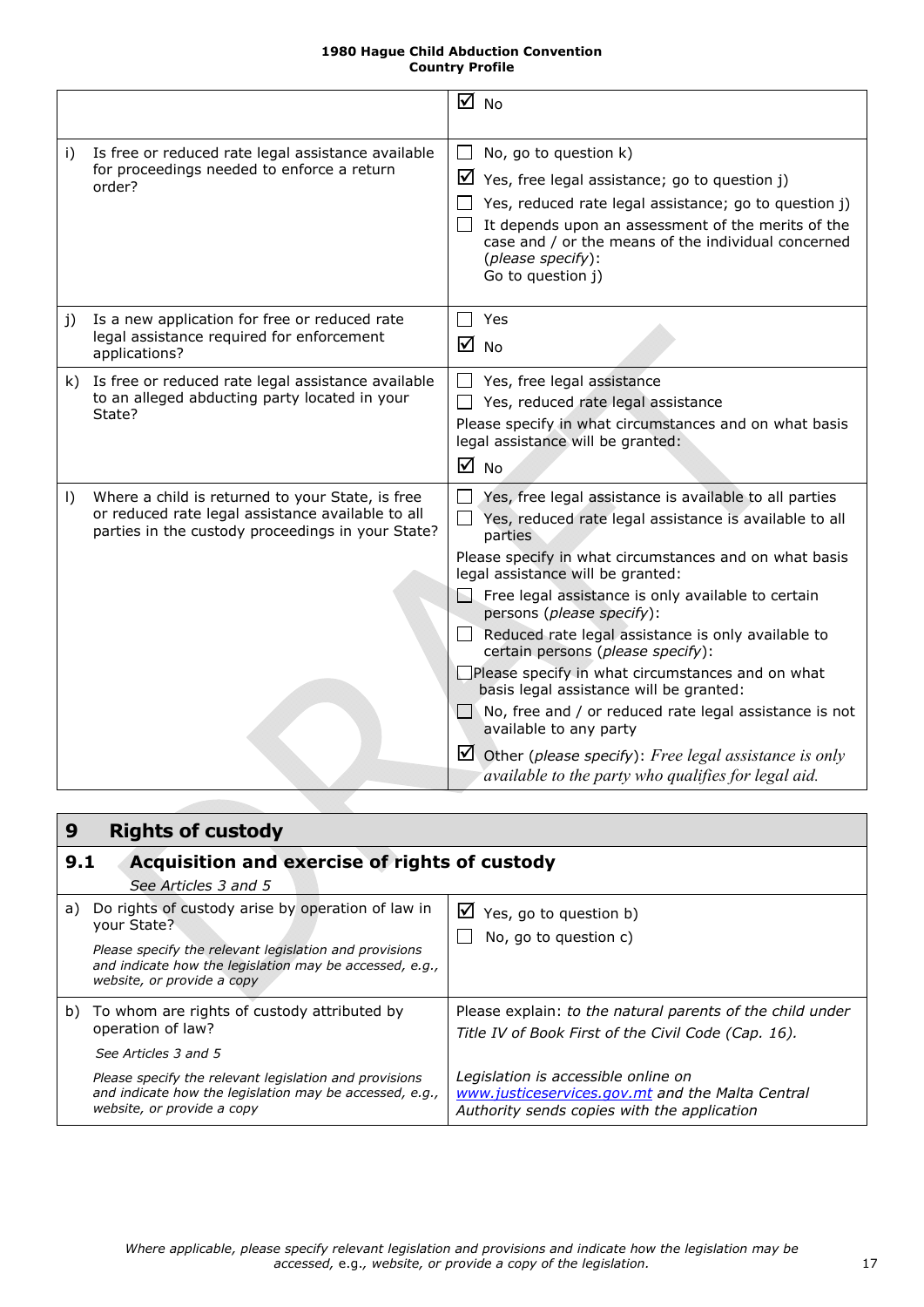<span id="page-17-2"></span>

| C) | By what other methods can a person or<br>institution acquire rights of custody?                                 | ☑<br>Judicial decision<br>Administrative decision<br>$\boxtimes$ Agreement having legal effect<br>Other (please specify):                                                                                        |
|----|-----------------------------------------------------------------------------------------------------------------|------------------------------------------------------------------------------------------------------------------------------------------------------------------------------------------------------------------|
| d) | How, if at all, can the attribution of rights of<br>custody be modified?                                        | $\mathbf{\mathsf{M}}$ By order of a judicial or administrative authority<br>⊻<br>By written agreement<br>It depends upon how the rights of custody were<br>acquired (please specify):<br>Other (please specify): |
| e) | How, if at all, can rights of custody be<br>terminated?                                                         | ⊻<br>By order of a judicial or administrative authority<br>By written agreement<br>It depends upon how the rights of custody were<br>acquired (please specify):<br>Other (please specify):                       |
| f) | Prior to any order determining the issue, who<br>generally has the right to determine the child's<br>residence? | Please explain: parents                                                                                                                                                                                          |

<span id="page-17-1"></span><span id="page-17-0"></span>

|    | <b>Proceedings for Return</b><br>10                                                                                                                                                                                                                                                                                                                                                                                                                                                        |                                                                                                                                       |  |  |  |
|----|--------------------------------------------------------------------------------------------------------------------------------------------------------------------------------------------------------------------------------------------------------------------------------------------------------------------------------------------------------------------------------------------------------------------------------------------------------------------------------------------|---------------------------------------------------------------------------------------------------------------------------------------|--|--|--|
|    | 10.1<br><b>Organisation of competent authorities</b>                                                                                                                                                                                                                                                                                                                                                                                                                                       |                                                                                                                                       |  |  |  |
| a) | Does your State limit the number of judicial or<br>administrative authorities who can hear return<br>applications under the Convention?                                                                                                                                                                                                                                                                                                                                                    | Yes<br>$\sqrt{ }$ No                                                                                                                  |  |  |  |
|    | (i.e., has your State 'concentrated jurisdiction' in<br>respect of applications under the Convention)                                                                                                                                                                                                                                                                                                                                                                                      |                                                                                                                                       |  |  |  |
|    | b) Please state exactly how many courts or<br>administrative authorities and how many judges<br>or relevant decision-makers can hear return<br>applications under the Convention?                                                                                                                                                                                                                                                                                                          | Court/Administrative Authorities: Family Court<br>Judges/Decision-makers: 2                                                           |  |  |  |
| C) | Please list the judicial or administrative<br>authorities that can make decisions in return<br>applications under the Convention?                                                                                                                                                                                                                                                                                                                                                          | <b>Family Court</b><br>Court of Appeal                                                                                                |  |  |  |
|    | d) Are the judges or administrative authorities who<br>decide return applications in your State<br>specialists in either family law or international<br>child abduction?<br>See also section 22 on Training below                                                                                                                                                                                                                                                                          | $\triangleright$ Yes, specialists in family law<br>Yes, specialists in international child abduction<br>No<br>Other (please specify): |  |  |  |
| e) | In ascertaining whether there has been a<br>wrongful removal or retention under the<br>Convention, do judicial or administrative<br>authorities in your State take judicial notice of<br>foreign law and decisions without recourse to the<br>specific procedures for the proof of that law or<br>for the recognition of foreign decisions which<br>would otherwise be applicable in ascertaining<br>whether there has been a wrongful removal or<br>wrongful retention?<br>See Article 14 | $\overline{M}$ Yes<br>No<br>Other (please specify):                                                                                   |  |  |  |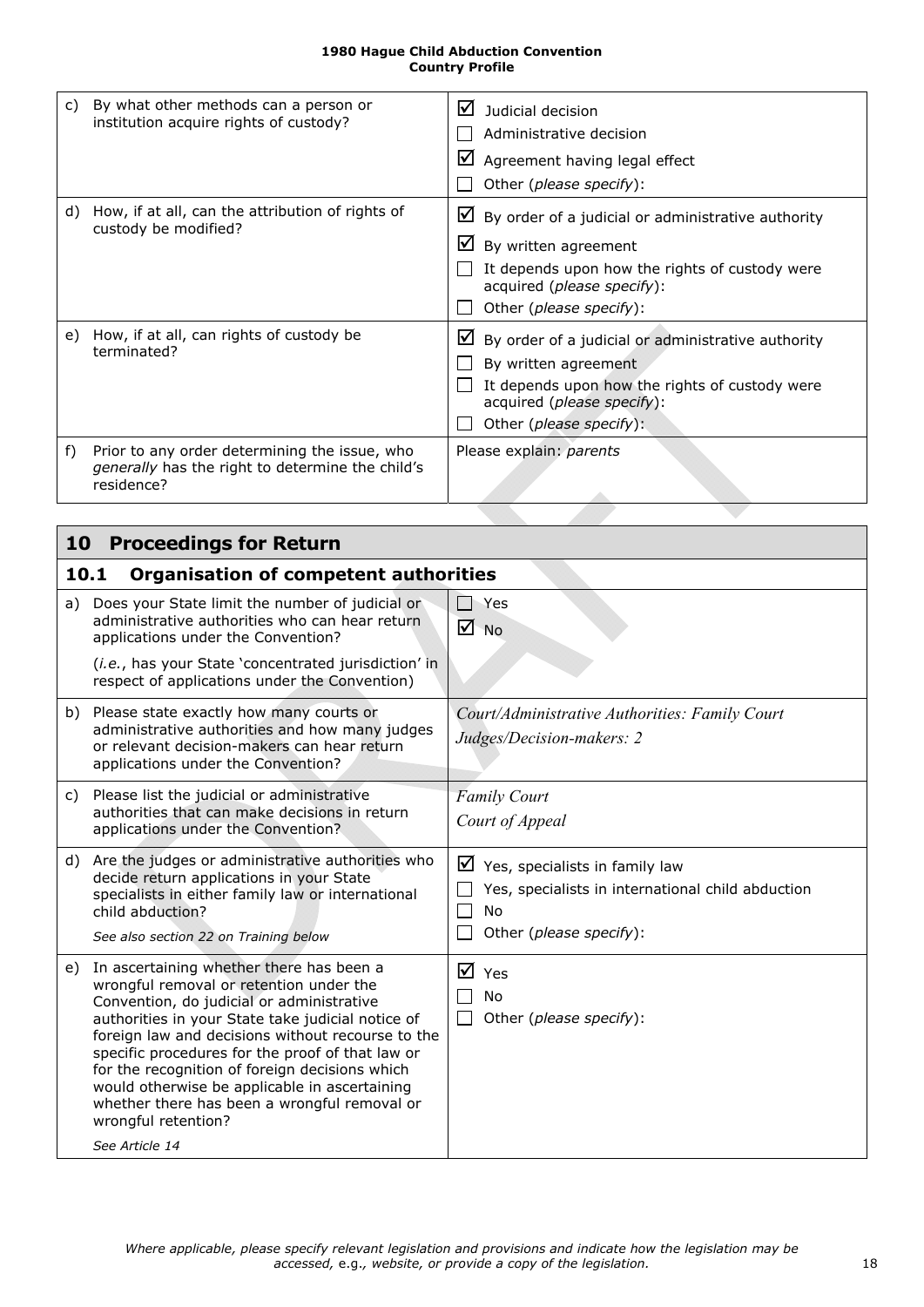<span id="page-18-4"></span><span id="page-18-3"></span><span id="page-18-2"></span><span id="page-18-1"></span><span id="page-18-0"></span>

|    | 10.2<br><b>Articles 15 and 16 of the Convention</b>                                                                                                                                                                                    |                                                                                                                                                                                                                                                                                                                               |
|----|----------------------------------------------------------------------------------------------------------------------------------------------------------------------------------------------------------------------------------------|-------------------------------------------------------------------------------------------------------------------------------------------------------------------------------------------------------------------------------------------------------------------------------------------------------------------------------|
| a) | In your State is it possible for a decision or other<br>determination to be made, in accordance with<br>Article 15 of the Convention, that the removal or<br>retention of a child was wrongful within the<br>meaning of Article 3?     | $\triangleright$ Yes, go to question b)<br>No, go to question e)                                                                                                                                                                                                                                                              |
|    | See Article 3 and Article 15<br>b) Which authorities in your State can issue                                                                                                                                                           | Please list: Family Court                                                                                                                                                                                                                                                                                                     |
|    | Article 15 decisions / determinations?<br>See Article 15                                                                                                                                                                               |                                                                                                                                                                                                                                                                                                                               |
| C) | Who can apply for an Article 15 decision /<br>determination?                                                                                                                                                                           | Central Authority<br>$\mathsf{L}$<br>☑<br>The applicant in the return proceedings<br>Other (please specify):                                                                                                                                                                                                                  |
|    | d) Are Article 15 decisions / determinations of other<br>States accepted by the judicial or administrative<br>authorities in your State?                                                                                               | $\blacktriangleright$ Yes, please explain if necessary:<br>$\mathcal{L}_{\mathcal{A}}$<br>No                                                                                                                                                                                                                                  |
|    | e) Who notifies the relevant judicial or<br>administrative bodies that a decision on the<br>merits of rights of custody should not be made<br>until it has been determined that the child<br>should not be returned?<br>See Article 16 | <b>Central Authority</b><br>$\mathsf{L}$<br>$\blacksquare$ The applicant's legal representative<br>Other (please specify):                                                                                                                                                                                                    |
| f) | When does notification in accordance with Article<br>16 take place?                                                                                                                                                                    | $\blacksquare$ Automatically upon receipt of a return application<br>Upon request of either party<br>Other (please specify):                                                                                                                                                                                                  |
|    | <b>Procedures</b><br>10.3                                                                                                                                                                                                              |                                                                                                                                                                                                                                                                                                                               |
| a) | How does the Central Authority fulfil its<br>obligation to initiate or facilitate the initiation of<br>proceedings in your State?<br>See Article 7(2) f)<br>See also question 8.1 d) above                                             | $\blacksquare$ The Central Authority itself initiates the proceedings<br>for return<br>The Central Authority sends the file to an<br>appropriate lawyer<br>⊻<br>The Central Authority sends the file to the Public<br>Prosecutor                                                                                              |
|    |                                                                                                                                                                                                                                        | Other (please specify):                                                                                                                                                                                                                                                                                                       |
| b) | Who is the formal applicant in return<br>proceedings before the court / administrative<br>authority in your State?                                                                                                                     | The person, institution or other body which made<br>the application under the Convention<br>$\triangleright$ The Central Authority<br>The Public Prosecutor<br>Other (please specify):                                                                                                                                        |
| C) | Have measures been taken to ensure that the<br>judicial and administrative authorities in your<br>State act expeditiously in return proceedings?<br>See Article 11                                                                     | ⊻<br>Yes, please explain briefly what the measures are:<br>In the implementing legislation:<br>In procedural rules:<br>I۷<br>Other (please specify):<br>Please specify how the legislation or rules can be<br>obtained (e.g., website) or attach a copy: These are<br>made available online: www.justiceservices.gov.mt<br>No |
| d) | Generally, what is the expected time from the<br>commencement of the proceedings for return to                                                                                                                                         | Up to 6 weeks<br>6 to 12 weeks                                                                                                                                                                                                                                                                                                |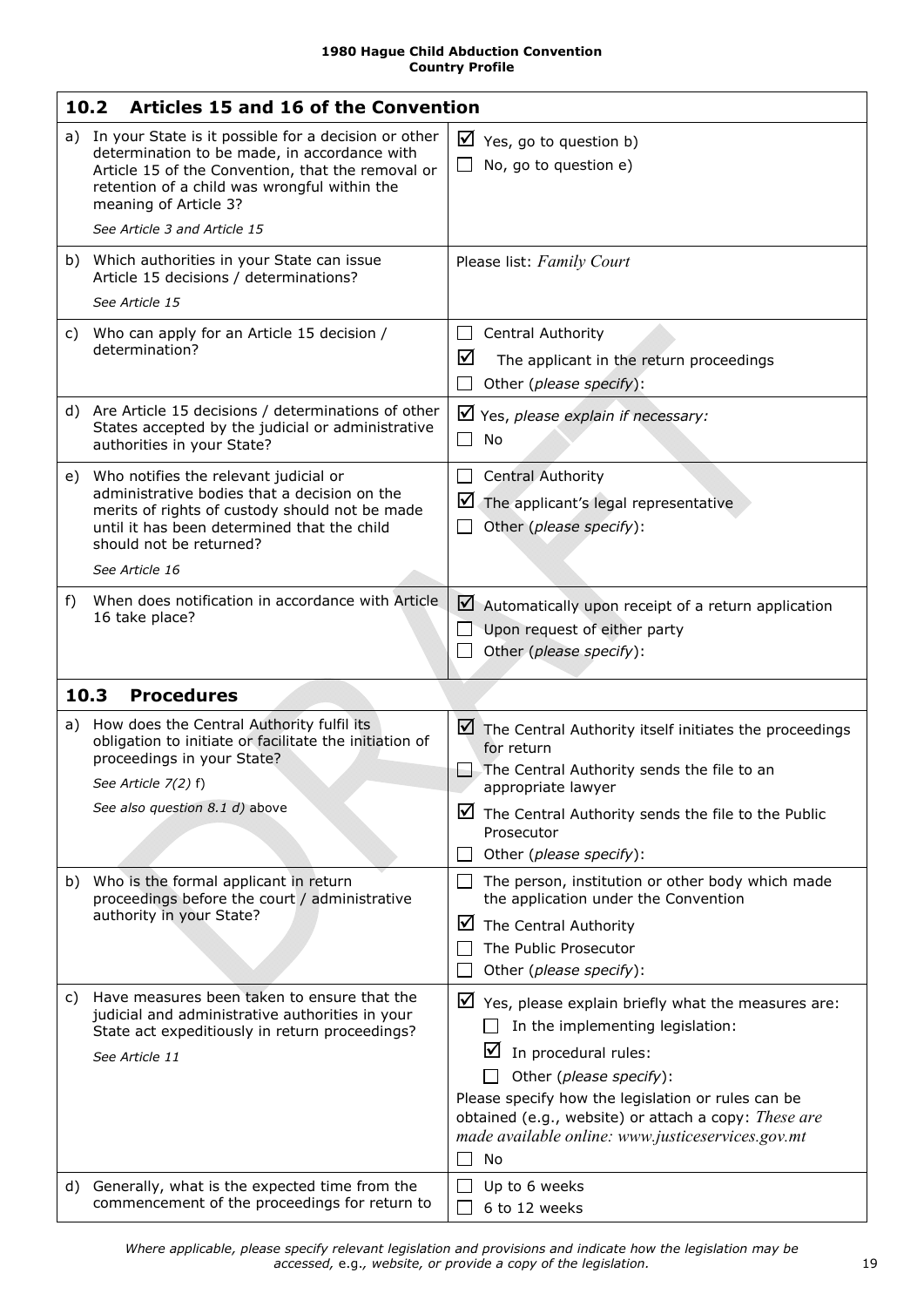<span id="page-19-2"></span><span id="page-19-1"></span><span id="page-19-0"></span>

|     | a final order (excluding appeals)?                                                                                                                                                                                                                           |                  | $\boxtimes$ More than 12 weeks (please provide further                                                                                                                                                                                                                                                                                                                             |
|-----|--------------------------------------------------------------------------------------------------------------------------------------------------------------------------------------------------------------------------------------------------------------|------------------|------------------------------------------------------------------------------------------------------------------------------------------------------------------------------------------------------------------------------------------------------------------------------------------------------------------------------------------------------------------------------------|
|     | See Article 11                                                                                                                                                                                                                                               |                  | information):                                                                                                                                                                                                                                                                                                                                                                      |
| e)  | Is the applicant generally required to participate<br>in the return proceedings?<br>Please note that attendance in person is not required<br>under the Convention (see paragraph 6.5.3 of the<br>Guide to Good Practice, Part II - Implementing<br>Measures) |                  | $\triangleright$ Yes, please specify in what circumstances: The<br>parent who is left behind is requested to provide a<br>sworn statement of facts to be filed in court and<br>he/she may be called for cross examination<br>No, but advisable<br>No                                                                                                                               |
| f)  | Are facilities available to enable the applicant to<br>participate in return proceedings from outside<br>your State?                                                                                                                                         | ☑                | Yes:<br>☑<br>Video-conference<br>Telephone<br>Through a legal representative<br>Other (please specify):<br>ΙI<br>No                                                                                                                                                                                                                                                                |
|     | g) If the applicant does participate in return<br>proceedings in your State, is simultaneous<br>interpretation available, where necessary?                                                                                                                   | ☑                | Yes<br><b>No</b>                                                                                                                                                                                                                                                                                                                                                                   |
|     | h) Where the facilities set out in questions 10.3 f)<br>and g) above are required, who is responsible<br>for the cost of providing such facilities?                                                                                                          | $\Box$<br>⊻      | The applicant<br>The requesting Central Authority<br>The requested Central Authority<br>The court / administrative authority<br>It depends upon the facility used (please specify):<br>Other (please specify):                                                                                                                                                                     |
| i)  | Can special immigration arrangements (e.g.,<br>visas) be made to enable the applicant to attend<br>return proceedings in person if he / she so<br>wishes?                                                                                                    | $\Box$<br>☑      | Yes (please specify):<br><b>No</b>                                                                                                                                                                                                                                                                                                                                                 |
| j)  | Is it possible for a return application to be<br>decided solely on the basis of the papers i.e.,<br>with no court (or administrative authority)<br>hearing at all?                                                                                           | ΙV               | Yes<br>Yes, but it is unlikely<br>$\overline{\mathbf{Z}}$ No, there will always be a hearing                                                                                                                                                                                                                                                                                       |
| k). | Can oral evidence be received in return<br>proceedings?<br>10.4<br><b>Participation of the child</b>                                                                                                                                                         |                  | Yes, oral evidence will always be received in return<br>proceedings<br>$\triangleright$ Yes, oral evidence can be received in return<br>proceedings but in limited circumstances only<br>(please specify): Oral evidence is tendered during the<br>hearing and also by video link.<br>No, oral evidence can never be received in return<br>proceedings                             |
|     |                                                                                                                                                                                                                                                              |                  |                                                                                                                                                                                                                                                                                                                                                                                    |
| a)  | Does the child have an opportunity to be heard<br>in return proceedings in your State?                                                                                                                                                                       | $\Box$<br>$\Box$ | Yes, in every case; go to question b)<br>$\triangleright$ It depends upon the particular case and is always at<br>the discretion of the judge / authority hearing the<br>case. Please explain if necessary:<br>Go to question b)<br>Only where Article 13(2) is relied upon; go to<br>question b)<br>Other (please specify):<br>Go to question b)<br>No, never. Go to section 10.5 |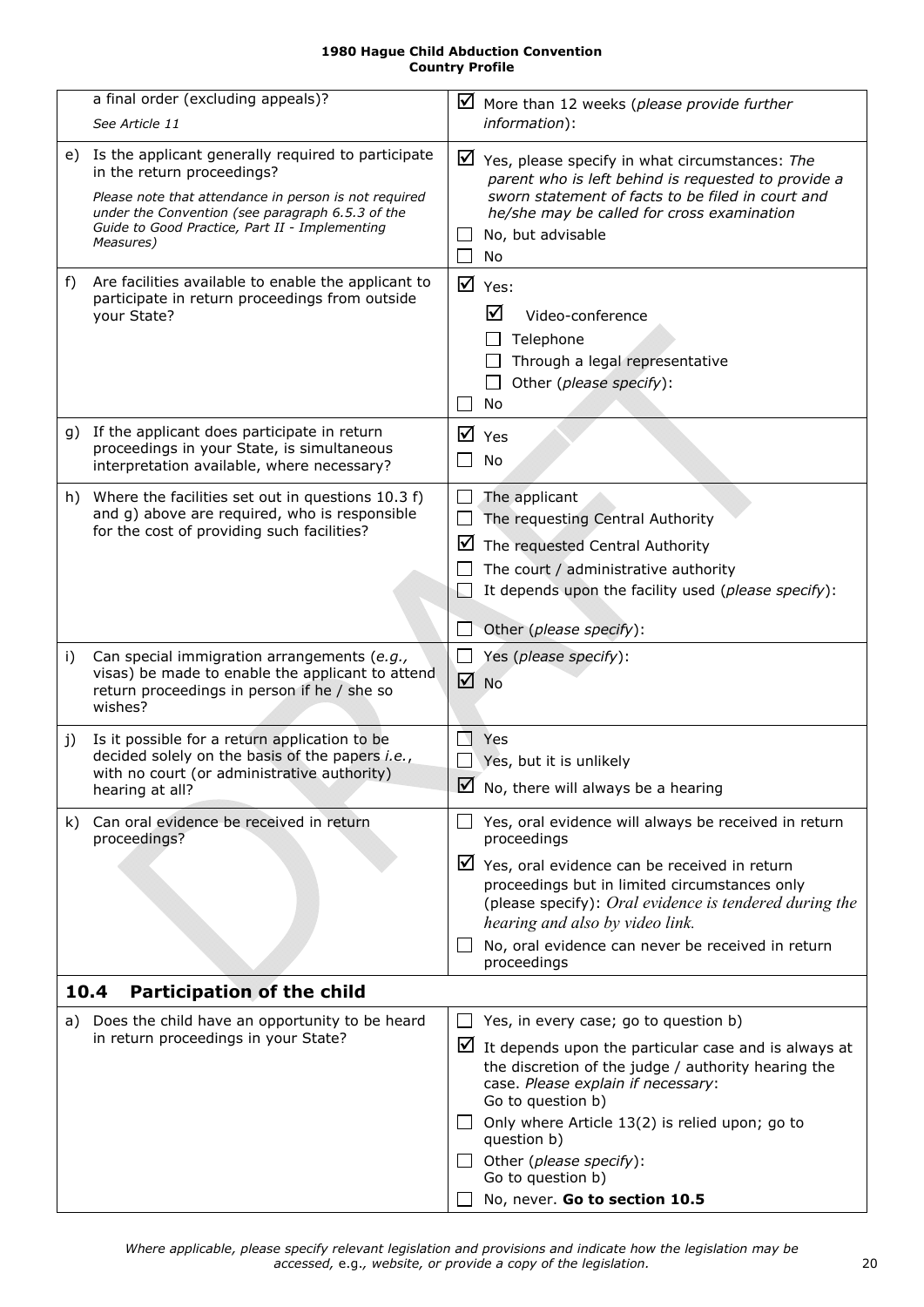<span id="page-20-3"></span><span id="page-20-2"></span><span id="page-20-1"></span><span id="page-20-0"></span>

|    | b) How is the child heard in return proceedings?                                                                                                                                                                                                                                                                                       | $\boxtimes$ Direct interview with judge<br>Report prepared for court by independent expert<br>Child's own legal representative<br>Other (please specify):                                                                                                                                                                                                                                 |
|----|----------------------------------------------------------------------------------------------------------------------------------------------------------------------------------------------------------------------------------------------------------------------------------------------------------------------------------------|-------------------------------------------------------------------------------------------------------------------------------------------------------------------------------------------------------------------------------------------------------------------------------------------------------------------------------------------------------------------------------------------|
|    | c) How does your State ensure that no undue delay<br>results from hearing the child in the course of<br>return proceedings?                                                                                                                                                                                                            | Please explain: The child is heard in chambers after all<br>the evidence is concluded and before the case is set for<br>submissions.                                                                                                                                                                                                                                                      |
|    | d) Can judicial or administrative authorities appoint<br>a legal representative (attorney or guardian ad<br>litem) to represent the child's best interests in<br>return proceedings?                                                                                                                                                   | $\Box$ Yes, please specify under what circumstances:<br>$\overline{M}$ No                                                                                                                                                                                                                                                                                                                 |
|    | <b>Protective Measures</b><br>10.5                                                                                                                                                                                                                                                                                                     |                                                                                                                                                                                                                                                                                                                                                                                           |
| a) | Where there are concerns about the care<br>being given to a child in your State, which<br>authorities provide services for the<br>assessment and protection of the child?<br>Please provide additional information if necessary<br>On the role of the Central Authority in this respect, see<br>also question 6.2 j) above             | $\boxtimes$ Government social / welfare agency:<br>Non-governmental organisations / agencies:<br>Central Authority:<br>Police:<br>Courts:<br>Other (please specify):<br>$\perp$                                                                                                                                                                                                           |
|    | b) What measures are available to ensure the<br>protection of a child in your State (both prior to<br>the initiation of return proceedings and whilst<br>return proceedings are ongoing)?                                                                                                                                              | $\Box$ 1. Injunctive orders can be placed on the alleged<br>abducting party prohibiting certain forms of<br>conduct e.g., violence, drinking etc.<br>2. Placement of the child in foster care<br>3. Placement of the child in State care<br>4. Supervision of the alleged abducting party's care<br>of the child by a social/welfare agency<br>$\Box$ 5. Other ( <i>please specify</i> ): |
| C) | Which of the above measures require a court<br>order? Please list the relevant numbers from<br>question 10.5 b) above.                                                                                                                                                                                                                 | All of the above measures.                                                                                                                                                                                                                                                                                                                                                                |
| d) | Who is responsible for applying for any<br>protective measure requiring a court order?<br>Please list next to the relevant individual or body<br>the number of the measure from question b)<br>above, which they are required to apply for.<br>On the role of the Central Authority in this respect, see<br>also question 6.2 j) above | The applicant:<br>The requesting Central Authority:<br>$\triangleright$ The requested Central Authority:<br>The Public Prosecutor:<br>⊻<br>A government social/welfare agency:<br>The Police:<br>Other (please specify):                                                                                                                                                                  |
|    | 10.6<br>Contact or access during return proceedings                                                                                                                                                                                                                                                                                    |                                                                                                                                                                                                                                                                                                                                                                                           |
|    | a) Can judicial or administrative authorities take<br>provisional or interim measures to enable an<br>applicant to exercise contact or access in respect<br>of the child while return proceedings are<br>pending?                                                                                                                      | $\overline{M}$ Yes<br>No                                                                                                                                                                                                                                                                                                                                                                  |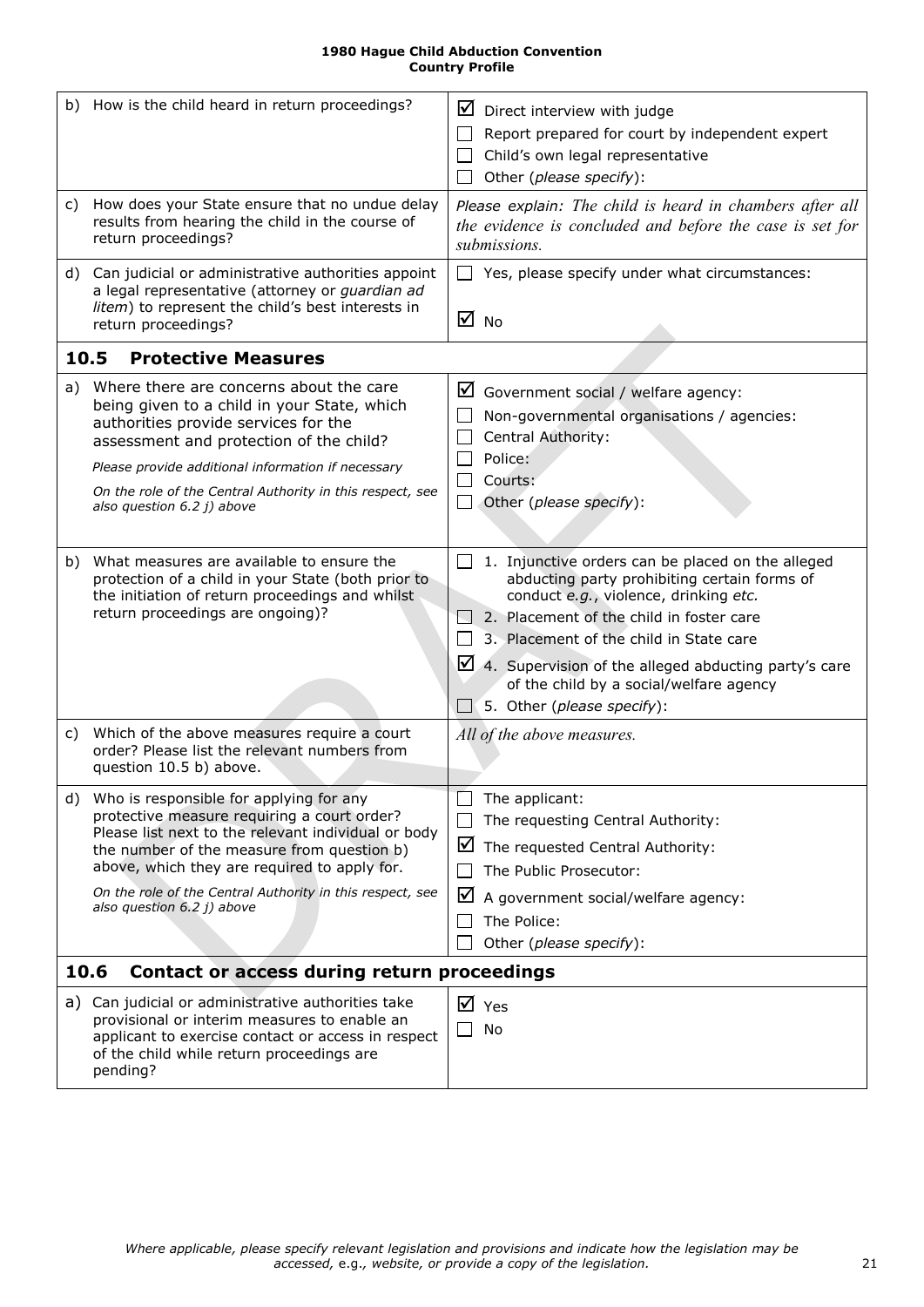<span id="page-21-0"></span>

|    | 10.7<br><b>Appeals</b>                                                                                                                                                                                  |                                                                                                                                                                                                                                |
|----|---------------------------------------------------------------------------------------------------------------------------------------------------------------------------------------------------------|--------------------------------------------------------------------------------------------------------------------------------------------------------------------------------------------------------------------------------|
|    | a) Can a decision in return proceedings be<br>appealed?                                                                                                                                                 | $\overline{M}$ Yes<br>Only in certain circumstances (please specify):                                                                                                                                                          |
|    |                                                                                                                                                                                                         | If you ticked either of the boxes above, please specify<br>how many levels of appeal exist and to which court(s) /<br>authority(ies) an appeal may be made:                                                                    |
|    |                                                                                                                                                                                                         | An appeal may be entered by the aggrieved party by<br>means of an application filed before the Court of Appeal.<br>Kindly note that there is only one level of appeal.                                                         |
|    |                                                                                                                                                                                                         | No, go to section 11                                                                                                                                                                                                           |
|    | b) Is there an expedited procedure or special<br>process of appeal for Hague return cases?<br>Please specify the legislation and/or rules which<br>provide for this and how they can be obtained (e.g., | $\blacktriangleright$ Yes, please specify: Rule 19 of the Court Practice<br>and Procedure and Good Order Rules (LN279/08, as<br>amended by LN333/08) on Proceedings and<br>registration of decisions under the Act.<br>This is |
|    | website) or attach a copy                                                                                                                                                                               | accessible on website: www.justiceservices.gov.mt<br>No                                                                                                                                                                        |
|    | Who can initiate the appeal process?                                                                                                                                                                    |                                                                                                                                                                                                                                |
| C) |                                                                                                                                                                                                         | $\blacksquare$ Either party to the proceedings                                                                                                                                                                                 |
|    |                                                                                                                                                                                                         | Central Authority<br><b>Public Prosecutor</b>                                                                                                                                                                                  |
|    |                                                                                                                                                                                                         | Other (please specify):                                                                                                                                                                                                        |
|    | d) Is leave to appeal required?                                                                                                                                                                         | $\mathsf{L}$<br>Yes                                                                                                                                                                                                            |
|    |                                                                                                                                                                                                         | $\sqrt{ }$ No                                                                                                                                                                                                                  |
|    |                                                                                                                                                                                                         | In certain circumstances (please specify):                                                                                                                                                                                     |
|    | e) If a return order is made, can it be suspended<br>(i.e., 'stayed') pending an appeal?                                                                                                                | $\triangleright$ Yes, a return order is <i>automatically</i> suspended<br>pending an appeal                                                                                                                                    |
|    |                                                                                                                                                                                                         | $\Box$ Yes, a return order can be suspended pending an<br>appeal at the request of either party                                                                                                                                |
|    |                                                                                                                                                                                                         | $\Box$ Yes, a return order can be suspended pending an<br>appeal at the request of either party and after<br>determination by the judge/authority                                                                              |
|    |                                                                                                                                                                                                         | No                                                                                                                                                                                                                             |
| f) | Is there a time limit by which an appeal must be                                                                                                                                                        | $\triangledown$ Yes, please specify:                                                                                                                                                                                           |
|    | filed in return proceedings?                                                                                                                                                                            | The time limit: eight (8) working days.                                                                                                                                                                                        |
|    |                                                                                                                                                                                                         | From when the time limit starts to run (e.g., from<br>the date of judgment, from the date of the order,<br>from the date the decision was notified to the parties<br>etc.): From the date of judgement.<br>No                  |
|    | g) Generally, what is the expected time within                                                                                                                                                          | Up to 3 months<br>⊻                                                                                                                                                                                                            |
|    | which appeals are filed and decided?                                                                                                                                                                    | 3 to 6 months                                                                                                                                                                                                                  |
|    |                                                                                                                                                                                                         | Longer than 6 months                                                                                                                                                                                                           |
|    | h) Is the applicant generally required to participate<br>in the appeal proceedings?                                                                                                                     | Yes, please specify in what circumstances:                                                                                                                                                                                     |
|    | Please note that attendance in person is not required<br>under the Convention (see paragraph 6.5.3 of the<br>Guide to Good Practice, Part II - Implementing<br>Measures)                                | ⊻<br>No, but advisable<br>No                                                                                                                                                                                                   |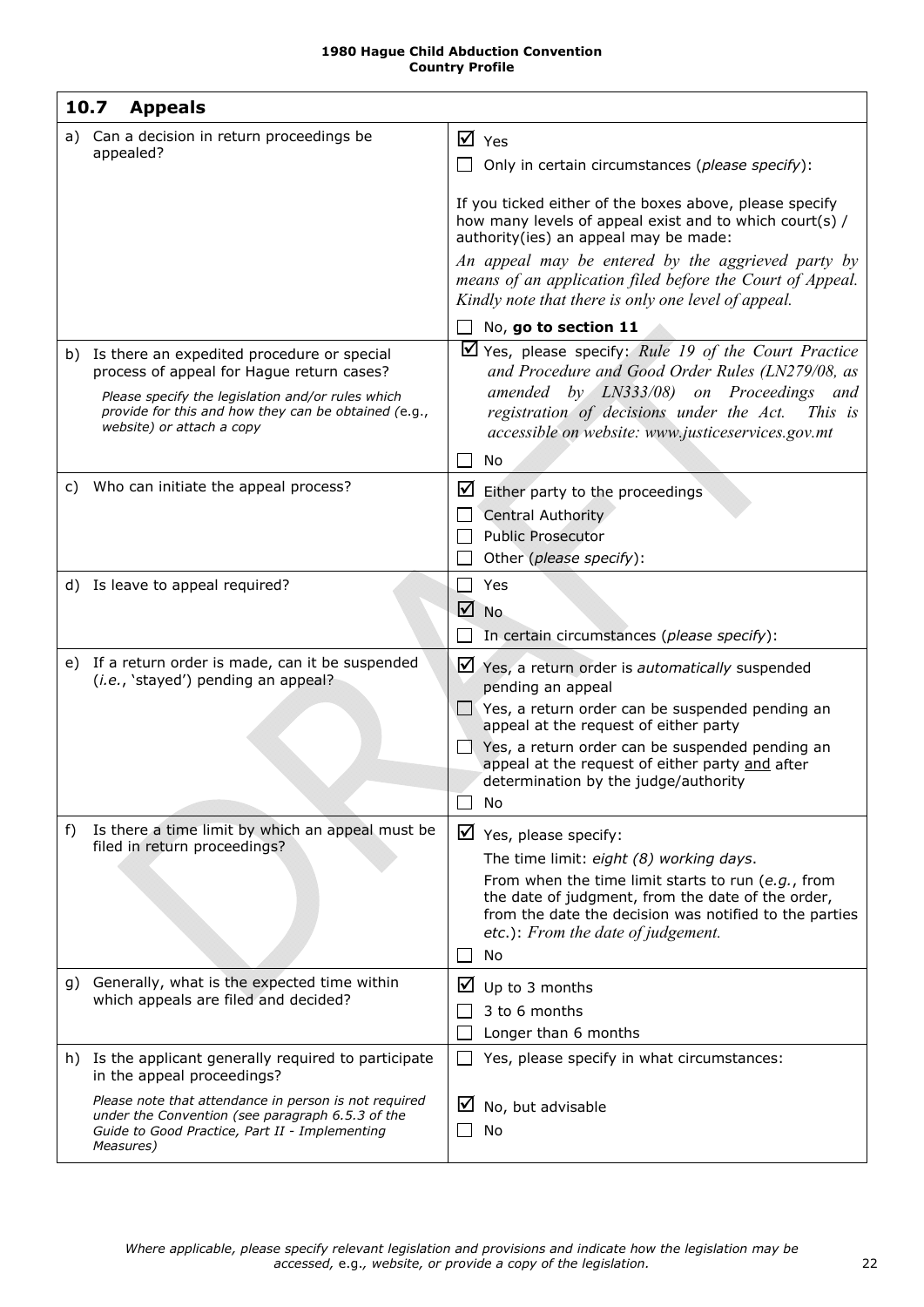<span id="page-22-4"></span><span id="page-22-3"></span>

| i)           | Are facilities available to enable the applicant to<br>attend appeal proceedings from outside your<br>State?                                              | ☑<br>Yes, please specify:<br>Video-conference<br>Telephone<br>Through a legal representative<br>Other ( <i>please specify</i> ):<br>No                                                                              |
|--------------|-----------------------------------------------------------------------------------------------------------------------------------------------------------|---------------------------------------------------------------------------------------------------------------------------------------------------------------------------------------------------------------------|
| $\mathbf{i}$ | If applicant does participate in appeal<br>proceedings in your State, is simultaneous<br>interpretation available, where necessary?                       | $\overline{M}$ Yes<br>No                                                                                                                                                                                            |
| k).          | Where the facilities set out in questions i) and j)<br>above are required, who is responsible for the<br>cost of providing such facilities?               | The applicant<br>The requesting Central Authority<br>⊻<br>The requested Central Authority<br>The court / administrative authority<br>It depends upon the facility used (please specify):<br>Other (please specify): |
| $\vert$      | Can special immigration arrangements (e.g.,<br>visas) be made to enable the applicant to attend<br>appeal proceedings in person if he / she so<br>wishes? | Yes (please specify):<br>☑<br><b>No</b>                                                                                                                                                                             |

<span id="page-22-1"></span><span id="page-22-0"></span>

| <b>Return of the child</b><br>11                                                                                                                                |                                                                                                                                                                                                                                                                                                                                                                                                        |  |
|-----------------------------------------------------------------------------------------------------------------------------------------------------------------|--------------------------------------------------------------------------------------------------------------------------------------------------------------------------------------------------------------------------------------------------------------------------------------------------------------------------------------------------------------------------------------------------------|--|
| Arrangements for return and the costs of return<br>11.1                                                                                                         |                                                                                                                                                                                                                                                                                                                                                                                                        |  |
| a) Who is responsible for making travel<br>arrangements for the return of the child?                                                                            | The abducting party<br>$\blacksquare$ The applicant<br>The abducting party and the applicant<br>The requesting Central Authority<br>The requested Central Authority<br>$\Box$ The judicial or administrative authority will direct<br>who is to make arrangements on a case-by-case<br>basis. Please explain if necessary:                                                                             |  |
|                                                                                                                                                                 | $\Box$ Other (please specify): The arrangements for the<br>return of the child could also be determined by agreement<br>between the abductor and the left behind parent/legal<br>guardian.                                                                                                                                                                                                             |  |
| Who is responsible for the travel costs relating<br>b)<br>to the return of the child?                                                                           | The abducting party<br>The applicant<br>$\blacksquare$ The abducting party and the applicant<br>The requesting Central Authority<br>The requested Central Authority<br>$\Box$ The costs are decided by the judicial or<br>administrative authority on a case-by-case basis.<br>Please explain if necessary:<br>$\Box$ Other (please specify): The travel costs are normally<br>borne by the applicant. |  |
| c) Is there financial assistance available in your<br>State to assist with travel costs associated with<br>the return of the child?<br>See also question 8.2 e) | Yes, please specify:<br>$\overline{M}$ No                                                                                                                                                                                                                                                                                                                                                              |  |

<span id="page-22-2"></span>*Where applicable, please specify relevant legislation and provisions and indicate how the legislation may be accessed,* e.g.*, website, or provide a copy of the legislation.* 23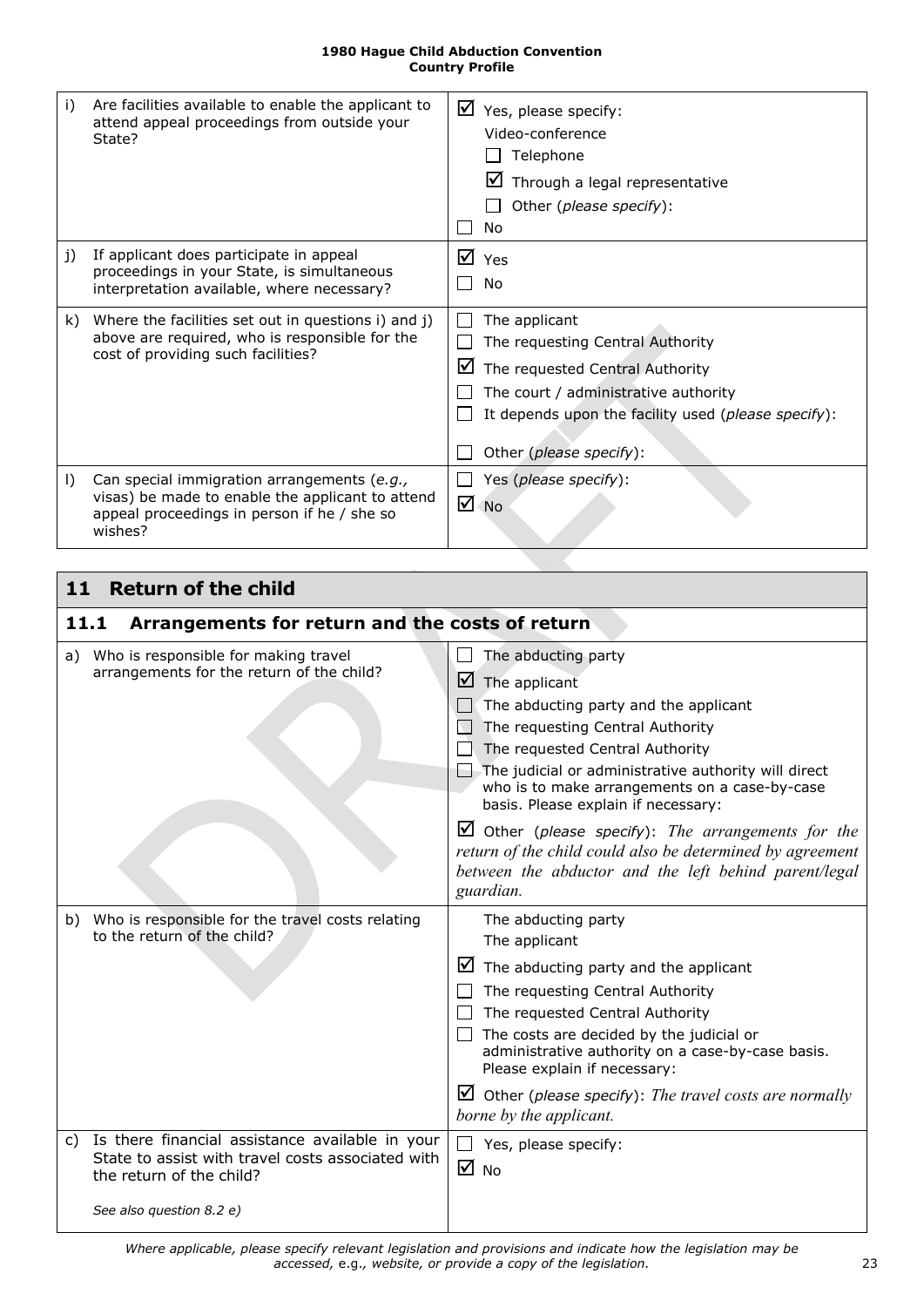<span id="page-23-0"></span>

| d) | Can special immigration arrangements (e.g.,<br>visas) be made, where necessary, to enable an<br>applicant to travel to your State to collect a<br>child (following a return order or a voluntary                                               | Yes<br>$\overline{M}$ No<br>Please explain, if necessary:                                                                                                                                                                                                                                                                                                                                                          |
|----|------------------------------------------------------------------------------------------------------------------------------------------------------------------------------------------------------------------------------------------------|--------------------------------------------------------------------------------------------------------------------------------------------------------------------------------------------------------------------------------------------------------------------------------------------------------------------------------------------------------------------------------------------------------------------|
|    | agreement to return the child)?                                                                                                                                                                                                                |                                                                                                                                                                                                                                                                                                                                                                                                                    |
|    | e) Can special immigration arrangements (e.g.,<br>visas) be made, where necessary,<br>for                                                                                                                                                      | $\Box$ Yes                                                                                                                                                                                                                                                                                                                                                                                                         |
|    | abducting parties and children returning to                                                                                                                                                                                                    | $\overline{M}$ No                                                                                                                                                                                                                                                                                                                                                                                                  |
|    | your State?                                                                                                                                                                                                                                    | Please explain, if necessary:                                                                                                                                                                                                                                                                                                                                                                                      |
|    | <b>Provisions for safe return</b><br>11.2                                                                                                                                                                                                      |                                                                                                                                                                                                                                                                                                                                                                                                                    |
|    | See also: Article 7(2) b)                                                                                                                                                                                                                      |                                                                                                                                                                                                                                                                                                                                                                                                                    |
|    | <b>Part VI: Direct Judicial Communications</b>                                                                                                                                                                                                 |                                                                                                                                                                                                                                                                                                                                                                                                                    |
|    | Section 6: Applications through Central Authorities                                                                                                                                                                                            |                                                                                                                                                                                                                                                                                                                                                                                                                    |
|    | a) Does the law in your State provide for the<br>protection of children from domestic violence or<br>other forms of abuse?                                                                                                                     | $\triangleright$ Yes, Please specify how legislation can be accessed<br>(e.g., website) or attach a copy: Domestic Violence<br>Act (Cap 481) accessible on website:<br>www.justiceservices.gov.mt<br>No                                                                                                                                                                                                            |
|    | b) Does the law in your State provide for the<br>protection of adults from domestic violence or<br>other forms of abuse?                                                                                                                       | $\triangleright$ Yes, Please specify how legislation can be accessed<br>(e.g., website) or attach a copy: Domestic Violence<br>Act (Cap 481) accessible on website:<br>www.justiceservices.gov.mt                                                                                                                                                                                                                  |
|    |                                                                                                                                                                                                                                                | No                                                                                                                                                                                                                                                                                                                                                                                                                 |
| C) | Which authorities provide services for the                                                                                                                                                                                                     | $\Box$ Government social / welfare agency:                                                                                                                                                                                                                                                                                                                                                                         |
|    | protection, if necessary, of the child?                                                                                                                                                                                                        | Non-governmental organisations:                                                                                                                                                                                                                                                                                                                                                                                    |
|    | Please provide additional information if necessary                                                                                                                                                                                             | Central Authority:                                                                                                                                                                                                                                                                                                                                                                                                 |
|    |                                                                                                                                                                                                                                                |                                                                                                                                                                                                                                                                                                                                                                                                                    |
|    |                                                                                                                                                                                                                                                | $\mathbf{\mathbb{Z}}$ Police:                                                                                                                                                                                                                                                                                                                                                                                      |
|    |                                                                                                                                                                                                                                                | Courts:                                                                                                                                                                                                                                                                                                                                                                                                            |
|    |                                                                                                                                                                                                                                                | Other (please specify):                                                                                                                                                                                                                                                                                                                                                                                            |
|    | d) What action can the Central Authority in your<br>State take, where necessary, to ensure the<br>safe return of the child?<br>See Article 7(2) h)                                                                                             | Please explain: Personnel from the Malta Central<br>Authority accompany the child and the person with whom<br>he/she would be travelling to the place of departure and<br>remain there until the plane is airborne. When required<br>Police assistance is requested. Foreign Central<br>Authorities would be requested to assist the Malta Central<br>Authority if and when necessary.                             |
|    | <b>Requested State</b>                                                                                                                                                                                                                         |                                                                                                                                                                                                                                                                                                                                                                                                                    |
| e) | Where a judge or administrative authority in<br>your State is ordering the return of the child,<br>what can the authority do to create conditions<br>for a safe return?<br>Please explain where necessary<br>Please tick all boxes which apply | Make a protective order or other order designed to<br>prevent harm occurring to the child<br>Accept undertakings from either party designed to<br>$\Box$<br>prevent harm occurring to the child<br>Please specify the subject-matter of, and any<br>limitations on, the undertakings the authority can<br>accept:<br>$\triangleright$ Other (please specify): Request the assistance of the<br>Malta Police Force. |
| f) | Where a judge or administrative authority in<br>your State takes measures to create conditions<br>for a safe return, what can the authority do to<br>ensure compliance with those measures?                                                    | Please specify:                                                                                                                                                                                                                                                                                                                                                                                                    |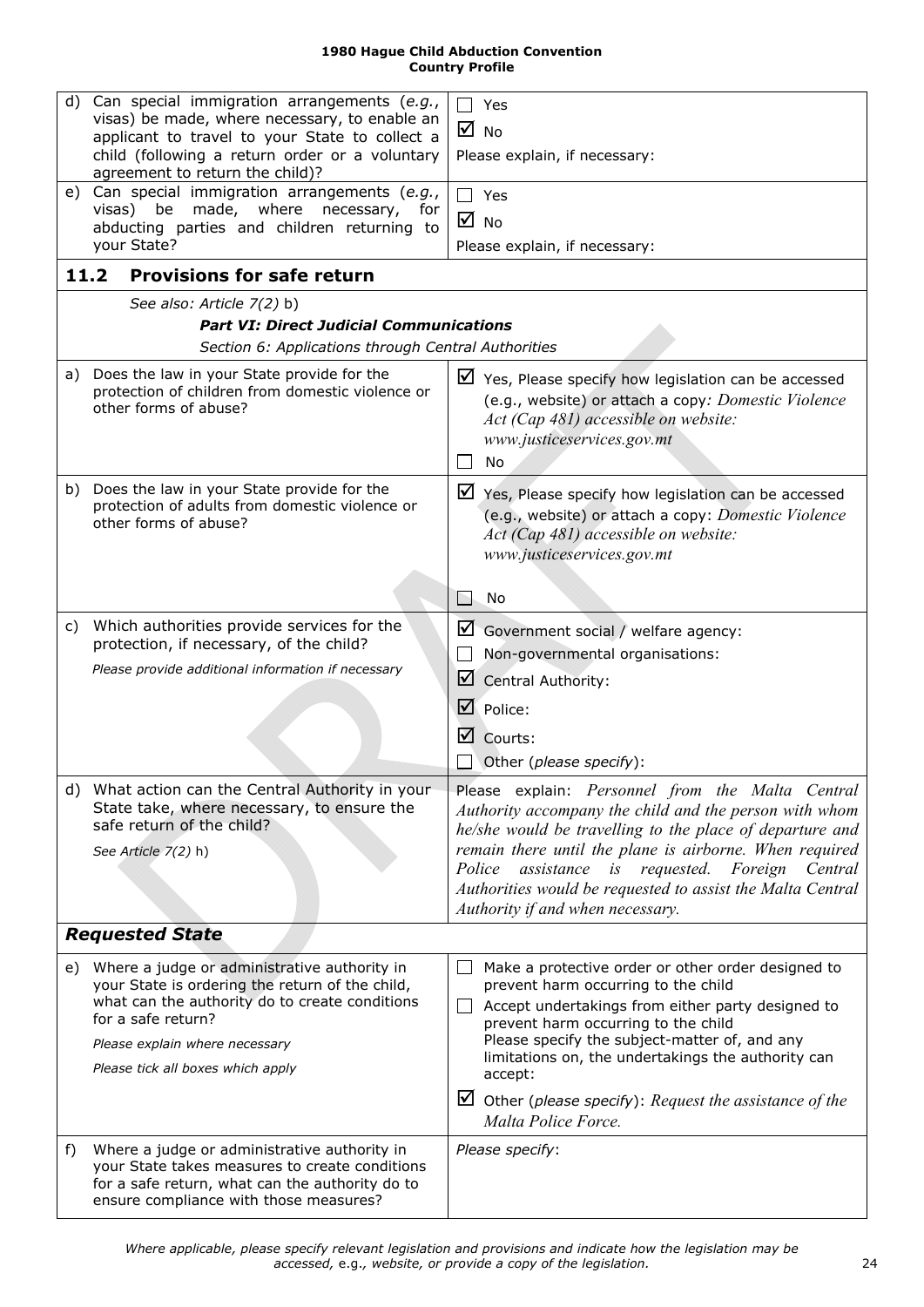<span id="page-24-2"></span><span id="page-24-1"></span><span id="page-24-0"></span>

|    | <b>Requesting State</b>                                                                                                                                                              |                                                                                                                                                                                   |
|----|--------------------------------------------------------------------------------------------------------------------------------------------------------------------------------------|-----------------------------------------------------------------------------------------------------------------------------------------------------------------------------------|
| q) | Can judicial or administrative authorities in your<br>State:                                                                                                                         |                                                                                                                                                                                   |
|    | i.<br>Recognise and enforce protective orders or<br>other orders made in the requested State<br>designed to prevent harm occurring to the<br>child?                                  | $\boxtimes$ Yes<br><b>No</b><br>Please explain where necessary:                                                                                                                   |
|    | Insist upon undertakings given in the<br>ii.<br>requested State being carried out?                                                                                                   | $\overline{M}$ Yes<br>No<br>It depends upon the subject-matter of the<br>undertakings given.<br>Please explain where necessary:                                                   |
|    | iii. Make any 'mirror orders' necessary as a<br>result of protective measures taken in the<br>requested State?                                                                       | $\overline{M}$ Yes<br>No<br>Please explain where necessary:                                                                                                                       |
|    | 11.3<br>Criminal law and the return of the child                                                                                                                                     |                                                                                                                                                                                   |
|    | a) Is the wrongful removal of a child by a parent<br>from your State a criminal offence?<br>See Article 3                                                                            | Yes<br>It depends upon the circumstances of the case,<br>please specify:                                                                                                          |
|    | Please specify the relevant legislation and provisions<br>and indicate how the legislation may be accessed, e.g.,<br>website, or provide a copy of the legislation                   | ☑<br><b>No</b>                                                                                                                                                                    |
|    | b) Is the wrongful retention of a child by a parent<br>outside your State a criminal offence?<br>See Article 3                                                                       | Yes<br>It depends upon the circumstances of the case,<br>please specify:                                                                                                          |
|    | Please specify the relevant legislation and provisions                                                                                                                               | $\sqrt{ }$ No                                                                                                                                                                     |
|    | and indicate how the legislation may be accessed, e.g.,<br>website, or provide a copy of the legislation                                                                             | If you answered 'no' to both question 11.3 a) and<br>b), go to section 12                                                                                                         |
|    | c) What penalties are available for the wrongful<br>removal or wrongful retention of a child by a<br>parent?                                                                         | $\Box$ (1) Pecuniary measures<br>(2) Imprisonment<br>(3) Other (please specify):                                                                                                  |
| d) | Please indicate which of the penalties listed<br>above are mandatory.                                                                                                                |                                                                                                                                                                                   |
| e) | Can criminal proceedings in your State proceed<br>without a complaint being presented (e.g., by<br>the applicant to the return proceedings or any<br>other concerned person / body)? | Yes<br>No, please specify:                                                                                                                                                        |
| f) | Once initiated, can criminal proceedings in your<br>State be withdrawn or suspended to facilitate<br>the return of a child?                                                          | Yes, please specify:<br>$\mathsf{L}$<br>No, go to section 12.                                                                                                                     |
| g) | Who is able to initiate the withdrawal or<br>suspension of criminal proceedings relating to<br>the wrongful removal or wrongful retention of a<br>child?                             | Prosecuting authority<br>Police<br>The person / body / institution alleging a wrongful<br>removal or retention<br>Judicial or administrative authority<br>Other (please specify): |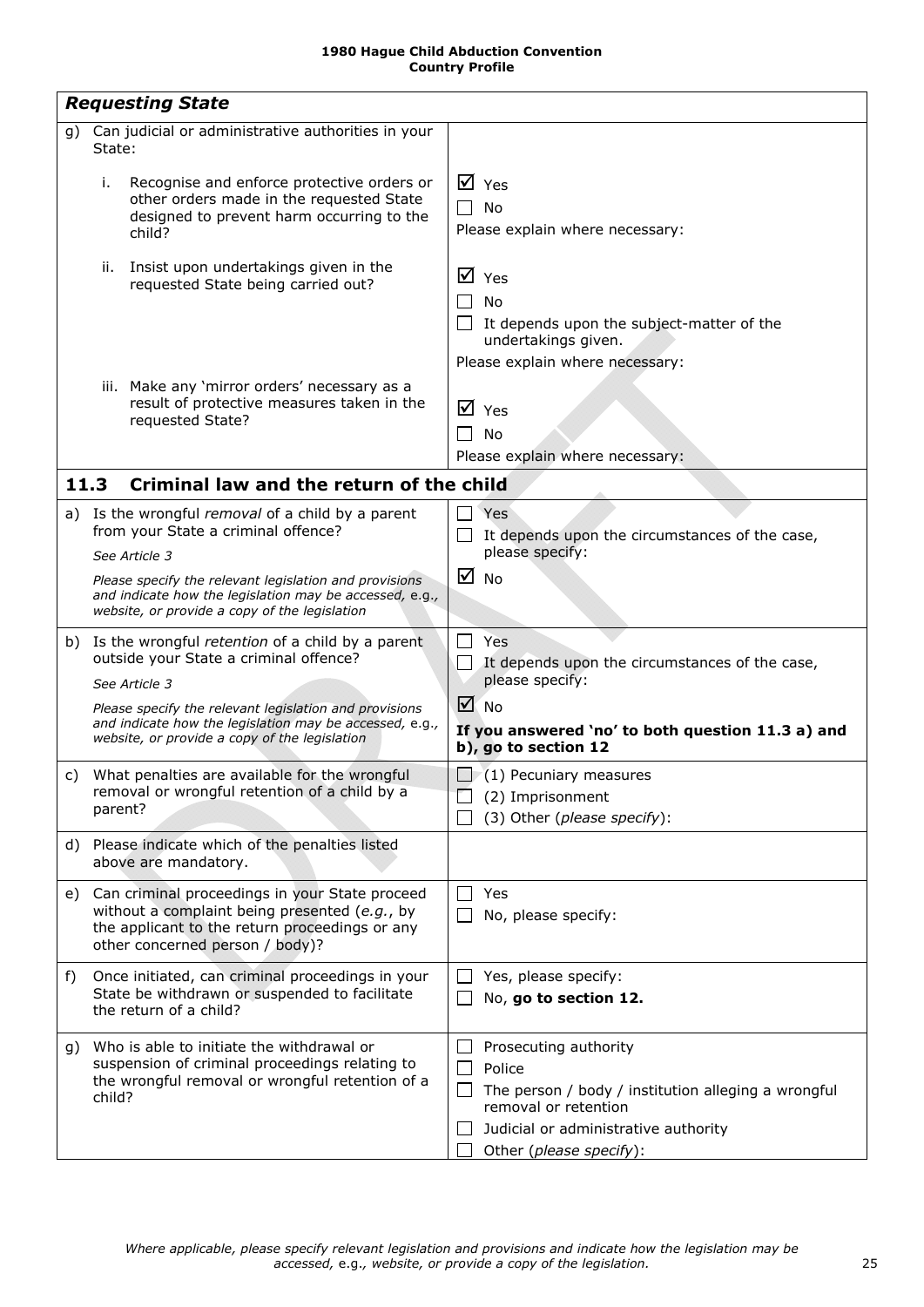| h) | Who will determine whether the criminal<br>proceedings are to be withdrawn or suspended?                                | Prosecuting authority<br>Police<br>The person / body / institution alleging a wrongful<br>removal or retention<br>Judicial or administrative authority<br>Other (please specify): |
|----|-------------------------------------------------------------------------------------------------------------------------|-----------------------------------------------------------------------------------------------------------------------------------------------------------------------------------|
|    | What assistance can the Central Authority<br>provide regarding the suspension or withdrawal<br>of criminal proceedings? | None<br>Refer the matter to prosecuting authority<br>Other (please specify):                                                                                                      |

**F** 

<span id="page-25-1"></span><span id="page-25-0"></span>

| 12    | <b>Enforcement of return orders</b>                                                                                                         |                                                                                                                                                                                                                                                                                                                        |  |
|-------|---------------------------------------------------------------------------------------------------------------------------------------------|------------------------------------------------------------------------------------------------------------------------------------------------------------------------------------------------------------------------------------------------------------------------------------------------------------------------|--|
|       |                                                                                                                                             | For best practice in relation to the enforcement of return orders, see the Guide to Good Practice, Part IV -<br>Enforcement available at < www.hcch.net > $\rightarrow$ Child Abduction Section $\rightarrow$ Guides to Good Practice.                                                                                 |  |
| a)    | What procedure may be used to enforce a return<br>order?                                                                                    | $\Box$ Directions by a judicial or administrative authority to<br>make arrangements for return<br>Measures for the immediate execution of final orders<br>$\Box$ Issue of a warrant for the apprehension or detention<br>of the child<br>Authority for coercive detention or use of force<br>Other (please specify):   |  |
|       | b) Who is generally responsible for exercising<br>supervision over the process of enforcement?                                              | The applicant<br>⊻<br><b>Central Authority</b><br><b>Public Prosecutor</b><br>The court / administrative authority<br>$\triangledown$ Police<br>No one body has general responsibility<br>Other (please specify):                                                                                                      |  |
| C)    | Where parties do not voluntarily comply with a<br>return order, is it necessary to commence<br>additional proceedings to enforce the order? | $\blacktriangleright$ Yes, go to question d)<br>It depends on the circumstances (please specify):<br>Go to question d)<br>No, go to Part IV: Applications relating to<br>access                                                                                                                                        |  |
|       | d) What is the procedure to commence<br>enforcement proceedings?                                                                            | ⊻<br>The Central Authority will apply for enforcement<br>The applicant must apply for enforcement<br>Other (please specify):                                                                                                                                                                                           |  |
|       | e) Can the merits of the proceedings for return be<br>reviewed in enforcement proceedings?                                                  | Yes<br>☑<br>No                                                                                                                                                                                                                                                                                                         |  |
| $f$ ) | What coercive measures, if any, are available to<br>enforce a return order?                                                                 | ☑<br>Intervention by government agency (e.g., police,<br>social welfare)<br>$\boxtimes$ Removal of the child from the abducting party<br>⊻<br>Removal of the child from the State<br>Criminal charges<br>Imprisonment<br>Pecuniary measures<br>An order placing the child under supervision<br>Other (please specify): |  |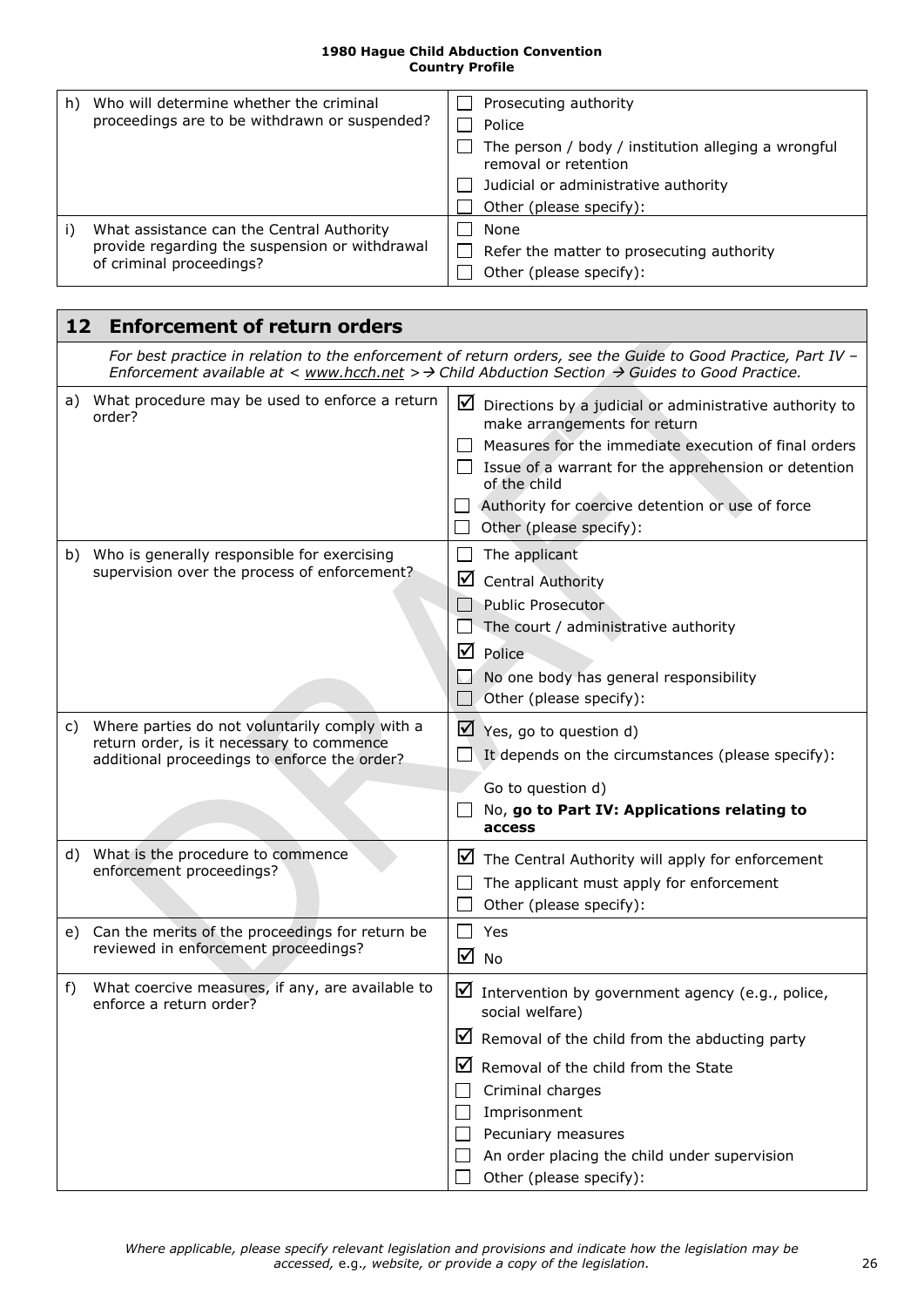## <span id="page-26-0"></span>**Part IV: Applications relating to access**

<span id="page-26-3"></span><span id="page-26-2"></span><span id="page-26-1"></span>

| <b>Applications through Central Authorities</b><br>13                                                                                             |                                                                                                                                                                                                                                                                                                                                                                                                                                                                                                                                                                                                                                                                                                                                                                                                                                                                                                                                                                                                                                                         |  |
|---------------------------------------------------------------------------------------------------------------------------------------------------|---------------------------------------------------------------------------------------------------------------------------------------------------------------------------------------------------------------------------------------------------------------------------------------------------------------------------------------------------------------------------------------------------------------------------------------------------------------------------------------------------------------------------------------------------------------------------------------------------------------------------------------------------------------------------------------------------------------------------------------------------------------------------------------------------------------------------------------------------------------------------------------------------------------------------------------------------------------------------------------------------------------------------------------------------------|--|
| 13.1<br><b>Outgoing applications (Requesting State)</b>                                                                                           |                                                                                                                                                                                                                                                                                                                                                                                                                                                                                                                                                                                                                                                                                                                                                                                                                                                                                                                                                                                                                                                         |  |
| What assistance is available to applicants in your<br>a)<br>State in the preparation of outgoing access<br>applications?<br>See Articles 7 and 21 | ⊻<br>Assistance from the Central Authority to apply under<br>Article 21<br>Assistance from another authority or body to apply<br>$\perp$<br>under Article 21<br>Referral to a legal representative for assistance to<br>$\Box$<br>apply under Article 21<br>Other (please specify):                                                                                                                                                                                                                                                                                                                                                                                                                                                                                                                                                                                                                                                                                                                                                                     |  |
| 13.2<br><b>Incoming applications (Requested State)</b>                                                                                            |                                                                                                                                                                                                                                                                                                                                                                                                                                                                                                                                                                                                                                                                                                                                                                                                                                                                                                                                                                                                                                                         |  |
| a) Has your State developed a specific form for<br>access applications under the Convention?                                                      | $\overline{M}$ Yes<br>Please specify how this form can be accessed (e.g.,<br>website) or attach a copy: This form is available on the<br>website of Department for Social Welfare Standards:<br>ttps://secure2.gov.mt/SOCIALPOLICY. This Department<br>is the regulatory body in the Social Welfare sector.<br>Go to question c)<br>No, go to question b)                                                                                                                                                                                                                                                                                                                                                                                                                                                                                                                                                                                                                                                                                               |  |
| b) If your State does not require a particular form<br>for access applications, what information or<br>documents are requested?                   | $\blacksquare$ Information concerning the identity of the child:<br>$\blacksquare$ Name and previous name/s<br>Date of birth, where available<br>☑ Address<br>Telephone number<br>$\blacksquare$ Nationality / Nationalities<br>$\boxtimes$ Passport number(s)<br>$\blacksquare$ Physical description (height, eye and hair colour)<br>$\boxtimes$ Photograph (as recent as possible)<br>Information identifying the child's parents (where<br>a parent is not the applicant or respondent to<br>proceedings)<br>$\Box$ Other (please specify): Authenticated copies of<br>applicable law relating to rights of custody and<br>access, an affidavit of sequence of events which would<br>be the basis for defence, any court orders, marriage<br>certificate-if married, birth certificate of child, divorce<br>and/or separation agreements and any other pertinent<br>document.<br>$\triangleright$ Information concerning the identity of the applicant:<br>$\boxtimes$ Name and previous name/s<br>$\boxtimes$ Date of birth<br>$\boxtimes$ Address |  |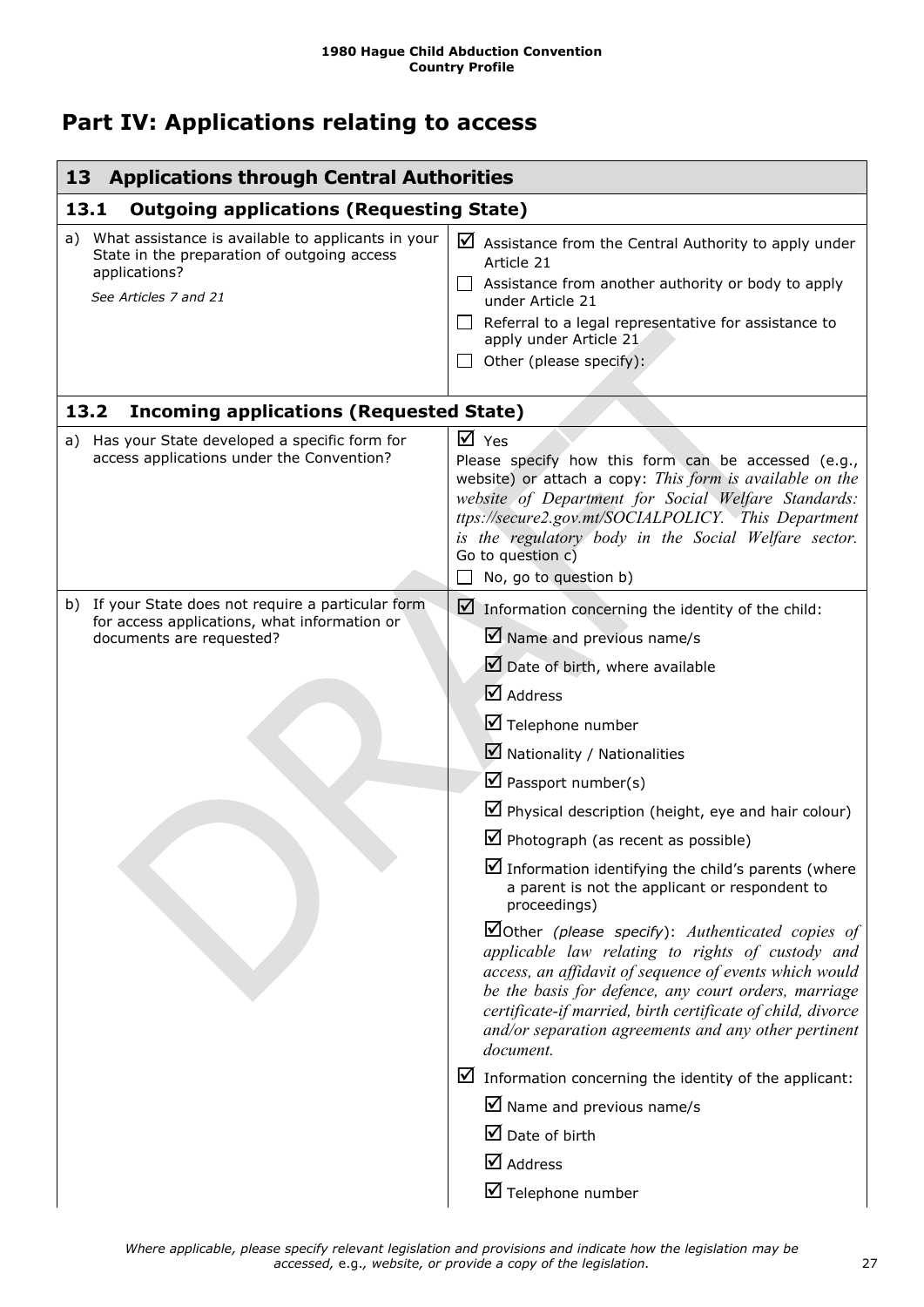<span id="page-27-0"></span>

|                                                                                                                               | $\boxtimes$ Nationality / Nationalities                                                                                                                                                                                                      |
|-------------------------------------------------------------------------------------------------------------------------------|----------------------------------------------------------------------------------------------------------------------------------------------------------------------------------------------------------------------------------------------|
|                                                                                                                               | $\blacksquare$ Passport number(s)                                                                                                                                                                                                            |
|                                                                                                                               | $\triangleright$ Relationship of the applicant to the child                                                                                                                                                                                  |
|                                                                                                                               | $\blacksquare$ Name(s) of legal adviser, if any                                                                                                                                                                                              |
|                                                                                                                               | Other (please specify): See                                                                                                                                                                                                                  |
|                                                                                                                               |                                                                                                                                                                                                                                              |
|                                                                                                                               | $\triangleright$ Information concerning the identity of the person<br>with whom the child is presumed to be (the<br>proposed respondent to the application):                                                                                 |
|                                                                                                                               | $\boxtimes$ Name and previous name/s                                                                                                                                                                                                         |
|                                                                                                                               | $\boxtimes$ Date of birth                                                                                                                                                                                                                    |
|                                                                                                                               | $\boxtimes$ Address                                                                                                                                                                                                                          |
|                                                                                                                               | Telephone number                                                                                                                                                                                                                             |
|                                                                                                                               | $\blacksquare$ Nationality / Nationalities                                                                                                                                                                                                   |
|                                                                                                                               | $\triangledown$ Passport number(s)                                                                                                                                                                                                           |
|                                                                                                                               | $\Box$ Physical description (height, eye and hair colour)                                                                                                                                                                                    |
|                                                                                                                               | $\triangledown$ Photograph (as recent as possible)                                                                                                                                                                                           |
|                                                                                                                               | $\blacksquare$ Relationship of the person to the child                                                                                                                                                                                       |
|                                                                                                                               | Other (please specify):                                                                                                                                                                                                                      |
|                                                                                                                               | $\blacksquare$ The grounds upon which the applicant's claim for<br>access to the child is based                                                                                                                                              |
|                                                                                                                               | $\blacktriangleright$ Evidence of the applicant's rights of access                                                                                                                                                                           |
|                                                                                                                               | ⊻<br>An authenticated copy of any relevant decision<br>or agreement                                                                                                                                                                          |
|                                                                                                                               | $\vee$<br>A certificate or an affidavit emanating from the<br>Central Authority, or other competent authority<br>of the State of the child's habitual residence, or<br>from a qualified person, concerning the relevant<br>law of that State |
|                                                                                                                               | Other (please specify):                                                                                                                                                                                                                      |
|                                                                                                                               | $\triangleright$ All available information relating to the whereabouts<br>of the child and the identity of the person with<br>whom the child is presumed to be                                                                               |
|                                                                                                                               | $\blacksquare$ Any other relevant document / information                                                                                                                                                                                     |
|                                                                                                                               | $\Delta$ Any child protection issues                                                                                                                                                                                                         |
|                                                                                                                               | Marriage certificate (if applicable)                                                                                                                                                                                                         |
|                                                                                                                               | Divorce decree (if applicable)                                                                                                                                                                                                               |
|                                                                                                                               | $\boxtimes$ Civil and / or criminal proceedings in progress (if<br>applicable)                                                                                                                                                               |
|                                                                                                                               | Other (please specify):                                                                                                                                                                                                                      |
| Does your Central Authority accept an<br>C)<br>application and accompanying documentation<br>transmitted by electronic means? | $\overline{M}$ Yes,<br>please<br>specify<br>requirements<br>for<br>any<br>electronically<br>transmitted<br>applications<br>documentation: The Malta Central Authority requires<br>all of the electronically sent documents to be later       |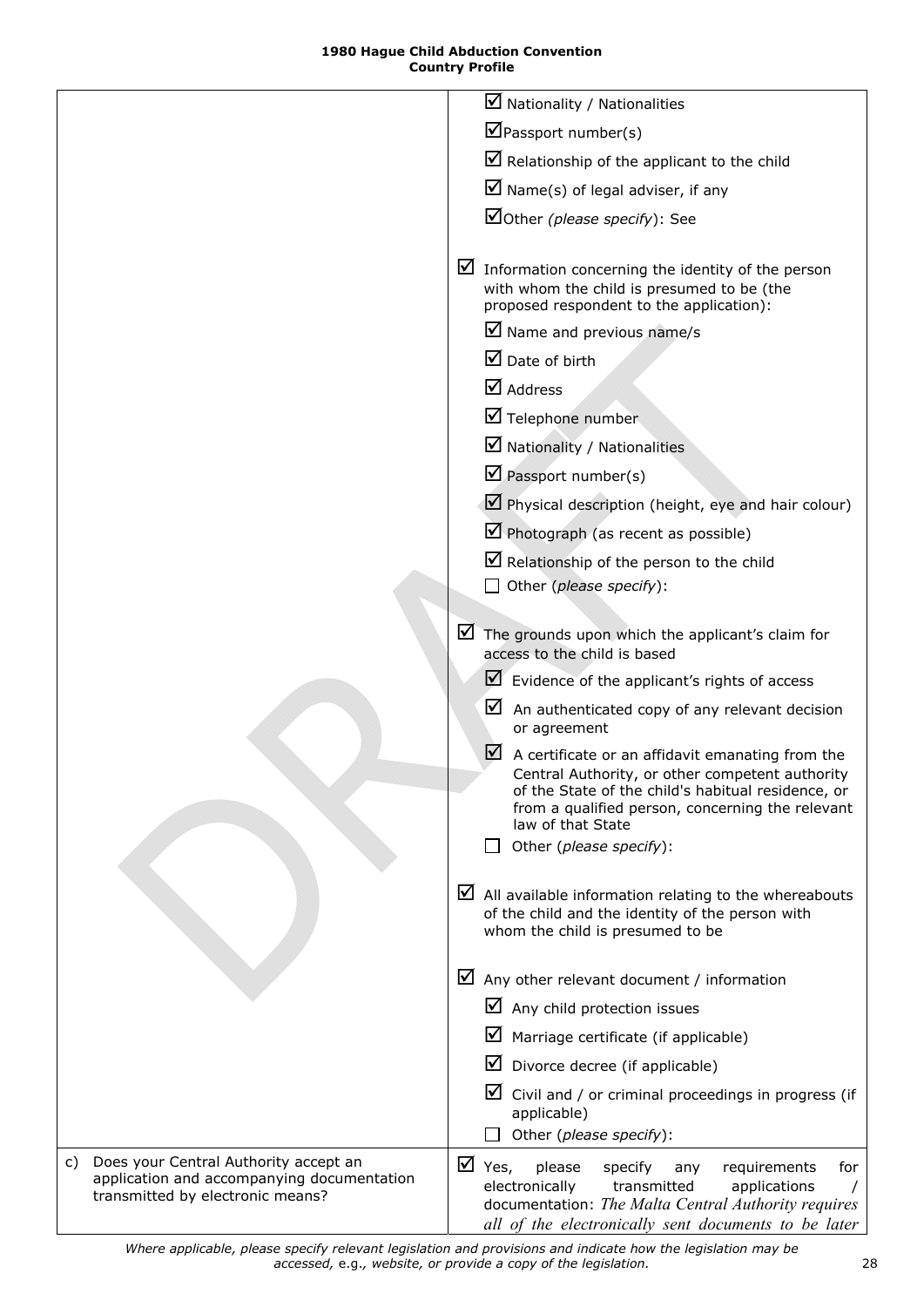|    |                                                                                                                                                                                      | authenticated. The original application has to be sent<br>as soon as possible by mail.<br>No                                                                                 |  |
|----|--------------------------------------------------------------------------------------------------------------------------------------------------------------------------------------|------------------------------------------------------------------------------------------------------------------------------------------------------------------------------|--|
| d) | Does the Central Authority require a written<br>authorisation empowering it or a designated<br>representative (e.g., lawyer) to act on behalf of<br>the applicant?<br>See Article 28 | ⊻<br>Yes, the authorisation should be provided:<br>$\Box$ On the application form or<br>$\blacksquare$ In a signed statement or declaration<br>Other (please specify):<br>No |  |
| e) | Does the Central Authority acknowledge receipt<br>of the application?                                                                                                                | ⊻<br>Yes, acknowledgment generally is provided by:<br>$\mathbf{\nabla}$ E-mail<br>Facsimile<br>M<br>M<br>Mail<br>Other (please specify):<br>No                               |  |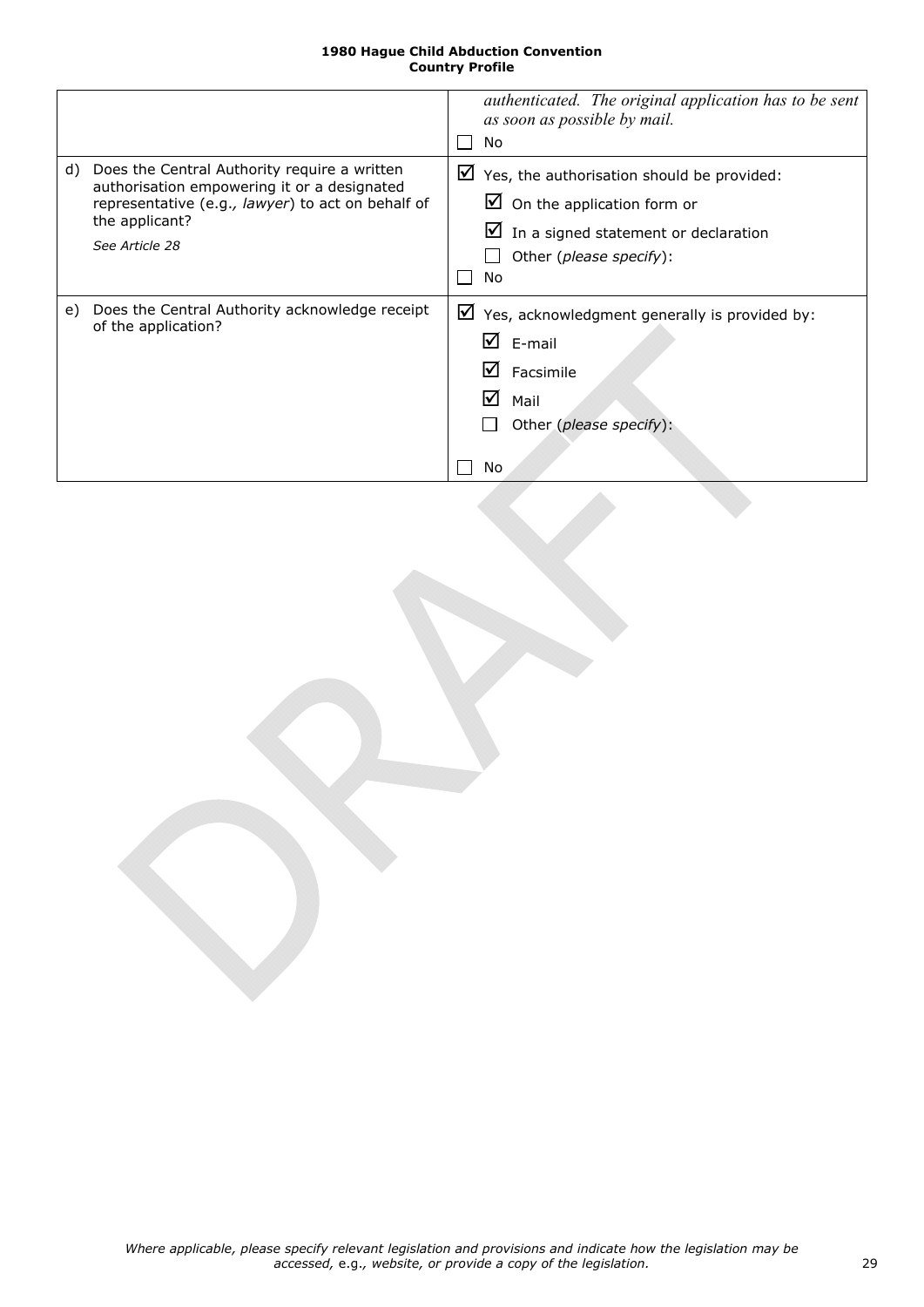<span id="page-29-0"></span>

| f)  |                                                                                                                                               |        |                                                                                                                                                                                                                                    |
|-----|-----------------------------------------------------------------------------------------------------------------------------------------------|--------|------------------------------------------------------------------------------------------------------------------------------------------------------------------------------------------------------------------------------------|
|     | Can the Central Authority proceed with an<br>application where the information provided is<br>incomplete?                                     | $\Box$ | Yes, the Central Authority will begin processing the<br>application and will immediately inform the<br>requesting Central Authority of what additional<br>information is required to complete the request                          |
|     |                                                                                                                                               | ☑      | No:                                                                                                                                                                                                                                |
|     |                                                                                                                                               |        | The Central Authority will not process an<br>application without all of the necessary<br>supporting documentation                                                                                                                  |
|     |                                                                                                                                               |        | $\triangleright$ The Central Authority is unable to process the<br>application but will immediately inform the<br>requesting Central Authority of what additional<br>information is required before further action can<br>be taken |
|     |                                                                                                                                               |        | It depends upon what type of information is missing                                                                                                                                                                                |
|     |                                                                                                                                               |        | Other (please explain):                                                                                                                                                                                                            |
| g)  | Who does the Central Authority prefer to<br>communicate with in incoming applications?                                                        |        | $\blacksquare$ The requesting Central Authority<br>The applicant                                                                                                                                                                   |
|     |                                                                                                                                               | $\Box$ | The applicant's legal representative                                                                                                                                                                                               |
|     |                                                                                                                                               |        | All of the above                                                                                                                                                                                                                   |
|     |                                                                                                                                               |        | Other (please specify):                                                                                                                                                                                                            |
|     | h) What measures are taken by or through the<br>Central Authority to attempt to secure<br>agreement between parties in international          |        | $\triangleright$ Contact is made with the respondent to the<br>application                                                                                                                                                         |
|     | access cases?                                                                                                                                 |        | Mediation and / or other forms of alternative dispute<br>resolution are offered to the parties (See Part V:                                                                                                                        |
|     | See Article 21                                                                                                                                |        | <b>Mediation and Other Forms of Alternative</b>                                                                                                                                                                                    |
|     | See Part V: Mediation and Other Forms of<br><b>Alternative Dispute Resolution</b>                                                             |        | <b>Resolution</b> )<br><b>Dispute</b><br>Other (please specify):                                                                                                                                                                   |
| i)  | How do you ensure that no undue delay results                                                                                                 |        | Please explain: If all authenticated documentation is sent;                                                                                                                                                                        |
|     | from the measures taken, or attempted, to<br>secure an agreement between parties in<br>international access cases (see question h)<br>above)? |        | contact would immediately be made with the person<br>denying access to try and negotiate an amicable<br>solution. Failing this, immediate legal action would be<br>taken.                                                          |
| j)  |                                                                                                                                               |        |                                                                                                                                                                                                                                    |
|     | What general assistance can be provided by the<br>Central Authority in respect of arrangements for                                            | ⊻      | The Central Authority can facilitate contact with the<br>parties:                                                                                                                                                                  |
|     | rights of access?<br>See Article 21                                                                                                           |        | ☑<br>Directly through the Central Authority<br>Through intermediaries                                                                                                                                                              |
|     |                                                                                                                                               |        | $\triangleright$ The Central Authority can provide information to the<br>applicant on services available, e.g., mediation, legal<br>services, social welfare services                                                              |
|     |                                                                                                                                               |        | Other (please specify):                                                                                                                                                                                                            |
| k). | Will the Central Authority's assistance depend<br>on:<br>See paragraph 4.6 of the General Principles                                          | ☑      | Existence of a judicial or administrative order<br>establishing or confirming rights of access                                                                                                                                     |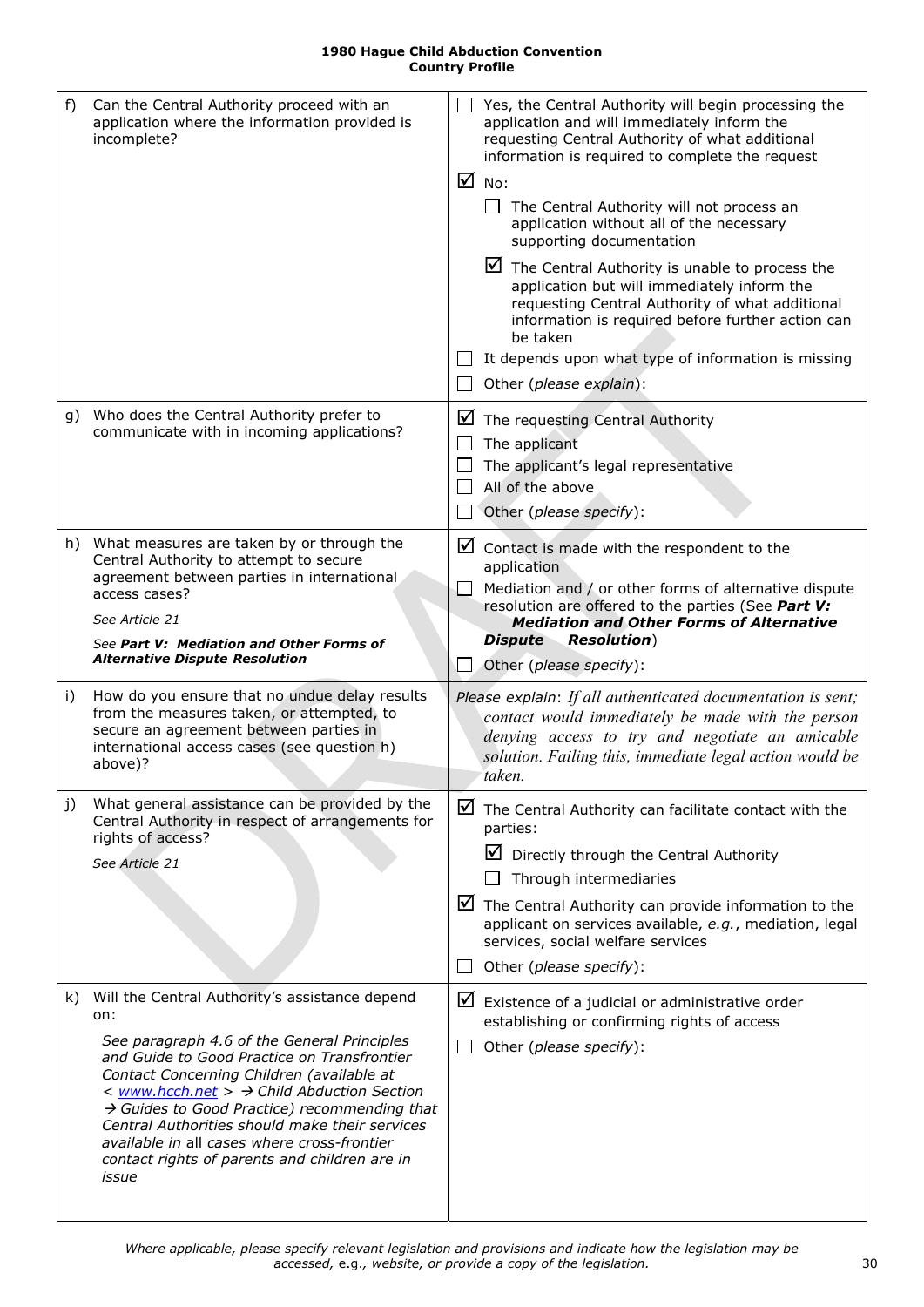| Can an applicant commence proceedings in your<br>State with respect to access without using the<br>Central Authority channel? | ☑<br>Yes; If so, please explain:<br>• Where an applicant can obtain information about<br>commencing proceedings: information can be<br>obtained from the CA<br>• What role, if any, the Central Authority has in<br>these proceedings: information purposes only<br>No |
|-------------------------------------------------------------------------------------------------------------------------------|------------------------------------------------------------------------------------------------------------------------------------------------------------------------------------------------------------------------------------------------------------------------|
|                                                                                                                               |                                                                                                                                                                                                                                                                        |

<span id="page-30-4"></span><span id="page-30-3"></span><span id="page-30-0"></span>

|    | 14 Locating a child and preventing removal                                                                                                                                                                                                                                                  |                                                                                                                                                                                                                                                                                                                                                                           |  |  |
|----|---------------------------------------------------------------------------------------------------------------------------------------------------------------------------------------------------------------------------------------------------------------------------------------------|---------------------------------------------------------------------------------------------------------------------------------------------------------------------------------------------------------------------------------------------------------------------------------------------------------------------------------------------------------------------------|--|--|
|    | a) Are the responses to the questions in this<br>section the same as for applications for<br>return (see section 7)?                                                                                                                                                                        | $\vee$ Yes, go to section 15<br>No, continue to question b)                                                                                                                                                                                                                                                                                                               |  |  |
| b) | What evidence / information does your State<br>require regarding the child's whereabouts to<br>begin to assist with locating the child?<br>Please explain where necessary                                                                                                                   | Evidence that the child entered your State (e.g.,<br>$\Box$<br>evidence that the child boarded an aeroplane bound<br>for your State):<br>Information from the applicant as to why he / she<br>believes the child is in your State:<br>$\Box$ No information or evidence is required; searches for<br>the child can begin upon request:<br>Other (please explain):         |  |  |
| C) | What mechanisms or sources of information are<br>available in your State to discover the<br>whereabouts of a child who is the subject of an<br>access application?<br>Please indicate in the space provided any associated<br>costs for the applicant or any other necessary<br>information | (1) Private location services:<br>(2) Population Register:<br>(3) Employment Register:<br>(4) Information maintained by other government<br>agencies (e.g., immigration, social welfare):<br>(5) Police:<br>(6) INTERPOL:<br>$\Box$ (7) Court orders to compel the production of<br>information on the whereabouts of the child:<br>(8) Other (please specify):<br>$\Box$ |  |  |
|    | d) Please indicate who is responsible for arranging<br>the measures indicated above in question c) by<br>listing the relevant number next to the<br>responsible person or authority.<br>E.g., Central Authority: 2, 3<br>The applicant's representative: 6                                  | Central Authority:<br>The applicant:<br>The applicant's representative:<br>Other (please specify):                                                                                                                                                                                                                                                                        |  |  |
| e) | Please indicate by listing numbers which of the<br>measures above in question c) need an order<br>from a competent authority?                                                                                                                                                               |                                                                                                                                                                                                                                                                                                                                                                           |  |  |

<span id="page-30-2"></span><span id="page-30-1"></span>

| 15 Legal representation and assistance                                                                               |                                                                    |  |
|----------------------------------------------------------------------------------------------------------------------|--------------------------------------------------------------------|--|
| General<br>15.1                                                                                                      |                                                                    |  |
| a) Are the responses to the questions in this<br>section the same as for applications for<br>return (see section 8)? | $\boxtimes$ Yes, go to section 15.2<br>No, continue to question b) |  |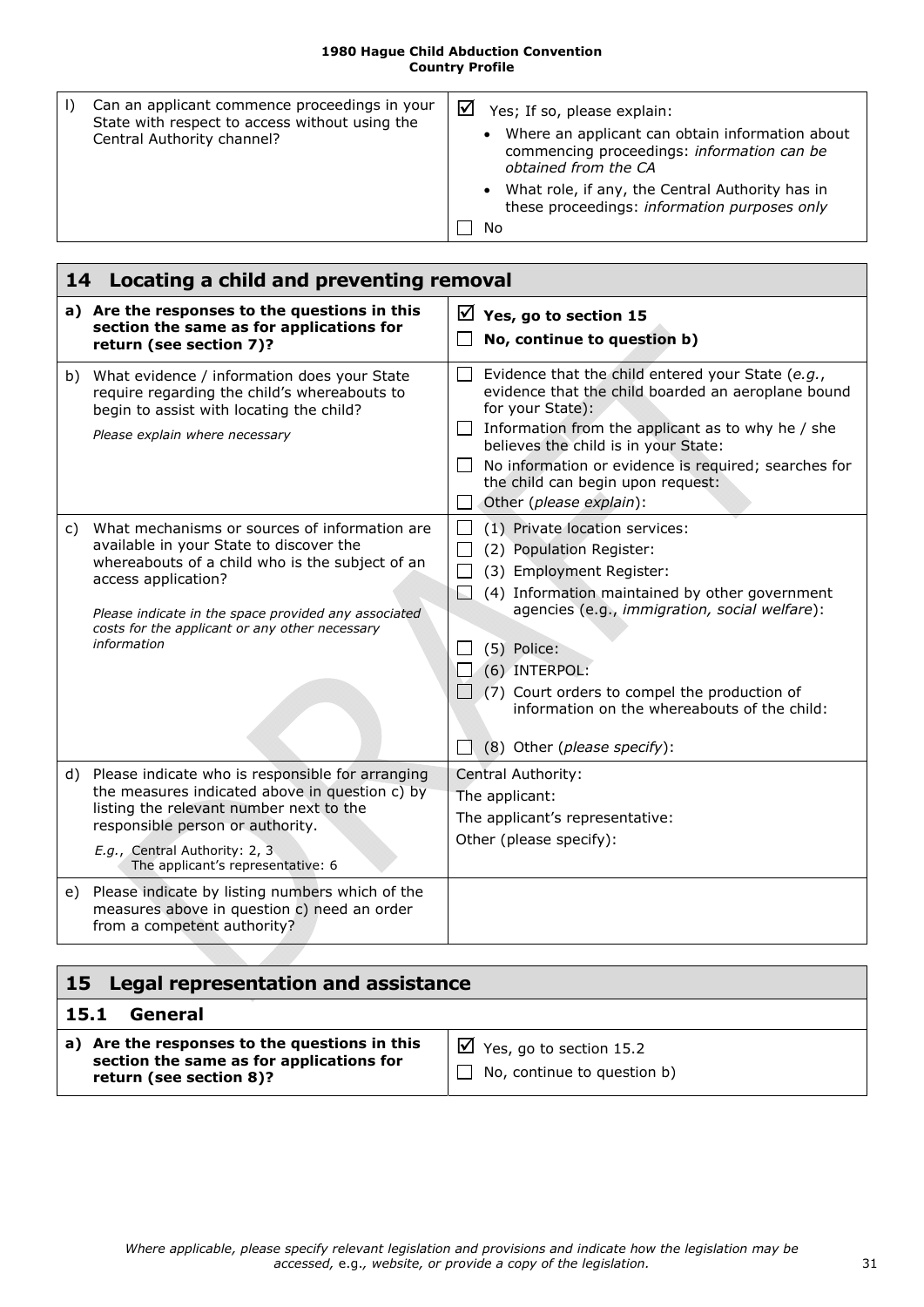<span id="page-31-4"></span><span id="page-31-3"></span><span id="page-31-2"></span><span id="page-31-1"></span><span id="page-31-0"></span>

| b) Does the Central Authority provide legal advice<br>regarding access applications?                                                     |        | Yes<br>No<br>No, however:<br>The Central Authority will refer the applicant to<br>the appropriate person or authority to obtain<br>legal advice<br>The Central Authority will provide information<br>that is of a general nature about laws and<br>procedures<br>Other (please specify):                                                                                                                                                                                                                                                                                                                                                                                                                                  |
|------------------------------------------------------------------------------------------------------------------------------------------|--------|---------------------------------------------------------------------------------------------------------------------------------------------------------------------------------------------------------------------------------------------------------------------------------------------------------------------------------------------------------------------------------------------------------------------------------------------------------------------------------------------------------------------------------------------------------------------------------------------------------------------------------------------------------------------------------------------------------------------------|
| c) Is legal representation needed in access<br>proceedings?                                                                              |        | Yes,<br>No, but advisable                                                                                                                                                                                                                                                                                                                                                                                                                                                                                                                                                                                                                                                                                                 |
| Please explain where necessary                                                                                                           |        | No,                                                                                                                                                                                                                                                                                                                                                                                                                                                                                                                                                                                                                                                                                                                       |
| d) What is the role of the Central Authority in<br>making arrangements to progress the<br>application?<br>See Article $7(2)$ g)          | $\Box$ | The applicant is required to make his / her own<br>arrangements for legal representation, but the<br>Central Authority will:<br>Provide the applicant with a list of lawyers<br>Provide the applicant with a list of free or<br>reduced rate lawyers<br>Other (please specify):<br>Legal representation is not required. The Central<br>Authority ensures the application is forwarded to the<br>competent authority for action. Please provide<br>additional information if necessary:<br>Legal representation is arranged by the<br>Central Authority. Representation is provided by:<br><b>Central Authority lawyers</b><br>Private lawyers<br>Public prosecutor<br>Other (please specify):<br>Other (please specify): |
| 15.2<br>Free or reduced rate legal assistance                                                                                            |        |                                                                                                                                                                                                                                                                                                                                                                                                                                                                                                                                                                                                                                                                                                                           |
| a) Are the responses to the questions in this<br>section the same as for applications for<br>return (see section 8.2)?                   |        | Yes, go to section 16<br>No, go to question b)                                                                                                                                                                                                                                                                                                                                                                                                                                                                                                                                                                                                                                                                            |
| b) Is free or reduced rate legal assistance for<br>access applications available for applicants<br>located in another Contracting State? |        | Yes, free legal assistance; go to question d)<br>Yes, reduced rate legal assistance; go to question d)<br>No; go to question c)                                                                                                                                                                                                                                                                                                                                                                                                                                                                                                                                                                                           |
| c) If free or reduced rate legal assistance is not<br>available, in what other ways can your State<br>assist an applicant financially?   |        | There is a system of costs ordering the respondent<br>to pay<br>Pro bono legal assistance<br>Other (please specify):<br>Not at all<br>Go to section 16                                                                                                                                                                                                                                                                                                                                                                                                                                                                                                                                                                    |
| d) Is the applicant required to complete an<br>application form for free or reduced rate legal<br>assistance?                            |        | Yes. Please specify how application forms can be<br>obtained (e.g., website) or attach a copy:<br>No                                                                                                                                                                                                                                                                                                                                                                                                                                                                                                                                                                                                                      |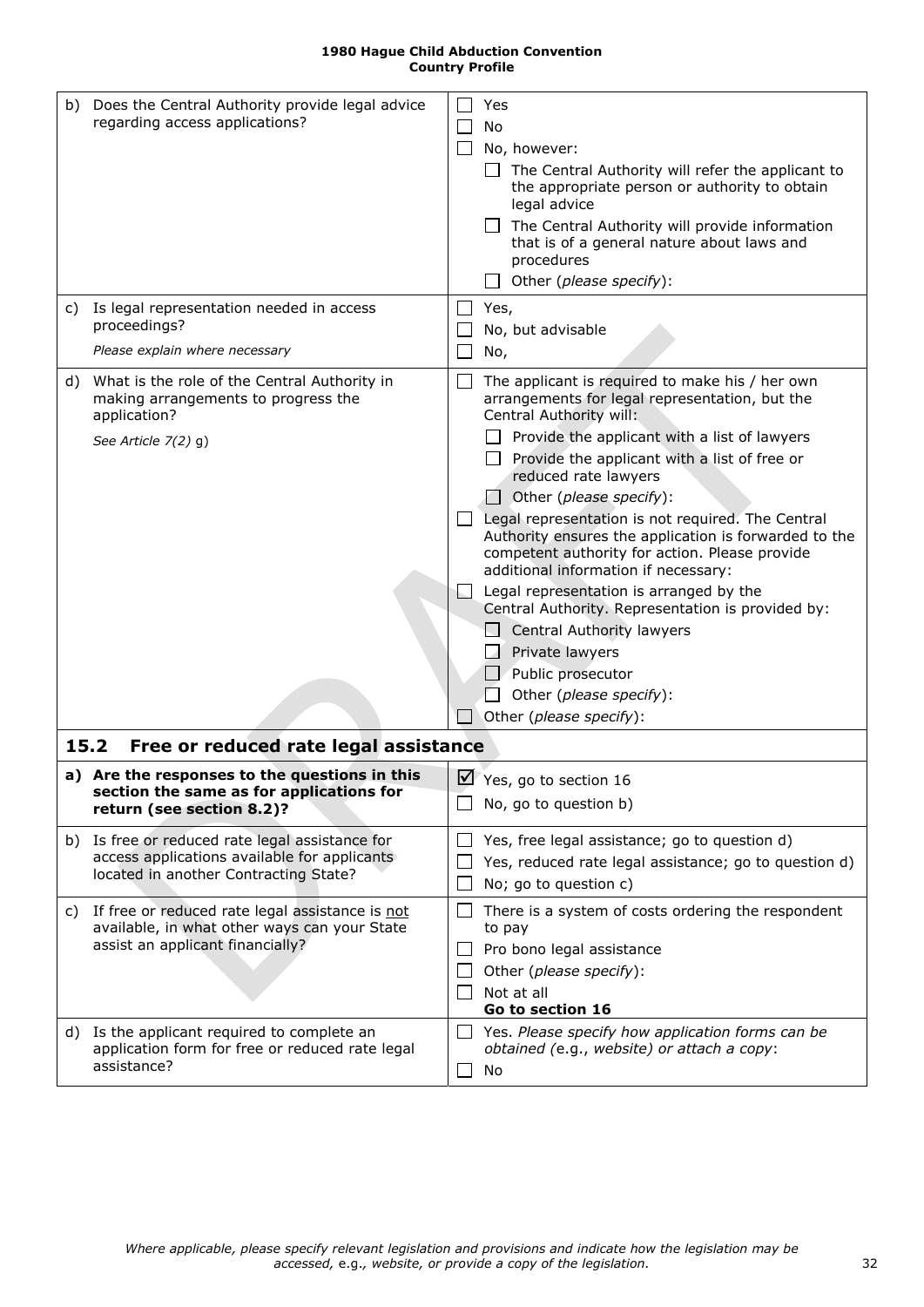<span id="page-32-2"></span>

|    | e) Please indicate on what basis free or reduced<br>rate legal assistance may be available.<br>Please explain where necessary          | Income of the applicant<br>Assets of the applicant<br>Country of residence of the applicant<br>Likelihood of success of the proceedings<br>Other (please specify):                                                                                           |
|----|----------------------------------------------------------------------------------------------------------------------------------------|--------------------------------------------------------------------------------------------------------------------------------------------------------------------------------------------------------------------------------------------------------------|
| f) | Which costs are covered by free or reduced rate<br>legal assistance?<br>Please explain where necessary                                 | (1) Mediation<br>(2) Translation<br>(3) Interpreters<br>(4) Service of documents<br>(5) Costs associated with locating the child<br>(6) Court fees<br>(7) Travel costs for the return of the child (see<br>question $11.1 c)$<br>(8) Other (please specify): |
|    | g) Please list the corresponding numbers of the<br>costs, if any, listed in question f) which are<br>covered by the Central Authority? |                                                                                                                                                                                                                                                              |
|    | h) Is free or reduced rate legal assistance available<br>for the appeal of decisions?                                                  | No, go to question j)<br>Yes, free legal assistance<br>Yes, reduced rate legal assistance                                                                                                                                                                    |
| i) | Is a new application for free or reduced rate<br>legal assistance needed for appeals?                                                  | Yes<br>No.                                                                                                                                                                                                                                                   |
| j) | Is free or reduced rate legal assistance available<br>for proceedings needed to enforce an access<br>order?                            | No, go to section 16<br>Yes, free legal assistance<br>Yes, reduced rate legal assistance                                                                                                                                                                     |
|    | k) Is a new application for free or reduced rate<br>legal assistance needed for enforcement<br>applications?                           | Yes<br>No                                                                                                                                                                                                                                                    |

# <span id="page-32-3"></span><span id="page-32-0"></span>**16 Rights of access**

<span id="page-32-1"></span>

|    | <b>Determining rights of access</b><br>16.1                                                                     |                                                                                                                                                                                                                                         |
|----|-----------------------------------------------------------------------------------------------------------------|-----------------------------------------------------------------------------------------------------------------------------------------------------------------------------------------------------------------------------------------|
| a) | Which legislation in your State governs the<br>establishment and exercise of rights of access?<br>See Article 5 | Please specify how legislation can be accessed (e.g.,<br>website) or attach a copy: Subtitle I and Subtitle III of<br>Title I of Book First of the Civil Code (Cap. 16). This can<br>be accessed on website: www.justiceservices.gov.mt |
| b) | Which judicial and/or administrative authorities<br>can make decisions with respect to rights of<br>access?     | <b>Family Court</b>                                                                                                                                                                                                                     |
| C) | In your State, who may seek rights of access in<br>respect of a child?                                          | $\boxtimes$ Non-custodial parent<br>Non-custodial step-parent<br>$\boxtimes$ Grandparent<br>Other family member (please specify):<br>Other (please specify):                                                                            |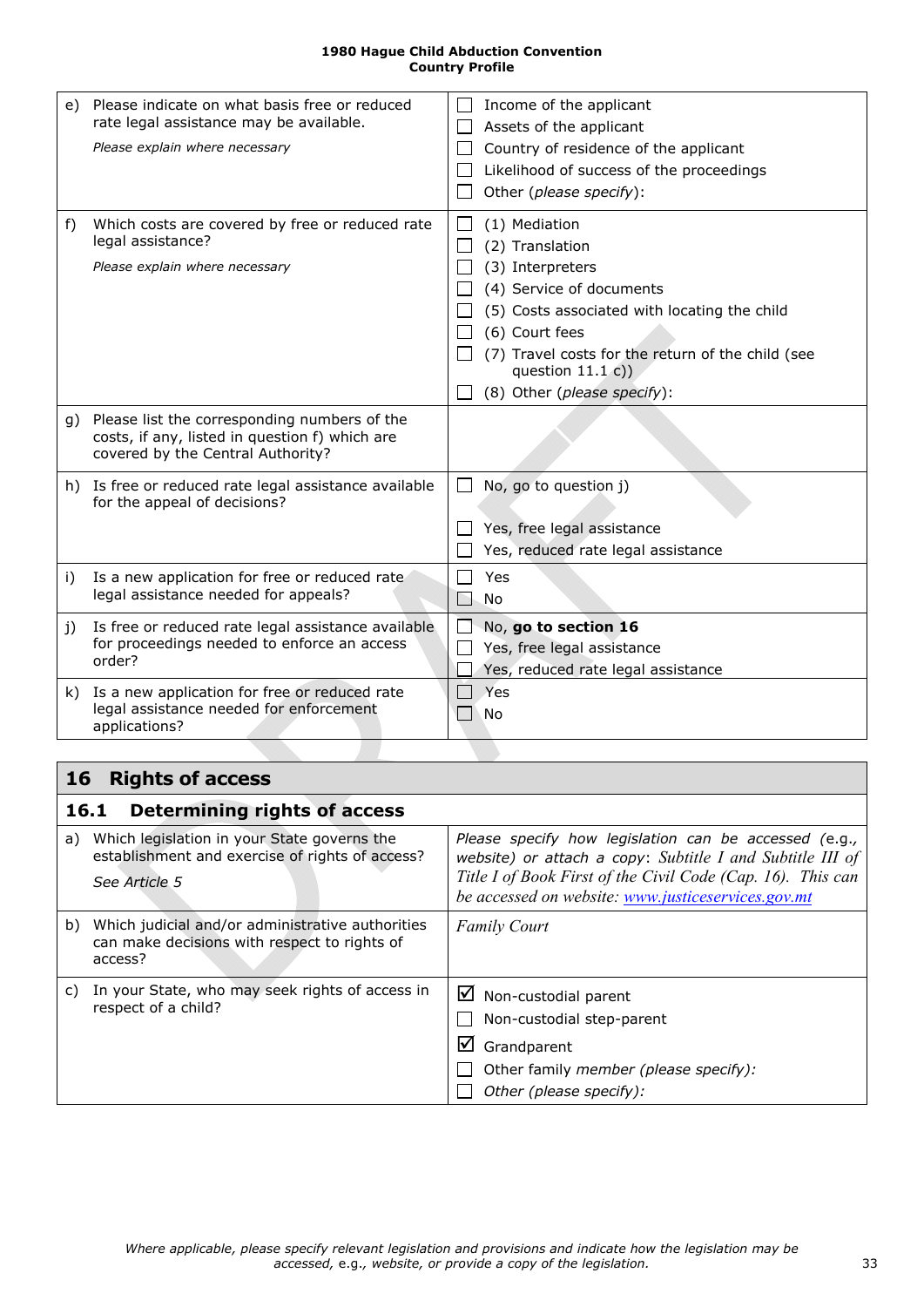| <b>1980 Hague Child Abduction Convention</b> |
|----------------------------------------------|
| <b>Country Profile</b>                       |

<span id="page-33-1"></span><span id="page-33-0"></span>

|      | d) Are the best interests of the child a primary<br>consideration in access proceedings?                                                                         |    | $\overline{M}$ Yes                                                                                                                                                                                                                                                                                                                                                                                                                                                                              |
|------|------------------------------------------------------------------------------------------------------------------------------------------------------------------|----|-------------------------------------------------------------------------------------------------------------------------------------------------------------------------------------------------------------------------------------------------------------------------------------------------------------------------------------------------------------------------------------------------------------------------------------------------------------------------------------------------|
|      | See Articles 3 and 9 of the United Nations<br>Convention on the Rights of the Child                                                                              |    | No, please specify what are the primary<br>considerations:                                                                                                                                                                                                                                                                                                                                                                                                                                      |
|      | Please explain, if necessary                                                                                                                                     |    |                                                                                                                                                                                                                                                                                                                                                                                                                                                                                                 |
| 16.2 | <b>Exercising rights of access</b>                                                                                                                               |    |                                                                                                                                                                                                                                                                                                                                                                                                                                                                                                 |
| a)   | What guarantees and safeguards do your courts<br>or administrative authorities have to enable<br>them to secure rights of access for children and<br>applicants? | ⊻  | $\blacksquare$ Surrender of passport or travel documents<br>Applicant to regularly report to police or other<br>authority<br>Deposit of a monetary bond or surety<br>■Supervised contact<br>Placing restrictions on how contact is exercised<br>Signing an affidavit or religious oath<br>$\triangleright$ Provision of a detailed itinerary with contact details<br>Requesting foreign consulates / embassies should<br>not issues new passports / travel documents for the<br>child<br>Other: |
| 16.3 | <b>Supervised access</b>                                                                                                                                         |    |                                                                                                                                                                                                                                                                                                                                                                                                                                                                                                 |
| a)   | Do facilities exist in your State for the exercise<br>of rights of access in a supervised environment?                                                           | ⊻  | Yes, please explain if necessary: The supervised<br>access may take place at the premises of the national<br>Agency APPOGG in the presence of qualified social<br>workers. Note that this Agency has as its ultimate<br>aim the enhancement of the lives of people in need,<br>through the provision and availability of professional<br>care and support. For more information please visit<br>website: http://www.appogg.gov.mt<br>No, go to section 17                                       |
|      | b) Under what circumstances is access supervised?                                                                                                                | ΙV | Where it is agreed between the parties<br>Where it is requested by one party<br>As a result of a decision by a social welfare agency<br>$\boxtimes$ By order of a judicial or administrative authority<br>Other (please specify):                                                                                                                                                                                                                                                               |
| C)   | Which authorities provide supervised access?                                                                                                                     |    | $\boxtimes$ Government social / welfare agency: Agency<br>APPOGG. Note that this Agency has as its ultimate<br>aim the enhancement of the lives of people in need,<br>through the provision and availability of professional<br>care and support. For more information please visit<br>website: http://www.appogg.gov.mt<br>Non-government organisations:<br>Central Authority:<br>Police:<br>Courts:<br>Other (please specify):                                                                |
|      | d) Who will pay the costs associated with exercising<br>supervised access?                                                                                       |    | The applicant<br>The person(s) with day to day care of the child<br>The Central Authority<br>It depends upon the order of the judicial or<br>administrative authority<br>Other (please specify):                                                                                                                                                                                                                                                                                                |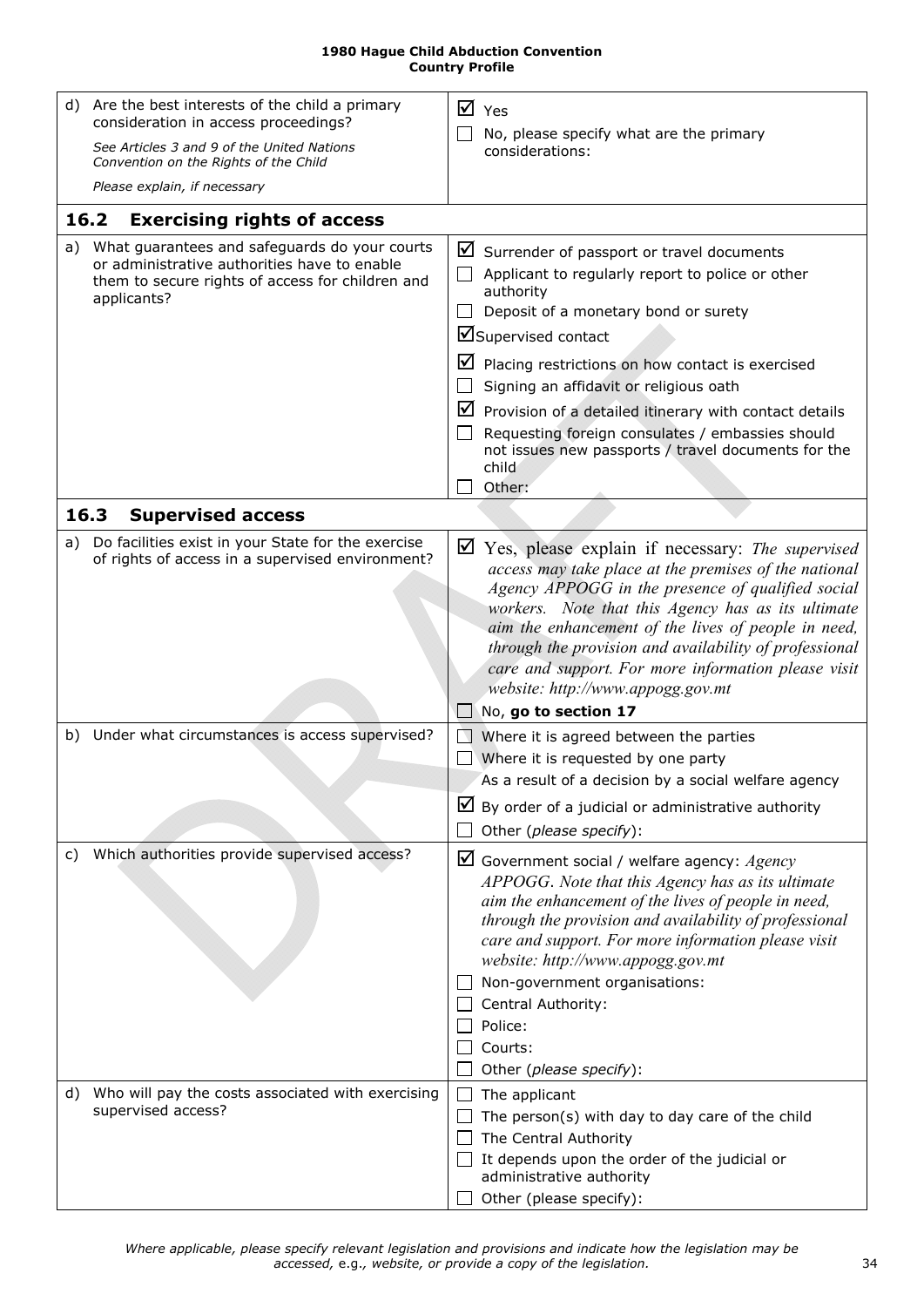<span id="page-34-4"></span><span id="page-34-3"></span><span id="page-34-2"></span><span id="page-34-1"></span><span id="page-34-0"></span>

|      | 17<br>Proceedings for access/contact                                                                                                                                                                                                                                 |                                                                                                                                                                |  |  |  |
|------|----------------------------------------------------------------------------------------------------------------------------------------------------------------------------------------------------------------------------------------------------------------------|----------------------------------------------------------------------------------------------------------------------------------------------------------------|--|--|--|
|      | 17.1<br><b>Organisation of competent authorities</b>                                                                                                                                                                                                                 |                                                                                                                                                                |  |  |  |
|      | a) Does your State limit the judicial or<br>administrative authorities who can hear access<br>applications under the Convention?<br>(i.e., has your State 'concentrated jurisdiction' in<br>respect of access applications under the<br>Convention)                  | $\overline{M}$ Yes<br>No                                                                                                                                       |  |  |  |
|      | b) Please state exactly how many courts or<br>administrative authorities and how many judges<br>or relevant decision-makers can hear access<br>applications under the Convention?                                                                                    | Courts / Administrative Authorities: Family Court<br>Judges / Decision-makers: 2                                                                               |  |  |  |
| C)   | Which courts or administrative authorities can<br>make decisions in applications relating to access<br>under the Convention?                                                                                                                                         | <b>Family Court</b>                                                                                                                                            |  |  |  |
|      | d) Are the judges or administrative authorities who<br>decide access applications in your State<br>specialists in family law?<br>See also section 22 on Training below                                                                                               | $\overline{M}$ Yes<br>П<br>No<br>Other (please specify):<br>$\mathsf{L}$                                                                                       |  |  |  |
| 17.2 | <b>Procedures</b>                                                                                                                                                                                                                                                    |                                                                                                                                                                |  |  |  |
|      | a) Is a special procedure applied by judicial or<br>administrative authorities to access applications<br>made under Article 21 of the Convention?<br>Please explain where necessary                                                                                  | $\overline{M}$ Yes:<br>ь.<br>No:                                                                                                                               |  |  |  |
|      | b) Generally, how long are proceedings relating to<br>access from commencement to final order<br>(excluding appeals)?                                                                                                                                                | Up to 6 weeks<br>$\mathsf{L}$<br>6 to 12 weeks<br>$\Box$<br>$\sqrt{2}$ 3 to 6 months<br>Longer than 6 months                                                   |  |  |  |
| C)   | Is the applicant generally required to participate<br>in proceedings relating to access?<br>Please note that attendance in person is not required<br>under the Convention (see paragraph 6.5.3 of the<br>Guide to Good Practice, Part II - Implementing<br>Measures) | Yes, please specify in what circumstances:<br>$\triangleright$ No, but advisable<br>No, if the applicant is the parent or legal guardian                       |  |  |  |
| d)   | Are facilities available to enable an applicant to<br>participate in access proceedings from outside<br>your State?                                                                                                                                                  | $\triangleright$ Yes, please specify:<br>$\triangledown$ Video-conference<br>Telephone<br>☑<br>Through a legal representative<br>Other (please specify):<br>No |  |  |  |
|      | e) If the applicant does participate in access<br>proceedings in your State, is simultaneous<br>interpretation available, where necessary?                                                                                                                           | ☑<br>Yes<br>No                                                                                                                                                 |  |  |  |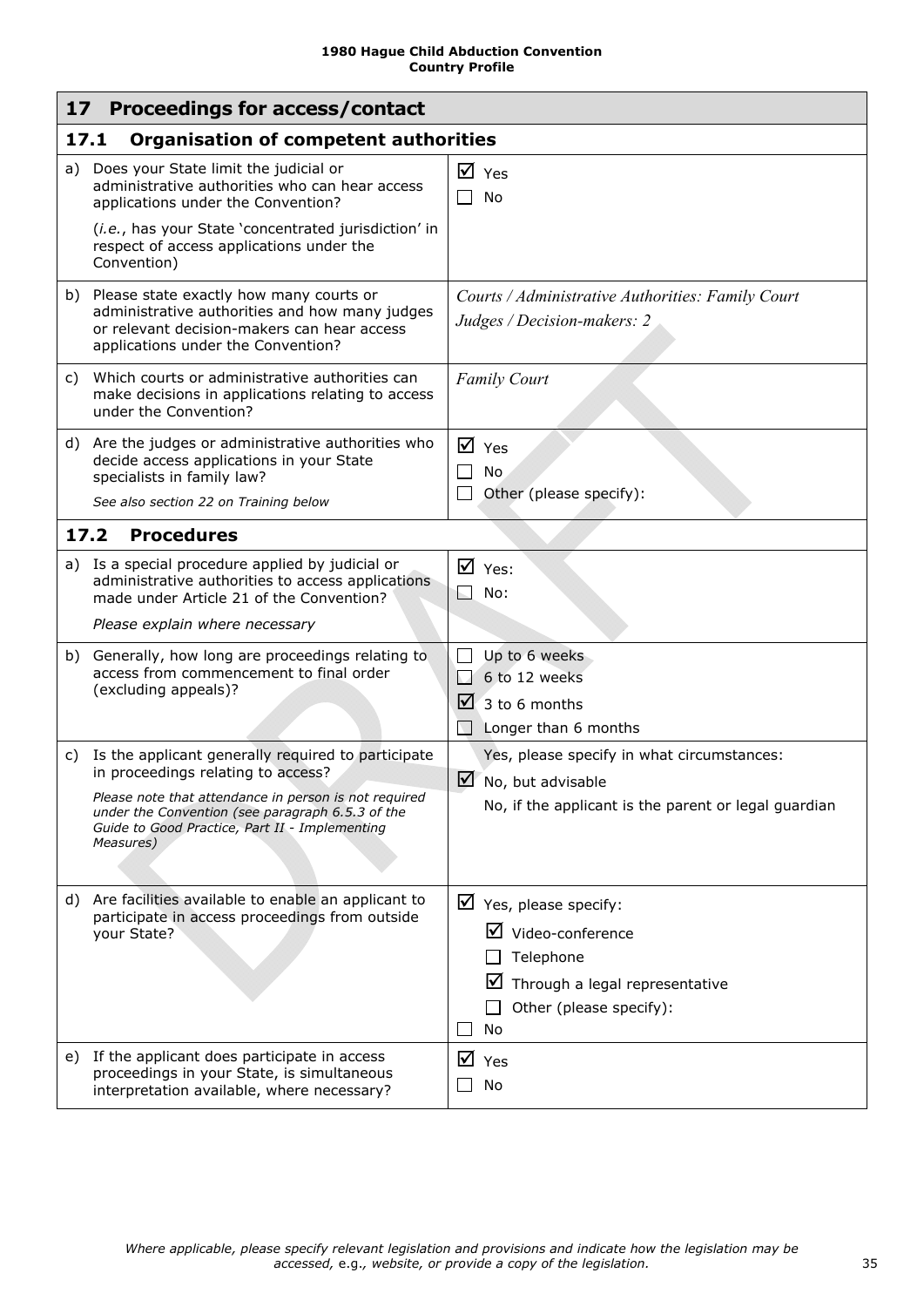<span id="page-35-3"></span><span id="page-35-2"></span><span id="page-35-1"></span><span id="page-35-0"></span>

| f)<br>cost of providing such facilities? | Where the facilities set out in questions d) and<br>e) above are required, who is responsible for the                                                       | The applicant<br>The requesting Central Authority<br>⊻<br>The requested Central Authority<br>The court / administrative authority<br>It depends upon the facility used (please specify):<br>Other (please specify):                                                                                         |
|------------------------------------------|-------------------------------------------------------------------------------------------------------------------------------------------------------------|-------------------------------------------------------------------------------------------------------------------------------------------------------------------------------------------------------------------------------------------------------------------------------------------------------------|
| wishes?                                  | g) Can special immigration arrangements (e.g.,<br>visas) be made to enable the applicant to attend<br>access proceedings in person if he / she so           | $\Box$ Yes (please specify):<br>☑<br><b>No</b>                                                                                                                                                                                                                                                              |
| 17.3                                     | <b>Participation of the child</b>                                                                                                                           |                                                                                                                                                                                                                                                                                                             |
| return (see section 10.4)?               | a) Are the responses to the questions in this<br>section the same as for applications for                                                                   | $\boxtimes$ Yes, go to section 17.4<br>No, continue to question b)                                                                                                                                                                                                                                          |
| your State?                              | b) Does the child have an opportunity to be heard<br>in access proceedings under the Convention in                                                          | Yes, always; go to question c)<br>$\perp$<br>It depends upon the particular case and is always at<br>the discretion of the judge / authority hearing the<br>case. Please explain if necessary:<br>Go to question c)<br>$\Box$ Other (please specify):<br>Go to question c)<br>No, never; go to section 17.4 |
| C)<br>proceedings?                       | How can the child be heard in access                                                                                                                        | Direct interview with judge<br>$\Box$<br>Report prepared for court by independent expert<br>Child's own legal representative<br>Other (please specify):                                                                                                                                                     |
| access proceedings?                      | d) How does your State ensure that no undue delay<br>results from hearing the child in the course of                                                        | Please explain: The child is usually heard in the judge's<br>chamber during a hearing.                                                                                                                                                                                                                      |
|                                          | e) Can judicial or administrative authorities appoint<br>a legal representative (attorney or guardian ad<br>litem) to represent the child's best interests? | Yes, please specify under what circumstances:<br>No                                                                                                                                                                                                                                                         |
| <b>Appeals</b><br>17.4                   |                                                                                                                                                             |                                                                                                                                                                                                                                                                                                             |
| a)<br>be appealed?                       | Can a decision in applications relating to access                                                                                                           | $\overline{M}$ Yes<br>Only in certain circumstances (please specify):<br>If you ticked either of the boxes above, please specify<br>how many levels of appeal exist and to which courts /<br>authorities an appeal may be made:<br>No, go to section 18                                                     |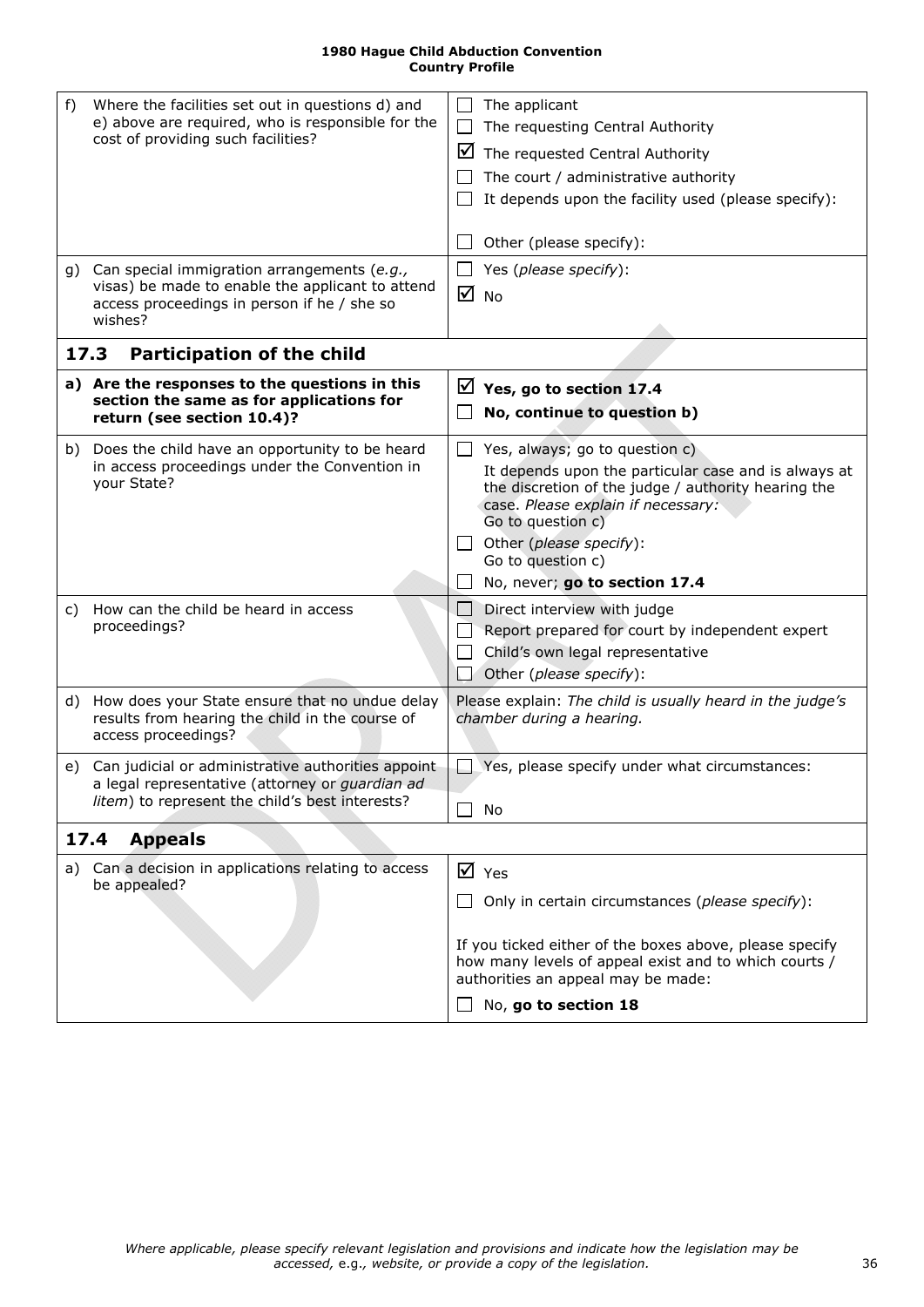| <b>1980 Hague Child Abduction Convention</b> |
|----------------------------------------------|
| <b>Country Profile</b>                       |

<span id="page-36-0"></span>

| C) | b) Is there an expedited procedure or special<br>process of appeal for Hague access cases?<br>Please specify the legislation and/or rules which<br>provide for this and how they can be obtained (e.g.,<br>website) or attach a copy<br>Who can initiate the appeal process? |                   | $\boxtimes$ Yes, please specify: Rule 19 of the Court Practice<br>and Procedure and Good Order Rules (L.N.279/08, as<br>amended by L.N. 333/08) on Proceedings and<br>registration of decisions under the Act. This is<br>accessible on website: www.justiceservices.gov.mt<br>No<br>$\boxtimes$ Either party to the proceedings<br><b>Central Authority</b><br><b>Public Prosecutor</b><br>Other (please specify): |
|----|------------------------------------------------------------------------------------------------------------------------------------------------------------------------------------------------------------------------------------------------------------------------------|-------------------|---------------------------------------------------------------------------------------------------------------------------------------------------------------------------------------------------------------------------------------------------------------------------------------------------------------------------------------------------------------------------------------------------------------------|
|    | d) Is leave to appeal required?                                                                                                                                                                                                                                              | ⋈                 | Yes<br><b>No</b><br>In certain circumstances (please specify):                                                                                                                                                                                                                                                                                                                                                      |
|    | e) If an access order is made, can it be suspended<br>(i.e., 'stayed') pending an appeal?                                                                                                                                                                                    |                   | $\triangleright$ Yes, an access order is <i>automatically</i> suspended<br>pending an appeal<br>Yes, an access order can be suspended pending an<br>appeal at the request of either party<br>$\Box$ Yes, an access order can be suspended pending an<br>appeal at the request of either party and after<br>determination by the relevant judge / authority.<br>No                                                   |
| f) | Is there a time limit by which an appeal must be<br>filed in access proceedings?                                                                                                                                                                                             |                   | $\triangledown$ Yes, please specify:<br>The time limit: Eight working days<br>From when the time limit starts to run (e.g., from<br>the date of judgment, from the date of the order,<br>from the date the decision is notified to the parties<br>etc.): From the date of judgement.<br>'No                                                                                                                         |
|    | g) Generally, what is the expected time within<br>which appeals are filed and decided?                                                                                                                                                                                       |                   | $\Box$ Up to 3 months<br>3 to 6 months<br>Longer than 6 months                                                                                                                                                                                                                                                                                                                                                      |
|    | h) Is the applicant generally required to participate<br>in appeal proceedings?<br>Please note that attendance in person is not required<br>under the Convention (see paragraph 6.5.3 of the<br>Guide to Good Practice, Part II - Implementing<br>Measures).                 | $\overline{M}$ No | Yes, please specify in what circumstances:                                                                                                                                                                                                                                                                                                                                                                          |
| i) | Is the applicant able to participate in<br>proceedings without being physically present?                                                                                                                                                                                     |                   | $\boxtimes$ Yes, please specify:<br>Video-conference<br>Telephone<br>∐Through a legal representative<br>Other (please specify):<br>No                                                                                                                                                                                                                                                                               |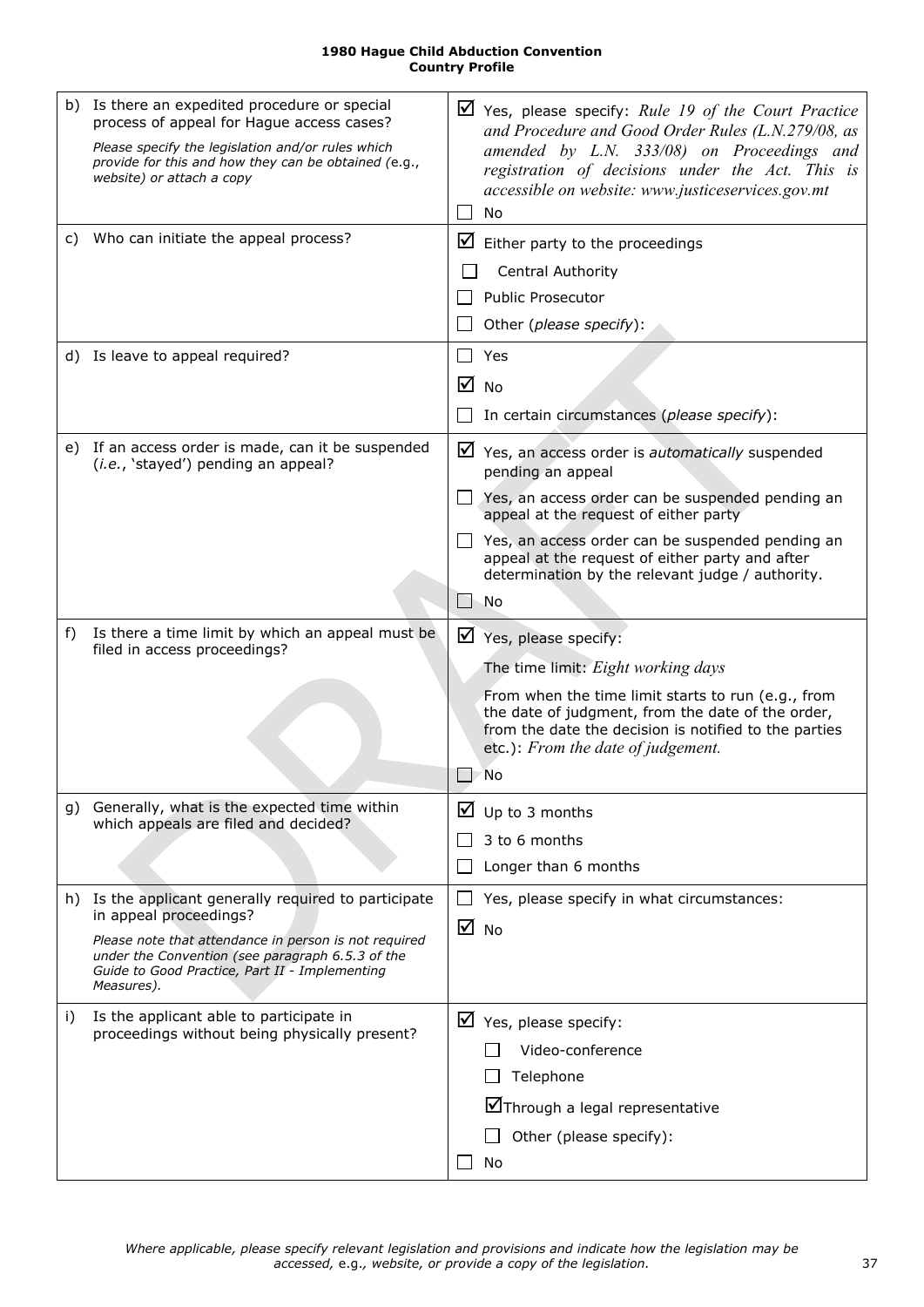<span id="page-37-1"></span>

| j)        | If the applicant does participate in appeal<br>proceedings in your State, is simultaneous<br>interpretation available, where necessary?                   | $\overline{M}$ Yes<br>No                                                                                                                                                                                                     |
|-----------|-----------------------------------------------------------------------------------------------------------------------------------------------------------|------------------------------------------------------------------------------------------------------------------------------------------------------------------------------------------------------------------------------|
| k)        | Where the facilities set out in questions i) and j)<br>above are required, who is responsible for the<br>cost of providing such facilities?               | The applicant<br>The requesting Central Authority<br>⊻<br>The requested Central Authority<br>The court / administrative authority<br>It depends upon the facility used (please specify):<br>Other ( <i>please specify</i> ): |
| $\vert$ ) | Can special immigration arrangements (e.g.,<br>visas) be made to enable the applicant to attend<br>appeal proceedings in person if he / she so<br>wishes? | Yes, please specify:<br>☑<br><b>No</b>                                                                                                                                                                                       |

<span id="page-37-0"></span>

| 18 | <b>Enforcement of rights of access</b>                                                                                                                  |                |                                                                                                                                                                                         |
|----|---------------------------------------------------------------------------------------------------------------------------------------------------------|----------------|-----------------------------------------------------------------------------------------------------------------------------------------------------------------------------------------|
|    | a) Can an <b>order</b> relating to rights of access made<br>in another State be registered for enforcement<br>or be declared enforceable in your State? |                | Yes, all orders made in another State are recognised<br>and are enforceable. Please explain or specify how<br>relevant legislation can be accessed (e.g., website)<br>or attach a copy: |
|    |                                                                                                                                                         | ☑              | Yes, if there is an international agreement in place<br>with the foreign State. Please specify:                                                                                         |
|    |                                                                                                                                                         |                | $\boxtimes$ Brussels II a (Council Regulation (EC)<br>2201/2003 of 27 November 2003)<br>1996 Hague Child Protection Convention<br>Other (please specify):                               |
|    |                                                                                                                                                         |                | $\Box$ Yes, subject to conditions. Please explain or specify<br>how relevant legislation can be accessed (e.g.,<br>website) or attach a copy:                                           |
|    |                                                                                                                                                         | $\overline{1}$ | No, however the party can seek to have "mirror"<br>orders" made by the judicial or administrative<br>authorities.<br><b>No</b>                                                          |
|    | b) Can an agreement relating to rights of access<br>made in another State be registered for                                                             | $\Box$         | Yes, if there is an international agreement in place<br>with the foreign State. Please specify:                                                                                         |
|    | enforcement or be declared enforceable in your<br>State?                                                                                                |                | ⊻<br>Brussels II a (Council Regulation (EC)<br>2201/2003 of 27 November 2003)<br>Other (please specify):                                                                                |
|    |                                                                                                                                                         |                | Yes, subject to conditions. Please explain:                                                                                                                                             |
|    |                                                                                                                                                         |                | No, however the party can seek to have "mirror<br>orders" made by the judicial or administrative<br>authorities.                                                                        |
|    |                                                                                                                                                         |                | No                                                                                                                                                                                      |
|    | c) Can a party seek to have orders made in your<br>State in respect of a decision from another State                                                    |                | Yes, the party must apply to the judicial or<br>administrative authorities.                                                                                                             |
|    | on rights of access?                                                                                                                                    |                | $\boxtimes$ Yes, the Central Authority will apply to the judicial or<br>administrative authorities on behalf of the party.<br>No                                                        |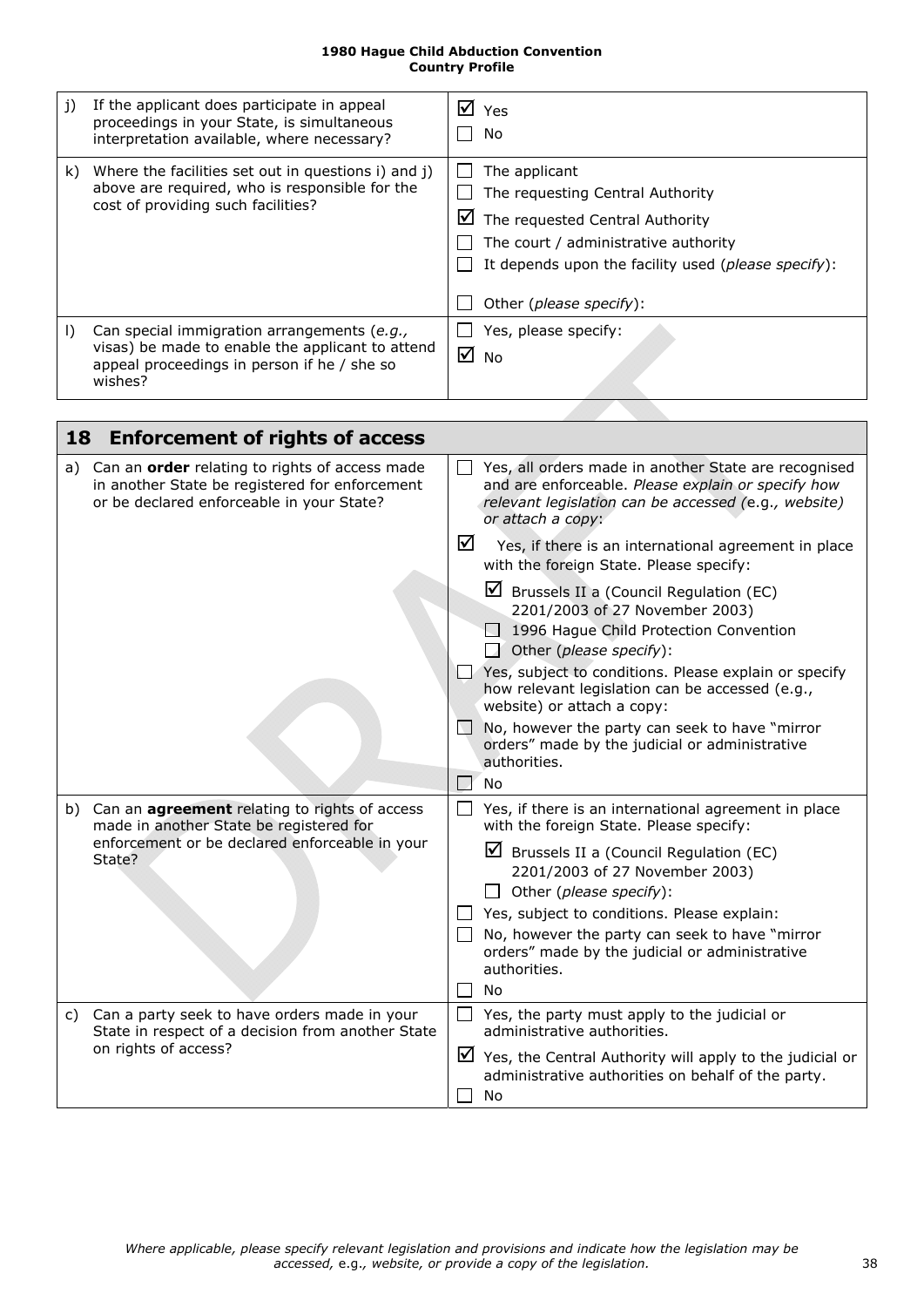|    | d) What is the procedure for the applicant to<br>commence enforcement proceedings?                                    | $\boxtimes$ The Central Authority can apply for enforcement on<br>behalf of the applicant.<br>The applicant must seek enforcement.<br>Other (please specify):                                                                                                                        |
|----|-----------------------------------------------------------------------------------------------------------------------|--------------------------------------------------------------------------------------------------------------------------------------------------------------------------------------------------------------------------------------------------------------------------------------|
|    | e) What coercive measures, if any, are available to<br>enforce an order relating to access and contact?               | $\triangleright$ Intervention by government agency (e.g., police,<br>social welfare, etc.)<br>Removal of the child from the custodial person(s)<br>Criminal charges<br>Imprisonment<br>Pecuniary measures<br>An order placing the child under supervision<br>Other (please specify): |
| f) | Does the application of coercive measures<br>require a separate order from judicial or<br>administrative authorities? | $\triangleright$ Yes. If so, who must apply for the order:<br>The applicant<br><b>Public Prosecutor</b><br>lт<br>Police<br>Other (please specify):<br>No                                                                                                                             |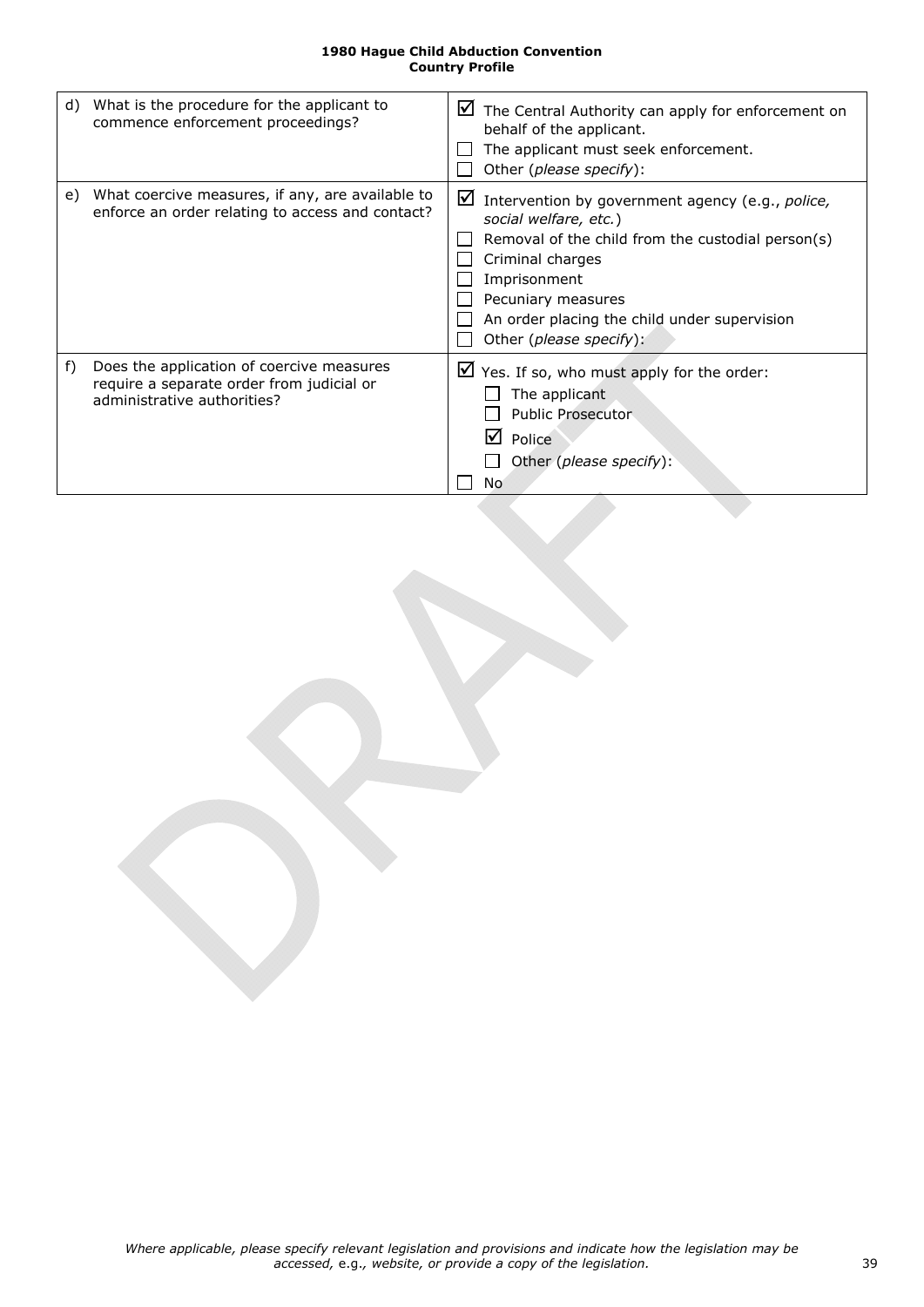## <span id="page-39-0"></span>**Part V: Mediation and Other Forms of Alternative Dispute Resolution**

<span id="page-39-3"></span><span id="page-39-2"></span><span id="page-39-1"></span>

| 19   | <b>Mediation</b>                                                                                                                                                                                                                                                                                                 |                          |                                                                                                                                                                                                                            |
|------|------------------------------------------------------------------------------------------------------------------------------------------------------------------------------------------------------------------------------------------------------------------------------------------------------------------|--------------------------|----------------------------------------------------------------------------------------------------------------------------------------------------------------------------------------------------------------------------|
|      | For best practice in relation to mediation in the context of the 1980 Hague Child Abduction Convention see<br>the forthcoming Guide to Good Practice under the 1980 Hague Child Abduction Convention - Part V -<br>Mediation, available at < www.hcch.net > > Child Abduction Section > Guides to Good Practice. |                          |                                                                                                                                                                                                                            |
| 19.1 | <b>Mediation services</b>                                                                                                                                                                                                                                                                                        |                          |                                                                                                                                                                                                                            |
| a)   | What mediation services/structures exist in your                                                                                                                                                                                                                                                                 | $\mathsf{L}$             | Private mediation services/structures                                                                                                                                                                                      |
|      | State for the mediation of international family<br>disputes which are within the scope of the<br>Convention?                                                                                                                                                                                                     | $\perp$                  | Mediation services/structures within the judicial or<br>administrative system (please explain):                                                                                                                            |
|      | See Articles $7(2)$ c) and 10                                                                                                                                                                                                                                                                                    | $\perp$                  | Mediation services/structures provided by NGOs<br>(please specify the NGO and give brief details of the<br>service they provide):                                                                                          |
|      |                                                                                                                                                                                                                                                                                                                  | $\perp$                  | Other (please explain):                                                                                                                                                                                                    |
|      |                                                                                                                                                                                                                                                                                                                  | ⊻                        | There are no mediation services/structures                                                                                                                                                                                 |
|      |                                                                                                                                                                                                                                                                                                                  |                          | available, go to section 20                                                                                                                                                                                                |
|      | b) Is co-mediation (i.e. mediation involving two<br>mediators - one from each State) available in<br>your State for the mediation of international                                                                                                                                                               | $\Box$                   | Yes (please provide brief details of any available<br>scheme e.g., bi-national mediation programmes):                                                                                                                      |
|      | family disputes which are within the scope of the<br>Convention?                                                                                                                                                                                                                                                 | $\Box$                   | No                                                                                                                                                                                                                         |
| C)   | What other family matters can be dealt with in                                                                                                                                                                                                                                                                   |                          | Custody                                                                                                                                                                                                                    |
|      | mediation in your State?                                                                                                                                                                                                                                                                                         |                          | Access/Contact                                                                                                                                                                                                             |
|      |                                                                                                                                                                                                                                                                                                                  |                          | Relocation                                                                                                                                                                                                                 |
|      |                                                                                                                                                                                                                                                                                                                  | $\overline{\phantom{a}}$ | Child support                                                                                                                                                                                                              |
|      |                                                                                                                                                                                                                                                                                                                  |                          | Property disputes on relationship breakdown                                                                                                                                                                                |
|      |                                                                                                                                                                                                                                                                                                                  | N                        | Other (please specify):                                                                                                                                                                                                    |
| 19.2 | Legislation and/or rules on mediation                                                                                                                                                                                                                                                                            |                          |                                                                                                                                                                                                                            |
|      | a) Is mediation in family matters regulated in your<br>State?<br>Please tick all boxes which apply                                                                                                                                                                                                               | FΙ                       | Yes, there is general legislation relating to mediation<br>which also applies to mediation in family matters.<br>Please specify how the legislation can be accessed                                                        |
|      | EU Member States, excluding Denmark, should note                                                                                                                                                                                                                                                                 |                          | (e.g., website) or attach a copy:                                                                                                                                                                                          |
|      | that Directive 2008/52/EC of the European Parliament<br>and of the Council of 21 May 2008 on certain aspects of<br>mediation in civil and commercial matters will apply<br>and should reference the laws, regulations and                                                                                        | $\Box$                   | Yes, there is specific legislation relating to mediation<br>in family matters. Please specify how the legislation<br>can be accessed (e.g., website) or attach a copy:                                                     |
|      | administrative provisions brought into force to comply<br>with this Directive                                                                                                                                                                                                                                    |                          | Yes, there is specific legislation relating to mediation<br>in international family matters within the scope of<br>the Convention. Please specify how the legislation<br>can be accessed (e.g., website) or attach a copy: |
|      |                                                                                                                                                                                                                                                                                                                  |                          | Yes, mediation in family matters is regulated in<br>another way (please specify):                                                                                                                                          |
|      |                                                                                                                                                                                                                                                                                                                  |                          | No, go to section 19.3                                                                                                                                                                                                     |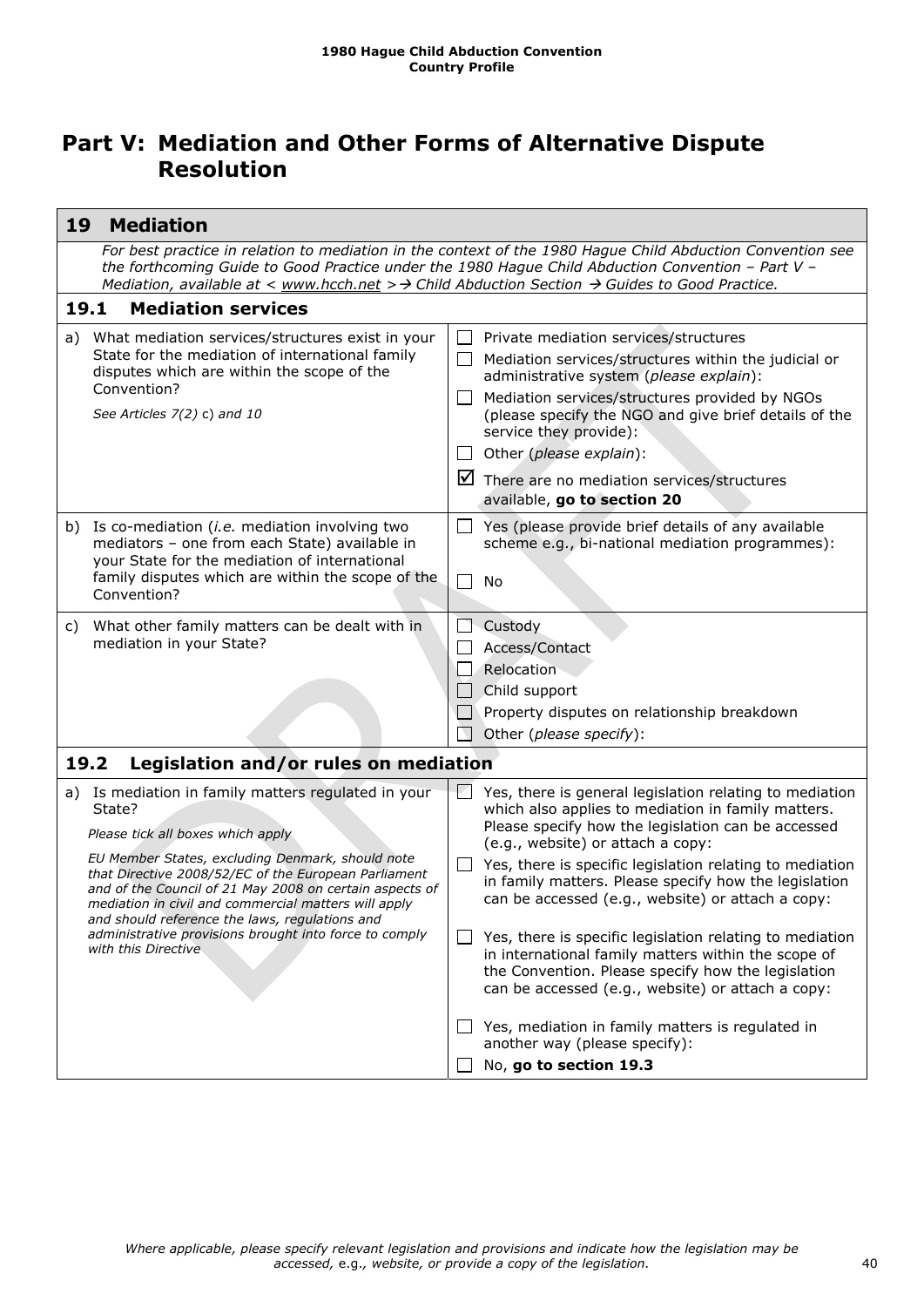<span id="page-40-2"></span><span id="page-40-1"></span><span id="page-40-0"></span>

| b) | Please indicate which matters are regulated by<br>the legislation/rules in relation to mediation in<br>your State.                                                                                                                                                                                          | $\mathsf{L}$<br>$\Box$                 | Formal accreditation of mediators<br>Necessary qualifications/experience of mediators                                                                                                                                                                                                                                                                                                                                                                                                                                                                                                                                                    |
|----|-------------------------------------------------------------------------------------------------------------------------------------------------------------------------------------------------------------------------------------------------------------------------------------------------------------|----------------------------------------|------------------------------------------------------------------------------------------------------------------------------------------------------------------------------------------------------------------------------------------------------------------------------------------------------------------------------------------------------------------------------------------------------------------------------------------------------------------------------------------------------------------------------------------------------------------------------------------------------------------------------------------|
|    | Please explain where necessary                                                                                                                                                                                                                                                                              | $\Box$                                 | Process of mediation<br>Confidentiality of mediation<br>Status and enforceability of mediated agreements                                                                                                                                                                                                                                                                                                                                                                                                                                                                                                                                 |
|    |                                                                                                                                                                                                                                                                                                             | $\perp$                                | Hearing the child in the mediation of disputes<br>relating to him/her<br>Availability of mediation in disputes involving<br>allegations of domestic violence or other forms of<br>abuse<br>Other (please explain):                                                                                                                                                                                                                                                                                                                                                                                                                       |
|    | 19.3<br><b>Access to mediation</b>                                                                                                                                                                                                                                                                          |                                        |                                                                                                                                                                                                                                                                                                                                                                                                                                                                                                                                                                                                                                          |
| a) | How can individuals access information<br>identifying suitable mediators in your State?<br>b) What role, if any, does the Central Authority<br>play in facilitating mediation in disputes falling<br>within the scope of the Convention?<br>See Articles $7(2)$ c) and 10<br>Please explain where necessary | $\perp$<br>$\perp$<br>$\Box$<br>$\Box$ | Lists of mediators are available:<br>Through the Central Authority (see also<br>question 19.3 b) below)<br>Via accrediting bodies (please provide details):<br>Through other sources (please specify):<br>Other methods of accessing information are<br>available (please specify):<br>No general information is available. Individuals must<br>carry out research themselves.<br>Provides information about mediation to the parties<br>Refers parties to accredited professionals to<br>undertake mediation<br>Seeks orders from judicial or administrative<br>authorities for mediation between the parties<br>Other (please explain) |
| C) | How are the costs of mediation met in disputes<br>which are within the scope of the Convention?<br>Please explain if necessary                                                                                                                                                                              | $\Box$                                 | If an individual qualifies for free or reduced rate<br>legal assistance, this will always include the cost of<br>mediation (see question 8.2 e) above)<br>$\Box$ If an individual qualifies for free or reduced rate<br>legal assistance, this may cover the cost of<br>mediation (see question 8.2 e) above) (please<br>specify)<br>The Central Authority will meet the costs associated<br>with mediation<br>Other sources of funding are available (please<br>specify)<br>The costs of mediation must be borne by the parties<br>Other (please explain)                                                                               |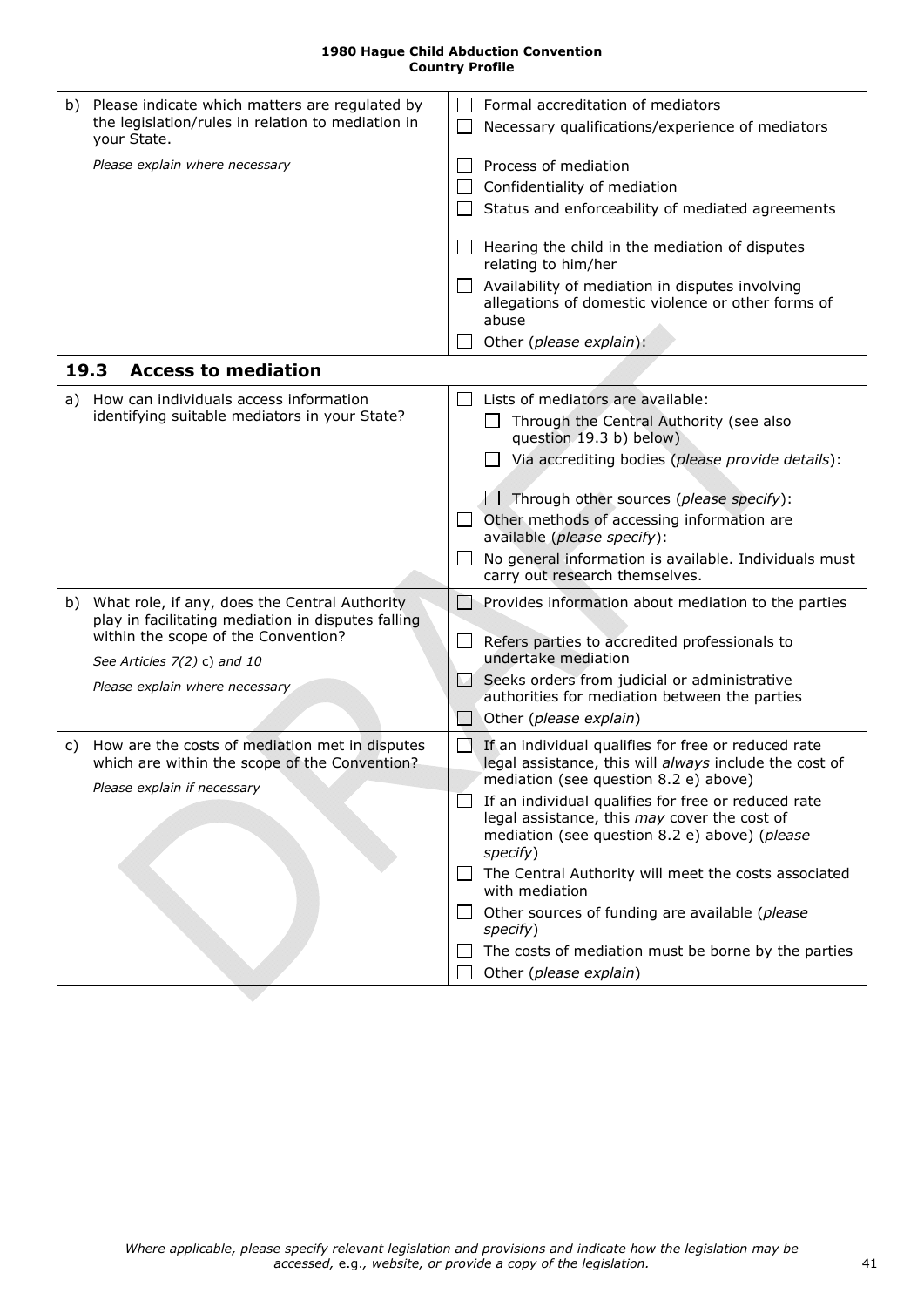<span id="page-41-1"></span><span id="page-41-0"></span>

| 19.4 | The mediation process                                                                                                                                                                                                              |                                |                                                                                                                                                                                                                                                          |
|------|------------------------------------------------------------------------------------------------------------------------------------------------------------------------------------------------------------------------------------|--------------------------------|----------------------------------------------------------------------------------------------------------------------------------------------------------------------------------------------------------------------------------------------------------|
| a)   | At what stage of a return or access application is<br>mediation available?                                                                                                                                                         | $\Box$                         | At all stages, including prior to any application and<br>as a preventive measure where necessary (provide<br>an explanation if necessary)                                                                                                                |
|      |                                                                                                                                                                                                                                    |                                | $\Box$ Only <b>before</b> an application has been made to the<br>relevant Central Authority                                                                                                                                                              |
|      |                                                                                                                                                                                                                                    |                                | $\Box$ Only <b>after</b> an application has been made to the<br>relevant Central Authority                                                                                                                                                               |
|      |                                                                                                                                                                                                                                    | $\perp$                        | Only before an application has been filed in the<br>relevant court or administrative authority                                                                                                                                                           |
|      |                                                                                                                                                                                                                                    | $\Box$                         | Only after an application has been filed in the<br>relevant court or administrative authority                                                                                                                                                            |
|      |                                                                                                                                                                                                                                    |                                | Other (please explain)                                                                                                                                                                                                                                   |
|      | b) Where legal proceedings have commenced, can<br>such proceedings be suspended while mediation                                                                                                                                    | $\Box$                         | Yes, provide additional information if necessary:                                                                                                                                                                                                        |
|      | is undertaken?                                                                                                                                                                                                                     | $\Box$                         | No                                                                                                                                                                                                                                                       |
| C)   | How, if at all, are the views of the subject<br>child(ren) taken into account in mediation in<br>your State?                                                                                                                       | $\Box$                         | Rules/legislation require that, if the child is of a<br>sufficient age/maturity, the child must be seen by<br>the mediator (see also question 19.2 b) above)                                                                                             |
|      | See also question 19.2 b) above                                                                                                                                                                                                    | $\Box$                         | Rules/legislation require that, if the child is of a<br>sufficient age/maturity, the views of the child must<br>be communicated to the mediator but this need not<br>be directly (see also question 19.2 b) above). Please<br>explain the method(s) used |
|      |                                                                                                                                                                                                                                    | ЬJ                             | It is within the discretion of the particular mediator                                                                                                                                                                                                   |
|      |                                                                                                                                                                                                                                    | $\overline{a}$<br>$\mathbf{L}$ | The child's views play no part in the mediation<br>Other (please explain)                                                                                                                                                                                |
| d)   | What safeguards are available in your State<br>where allegations of domestic violence and/or<br>other forms of abuse are made in a dispute<br>which goes to mediation?                                                             | $\mathsf{L}$                   | (1) Address and other contact details of the alleged<br>victim are kept confidential                                                                                                                                                                     |
|      |                                                                                                                                                                                                                                    |                                | (2) The mediation is conducted in separate rooms                                                                                                                                                                                                         |
|      |                                                                                                                                                                                                                                    | $\Box$                         | (3) Alarm systems or 'panic buttons' are in place in<br>mediation rooms                                                                                                                                                                                  |
|      |                                                                                                                                                                                                                                    |                                | $\Box$ (4) There is a visible security presence in the<br>building where mediation is carried out                                                                                                                                                        |
|      |                                                                                                                                                                                                                                    |                                | (5) Co-mediation is recommended in such cases                                                                                                                                                                                                            |
|      |                                                                                                                                                                                                                                    |                                | (6) Other (please specify)                                                                                                                                                                                                                               |
| e)   | Please specify (by listing numbers) which, if any,<br>of the safeguards listed in question 19.4 e)<br>above are required by rules/legislation in your<br>State and which safeguards are left to the<br>discretion of the mediator? |                                | Required by legislation/rules of State:<br>Left to the discretion of the mediator:                                                                                                                                                                       |
|      | See also question 19.2 b) above                                                                                                                                                                                                    |                                |                                                                                                                                                                                                                                                          |
|      |                                                                                                                                                                                                                                    |                                |                                                                                                                                                                                                                                                          |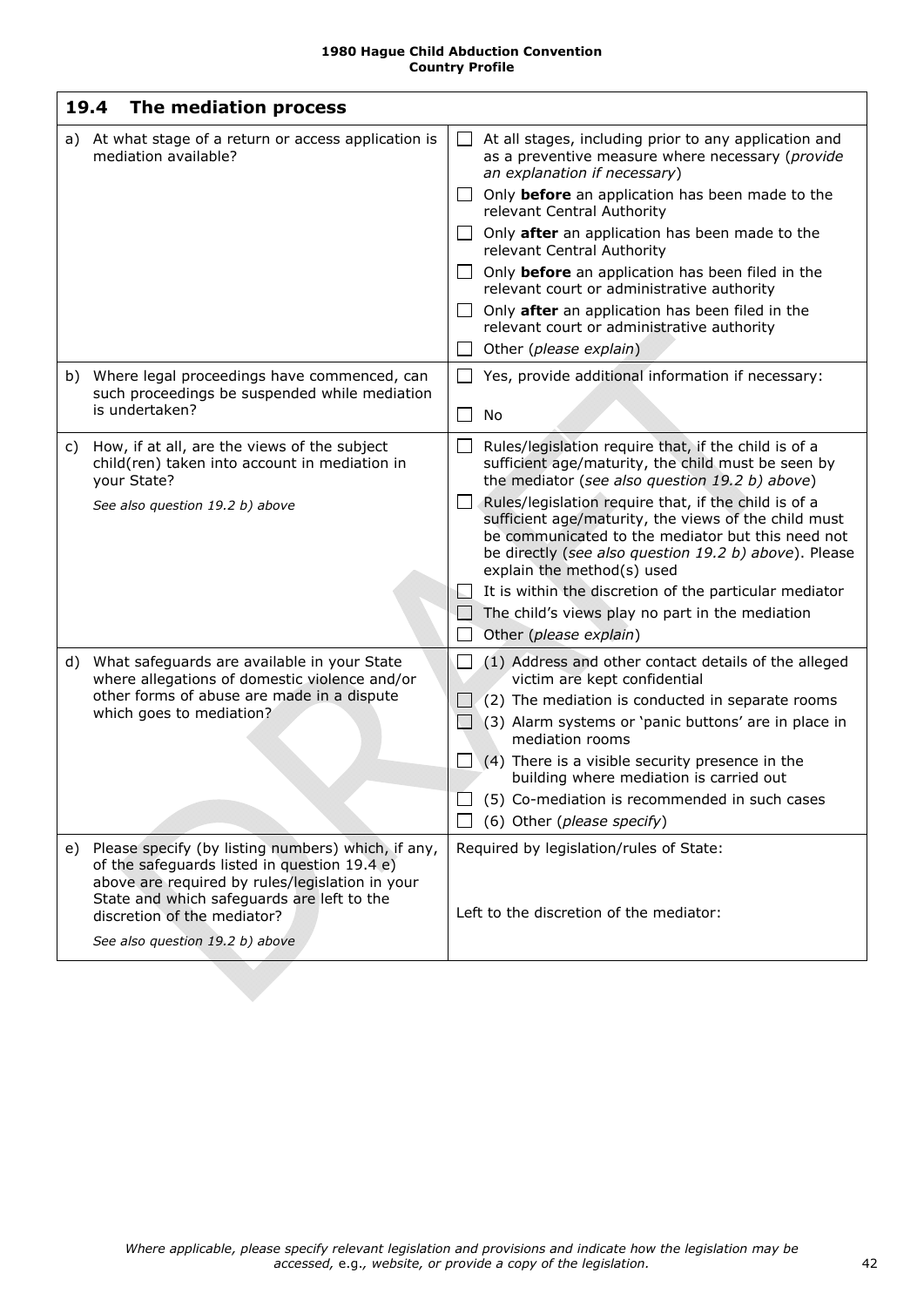<span id="page-42-5"></span><span id="page-42-4"></span><span id="page-42-3"></span><span id="page-42-2"></span><span id="page-42-1"></span><span id="page-42-0"></span>

| f)   | Can judicial or administrative authorities take<br>provisional or interim measures to enable an<br>applicant to exercise contact or access in respect<br>of a child while mediation is ongoing?                                                     | Yes<br>No                                                                                                                                                                                                                                                                                                                                                                                                                                                                                                                                                                                              |
|------|-----------------------------------------------------------------------------------------------------------------------------------------------------------------------------------------------------------------------------------------------------|--------------------------------------------------------------------------------------------------------------------------------------------------------------------------------------------------------------------------------------------------------------------------------------------------------------------------------------------------------------------------------------------------------------------------------------------------------------------------------------------------------------------------------------------------------------------------------------------------------|
| 19.5 | The enforceability of mediated agreements                                                                                                                                                                                                           |                                                                                                                                                                                                                                                                                                                                                                                                                                                                                                                                                                                                        |
| a)   | Are there legal restrictions on the content of<br>mediated agreements regarding family law<br>matters in your State?                                                                                                                                | Yes, please specify:<br>No                                                                                                                                                                                                                                                                                                                                                                                                                                                                                                                                                                             |
|      | b) Which additional formalities, if any, are required<br>in your State to make mediated agreements in a<br>family dispute involving children enforceable?                                                                                           | (1) Notarisation of the mediated agreement<br>(2) Court approval of the mediated agreement<br>Please specify competent court:<br>(3) Registration of the mediated agreement with the<br>court. Please specify competent court:<br>(4) Other (please specify)<br>(5) No additional formalities are required. Mediated<br>agreements in family disputes involving children<br>are immediately enforceable without any<br>additional formalities being required<br>If you ticked one or both of options (2) or (3)<br>above, please go to question 19.5 c). If not, please<br>proceed to question 19.5 d) |
|      | c) Is the mediated agreement, once approved by<br>or registered with a court, treated as an order of<br>that court?<br>Please explain where necessary                                                                                               | Yes,<br>Go to question 19.5 e)<br>$\Box$<br>No,<br>Go to question 19.5 d)                                                                                                                                                                                                                                                                                                                                                                                                                                                                                                                              |
|      | d) Is it possible to turn a mediated agreement into<br>a court order?                                                                                                                                                                               | Yes, please briefly explain what steps are required<br>and which court would be competent:<br><b>No</b>                                                                                                                                                                                                                                                                                                                                                                                                                                                                                                |
| e)   | Who bears the cost of rendering the mediated<br>agreement enforceable? Please list the number<br>from question 19.5 b) next to the relevant<br>answer.                                                                                              | The parties must pay:<br>The cost is covered by any free or reduced rate legal<br>assistance provided to one/both parties:<br>Central Authority:<br>There are no costs:                                                                                                                                                                                                                                                                                                                                                                                                                                |
| 19.6 | <b>Agreements mediated in another State</b>                                                                                                                                                                                                         |                                                                                                                                                                                                                                                                                                                                                                                                                                                                                                                                                                                                        |
| a)   | Can an agreement mediated in another State in<br>a family dispute involving children, be approved<br>by a court or otherwise formalised in your State<br>in the same manner as an agreement mediated<br>in your State (see question 19.5 b) above)? | Yes<br>No, a different method for formalising the<br>agreement must be used. Please specify:<br>No, it is not possible to formalise an agreement<br>$\blacksquare$<br>mediated in another State<br>Other (please specify):                                                                                                                                                                                                                                                                                                                                                                             |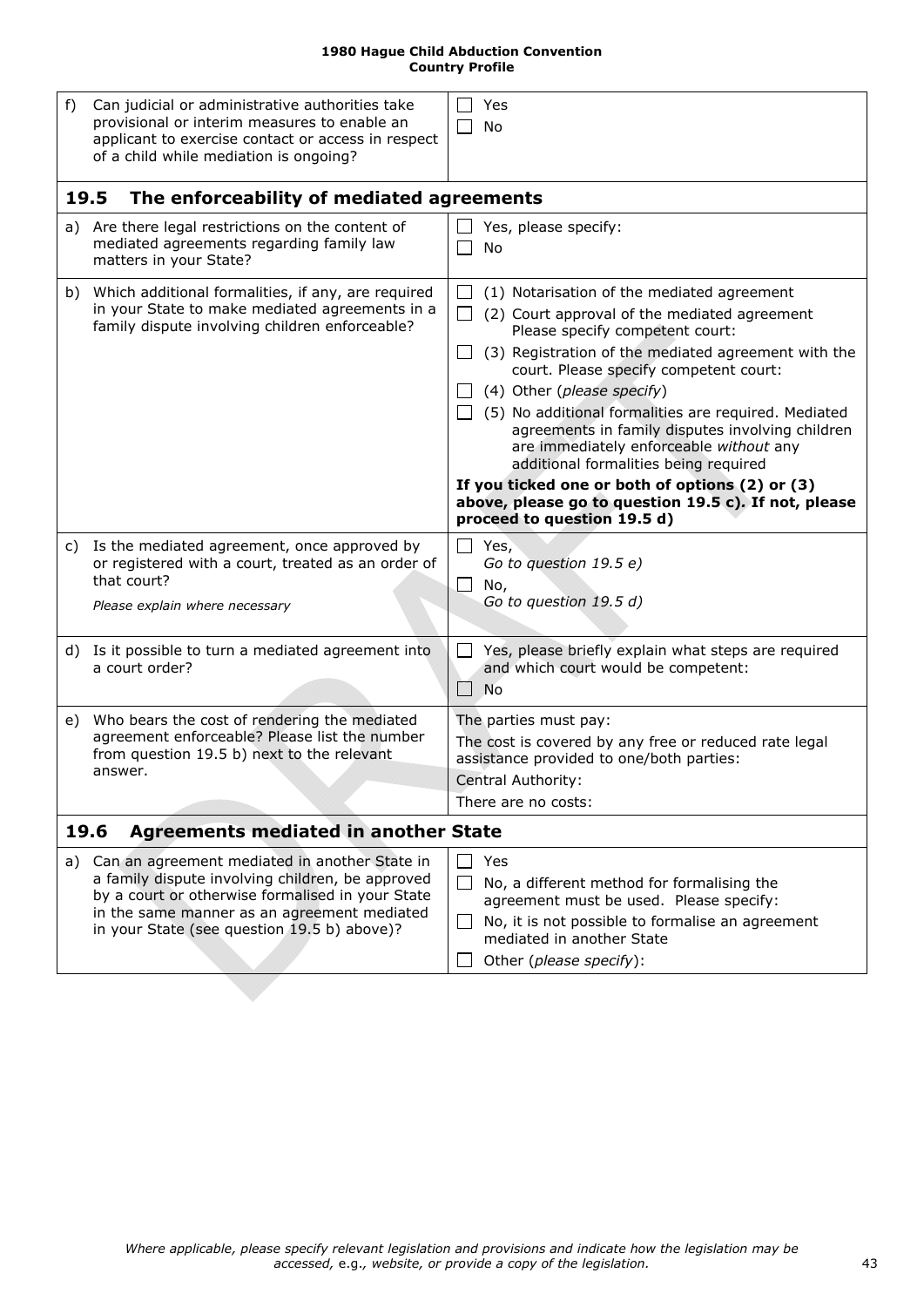<span id="page-43-2"></span><span id="page-43-1"></span><span id="page-43-0"></span>

| 20 | <b>Other Forms of Alternative Dispute Resolution ("ADR")</b>                                                                                                                                                                                                                                                                                           |                                                                                                                                                                                                                                                                                                       |
|----|--------------------------------------------------------------------------------------------------------------------------------------------------------------------------------------------------------------------------------------------------------------------------------------------------------------------------------------------------------|-------------------------------------------------------------------------------------------------------------------------------------------------------------------------------------------------------------------------------------------------------------------------------------------------------|
|    | a) What other forms of ADR are available in your<br>State for the resolution of international family<br>disputes falling within the scope of the<br>Convention?<br>See Articles 7(2) c) and 10                                                                                                                                                         | (1) In-court conciliation<br>(2) Out-of-court conciliation<br>(3) Collaborative law<br>$\mathsf{L}$<br>(4) Early Neutral Evaluation<br>(5) Arbitration<br>(4) Other (please specify):<br>$\boxtimes$ (5) No other forms of ADR are available, go to Part<br><b>VI: Direct Judicial Communications</b> |
|    | b) What services/structures exist in respect of the<br>other forms of ADR available in your State?<br>Please list the relevant number(s) from<br>question 20 a) above next to the<br>service/structure which is available in respect of<br>that method of ADR.                                                                                         | Private ADR services/structures:<br>ADR services/structures within the judicial or<br>administrative system (please explain):<br>ADR services/structures provided by NGOs (please<br>specify the NGO and give brief details of the service they<br>provide):<br>Other (please explain):               |
| C) | In relation to:<br>legislation on ADR<br>access to ADR<br>the ADR process<br>the enforceability of agreements reached<br>as a result of ADR; and<br>the enforceability of agreements reached<br>$\bullet$<br>as a result of ADR in another State<br>are the responses the same as for the section on<br>mediation above $-$ see sections 19.2 to 19.6? | $\Box$ Yes, go to Part VI: Direct Judicial<br><b>Communications</b><br>Some of the responses are the same, go to<br>question d)<br>No, go to question d)                                                                                                                                              |
|    | d) Please briefly specify in what way the matters<br>set out above are different in relation to other<br>forms of ADR in your State.                                                                                                                                                                                                                   |                                                                                                                                                                                                                                                                                                       |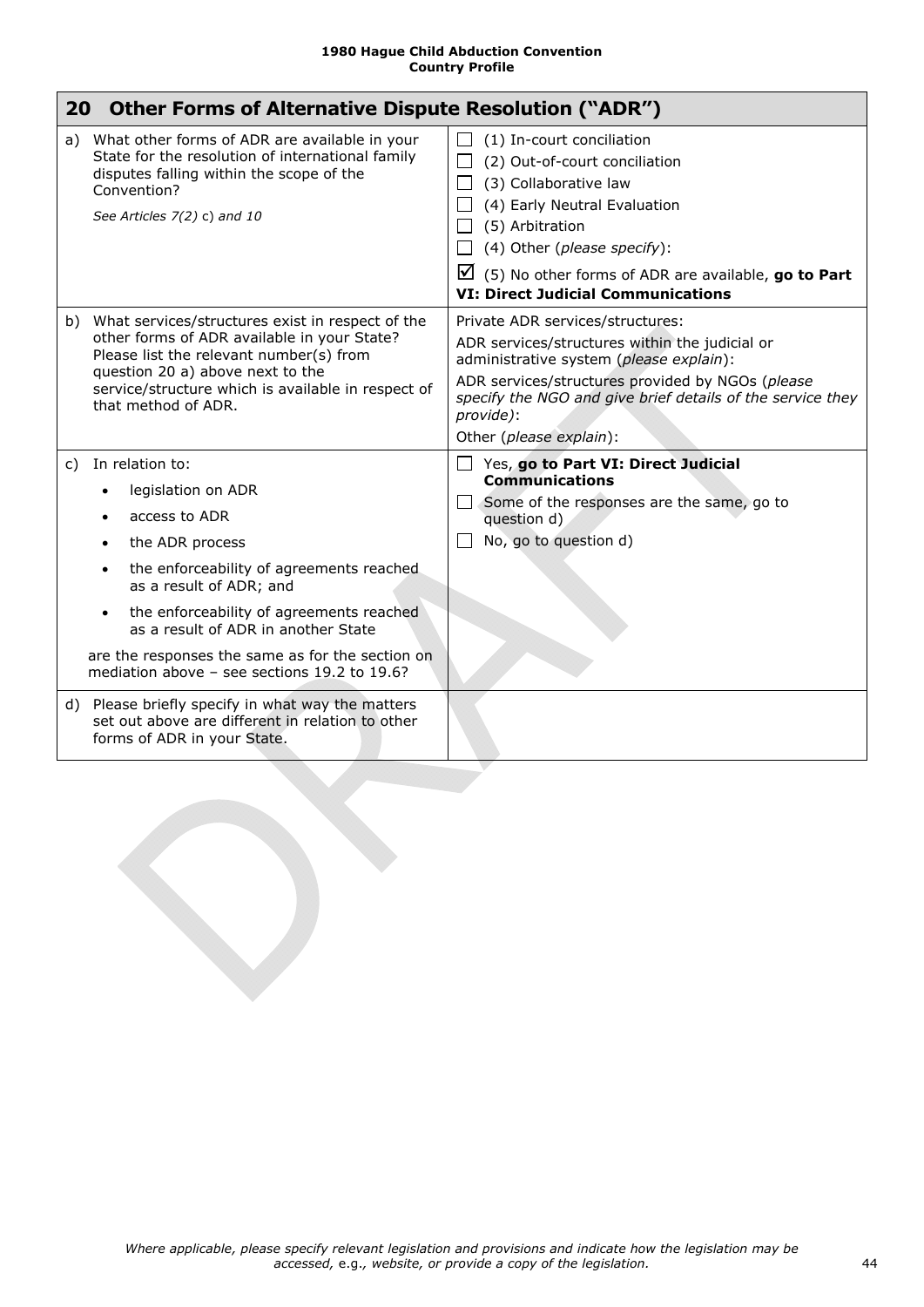## <span id="page-44-0"></span>**Part VI: Direct Judicial Communications**

<span id="page-44-2"></span><span id="page-44-1"></span>

| 21 | <b>Direct Judicial Communications</b>                                                                                                                                                                                        |                                                                                                                                                                                                                             |
|----|------------------------------------------------------------------------------------------------------------------------------------------------------------------------------------------------------------------------------|-----------------------------------------------------------------------------------------------------------------------------------------------------------------------------------------------------------------------------|
| a) | Has a member of the International Hague<br>Network of Judges been designated for your<br>State?<br>For more information, go to $\lt$ www.hcch.net $\gt \to$ Child<br>Abduction Section $\rightarrow$ Judicial Communications | Yes<br>Name/s:<br>Please do not list the contact details of the judge(s) here.<br>Instead, please ensure that the name, position, court and<br>contact details have been provided to the Permanent Bureau<br>$\boxtimes$ No |
| b) | Is there a legislative basis upon which judges in<br>your State can engage in direct judicial<br>communications?                                                                                                             | Yes, please specify how the legislation can be<br>accessed (e.g., website) or attach a copy:<br><b>Go to Part VII: Other information</b><br>$\blacksquare$ No, go to question c)                                            |
| C) | In the absence of legislation, can judges in your<br>State engage in direct judicial communications?                                                                                                                         | $\overline{M}$ Yes<br>No                                                                                                                                                                                                    |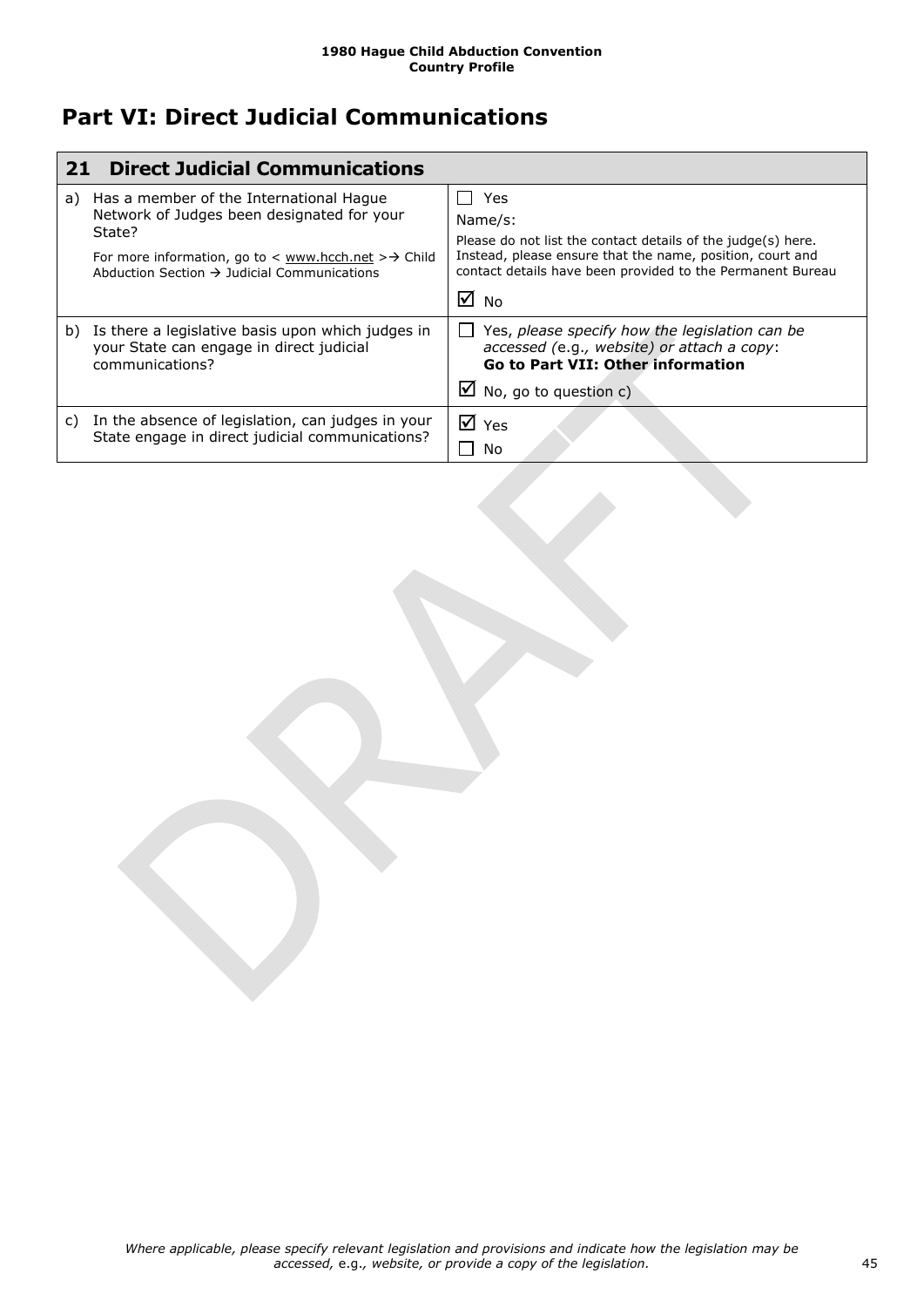## <span id="page-45-0"></span>**Part VII: Other information**

<span id="page-45-1"></span>

|    | 22 Training                                                                                                                                                                                                                                                                                                                                                      |   |                                                                                                                                                                                                                                                                                                                                                                                                                                                                                                                                                                                                                                                                                                                                                                                                                                                                                                                         |
|----|------------------------------------------------------------------------------------------------------------------------------------------------------------------------------------------------------------------------------------------------------------------------------------------------------------------------------------------------------------------|---|-------------------------------------------------------------------------------------------------------------------------------------------------------------------------------------------------------------------------------------------------------------------------------------------------------------------------------------------------------------------------------------------------------------------------------------------------------------------------------------------------------------------------------------------------------------------------------------------------------------------------------------------------------------------------------------------------------------------------------------------------------------------------------------------------------------------------------------------------------------------------------------------------------------------------|
| a) | What measures are being taken to ensure that<br>persons responsible for implementing the<br>Convention (e.g., judges, lawyers and Central<br>Authority personnel) have received appropriate<br>information and training?<br>Please contact the Permanent Bureau for information<br>in relation to forms of assistance which may be<br>available for this purpose | ☑ | $\boxtimes$ Training as required for Central Authority staff<br>$\Box$ Training as required for responsible authorities<br>Updates as required on legal developments related<br>to the Convention provided to staff responsible for<br>its implementation<br>Training as required for lawyers<br>Training as required for law enforcement<br>Other (please specify):<br>Specifically in respect of judges:<br>Sending a basic package of information on the 1980<br>Convention to judges<br>Training through a dedicated judicial studies board<br>$\triangleright$ Participation in judicial training seminars<br>Participation in the International Hague Network of<br>Judges<br>Accessing the Judges' Newsletter on International<br>Child Protection (available at < www.hcch.net > $\rightarrow$ Child<br>Abduction Section → Judges' Newsletter on International<br>Child Protection)<br>Other (please specify): |
|    | b) Is your Central Authority willing to participation<br>in a "twinning arrangement" with another<br>Central Authority?<br>A "twinning arrangement" is where two Central<br>Authorities engage in discussions and / or visits to<br>exchange information with the view to improving<br>operations in both Central Authorities                                    | M | $\overline{\mathsf{y}}$ Yes<br><b>No</b>                                                                                                                                                                                                                                                                                                                                                                                                                                                                                                                                                                                                                                                                                                                                                                                                                                                                                |
|    |                                                                                                                                                                                                                                                                                                                                                                  |   |                                                                                                                                                                                                                                                                                                                                                                                                                                                                                                                                                                                                                                                                                                                                                                                                                                                                                                                         |

<span id="page-45-2"></span>

|    | 23 Other implementing measures                                                                               |                      |
|----|--------------------------------------------------------------------------------------------------------------|----------------------|
| a) | Does your State use iChild?                                                                                  | $\overline{M}$ Yes   |
|    | For more information, go to $\lt$ www.hcch.net $\gt \to$ Child<br>Abduction Section $\rightarrow$ iChild     | No                   |
|    | b) Does your State use another electronic case                                                               | Yes, please specify: |
|    | management system other than iChild?                                                                         | $\overline{M}$ No    |
| C) | Does your State use INCASTAT?                                                                                | $\overline{M}$ Yes   |
|    | For more information, go to < www.hcch.net > $\rightarrow$<br>Child Abduction Section $\rightarrow$ INCASTAT | No                   |
|    | d) Does your State use INCADAT?                                                                              | $\overline{M}$ Yes   |
|    | For more information, go to $\lt$ www.incadat.com $\gt$                                                      | No                   |
|    |                                                                                                              |                      |